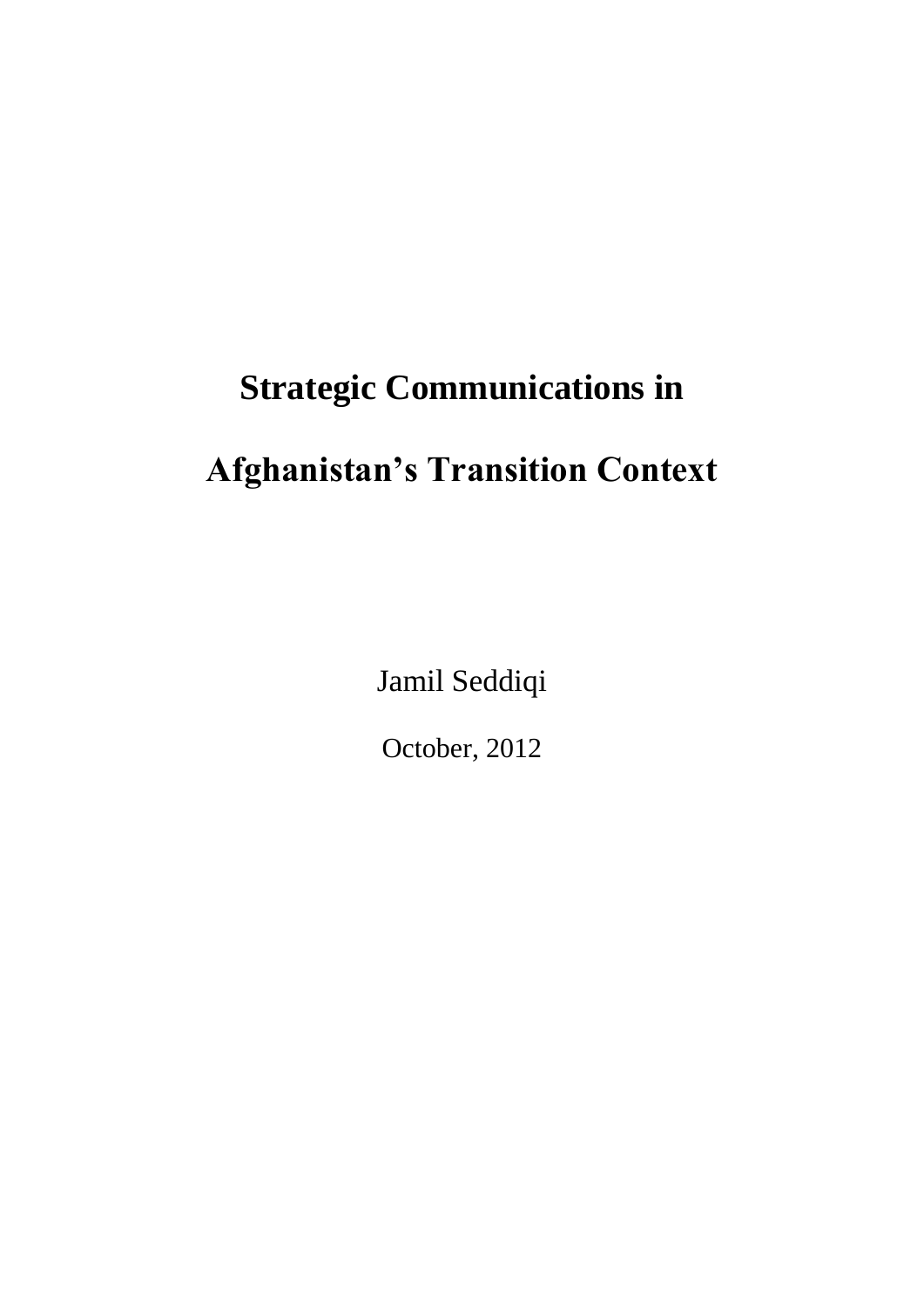## **Abbreviations**

<span id="page-1-0"></span>

| <b>ANSF</b>   | <b>Afghan National Security Forces</b>                           |
|---------------|------------------------------------------------------------------|
| <b>APRP</b>   | Afghan Peace and Reintegration Program                           |
| <b>CPJ</b>    | <b>Consultative Peace Jirga</b>                                  |
| <b>DEFID</b>  | Department for International Development                         |
| <b>GMIC</b>   | Government Media and Information Centre                          |
| <b>HPC</b>    | <b>High Peace Council</b>                                        |
| <b>ICG</b>    | <b>International Crisis Group</b>                                |
| <b>IDLG</b>   | Independent Directorate of Local Governance                      |
| <b>ISAF</b>   | <b>International Security Assistance Forces</b>                  |
| <b>IWPR</b>   | Institute for War and Peace Reporting                            |
| <b>JANIB</b>  | Joint Afghan-NATO Inteqal Board                                  |
| <b>MICIT</b>  | Ministry of Communication and Information Technology             |
| <b>MOF</b>    | Ministry of Finance                                              |
| <b>MOI</b>    | Ministry of the Interior                                         |
| <b>MRRD</b>   | Ministry of Rural Rehabilitation and Development                 |
| <b>NATO</b>   | North Atlantic Treaty Organisation                               |
| <b>NGO</b>    | Non-Governmental Organisation                                    |
| <b>NSTWG</b>  | Non-Security Technical Working Group                             |
| <b>OECD</b>   | Organisation for Economic Cooperation and Development            |
| PAN           | Pajhwok Afghan News                                              |
| <b>RTA</b>    | Radio and Television of Afghanistan                              |
| <b>SCWG</b>   | <b>Strategic Communication Groups</b>                            |
| <b>TCC</b>    | <b>Transition Technical Commission</b>                           |
| <b>UNAMA</b>  | <b>United Nations</b>                                            |
| <b>UNDP</b>   | <b>United Nations Development Program</b>                        |
| <b>UNESCO</b> | United Nations Educational, Scientific and Cultural Organisation |
| <b>USAID</b>  | United States Agency for International Development               |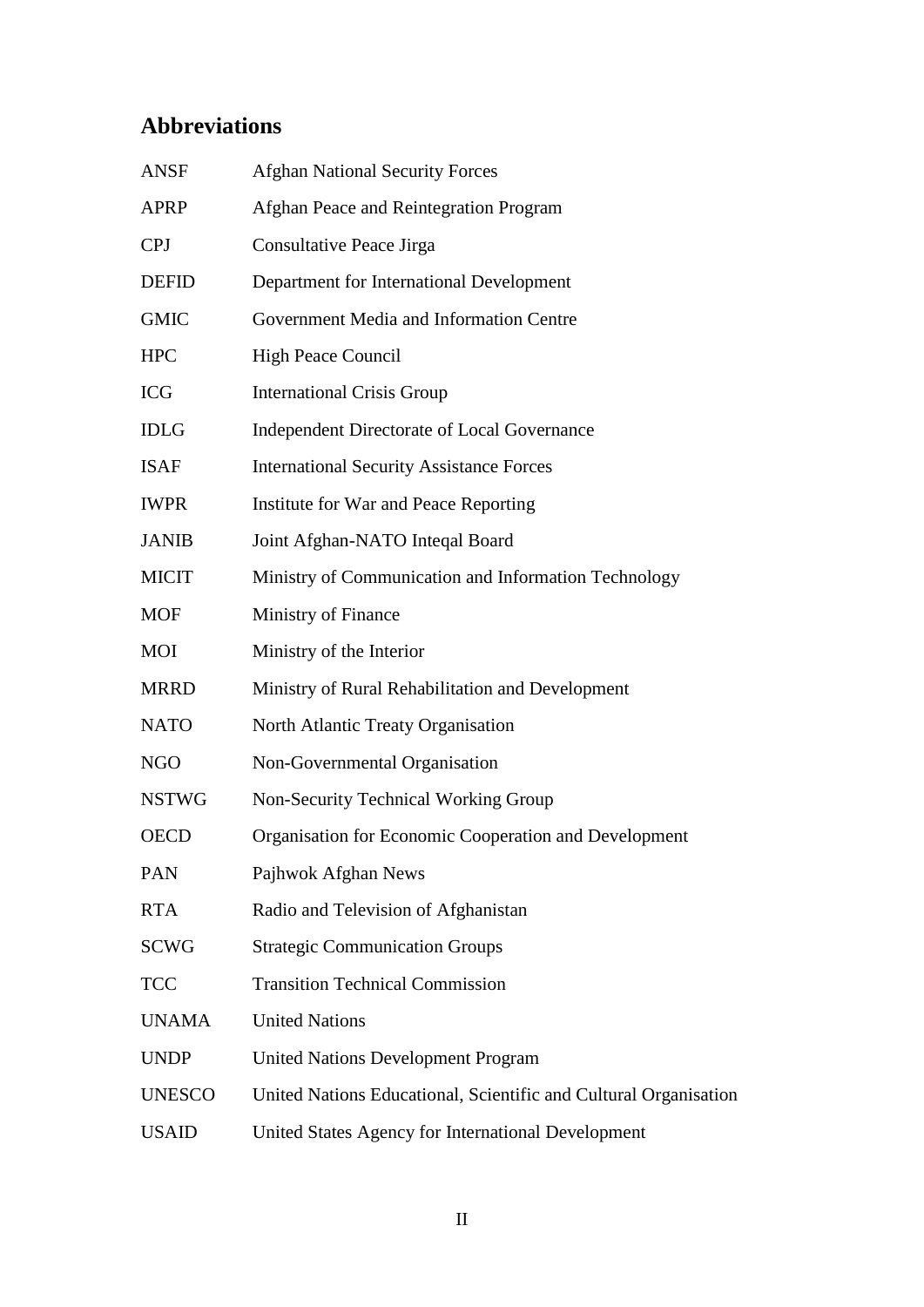## **Abstract**

It is commonly held in development communications literature that strategic communications are effective means of fostering growth, governance and peace and helping overcome development challenges because they facilitate both individual and social level changes. Yet this realization has not been simple, particularly for Afghanistan, operating in a highly challenging and complicated environment.

Following a decade of extensive international involvement and arduous fighting, Afghanistan is currently going through a significant Transition intended to enable Afghans to assume responsibility for their own security, development and governance. In addition to opportunities, this process provides significant challenges to the Afghan society and its development partners. This study raises awareness of the role and potential of strategic communications to address some of these challenges and aid Afghanistan's Transition objectives beyond the timeframe set for 2014. In treatment of this topic, this study provides a theoretical and historical overview of communication for development, Afghanistan's pre- and post-2001 situation with reference to the use of important channels of modern and traditional communications, and examines pertinent perspectives on the importance of strategic communications, particularly in strengthening Afghanistan's Transition context. In addition, this study focuses on the contribution of strategic communication in non-security matters, particularly governance and peace promotion, and identifies some major challenges where the potential of strategic communications to contribute has remained underexploited.

Drawing on these discussions, the results indicates that, in spite of some measures put to the fore, the Afghan government lacks an overarching strategic communications framework integrating multi-media, multi-outlet and public outreach to help in achieving the Transition goal; a stable Afghan state. Pointing clearly to the need for such an integrated campaign, the dissemination of negative perspectives, such as that suggesting that Afghanistan would collapse after 2004 (ICG, 2012), has given space to insurgents propaganda, a challenge which can be addressed through effective strategic communications. In the conclusions, this study argues on the importance of strategic communications as an strategic tool to aid Afghanistan development agenda particularly in the Transition context and presents some practical recommendations to the Afghan government and its deployment partners for effective use of strategic communications in view of a holistic approach aimed the strengthening development of Afghanistan and particularly the Transition process.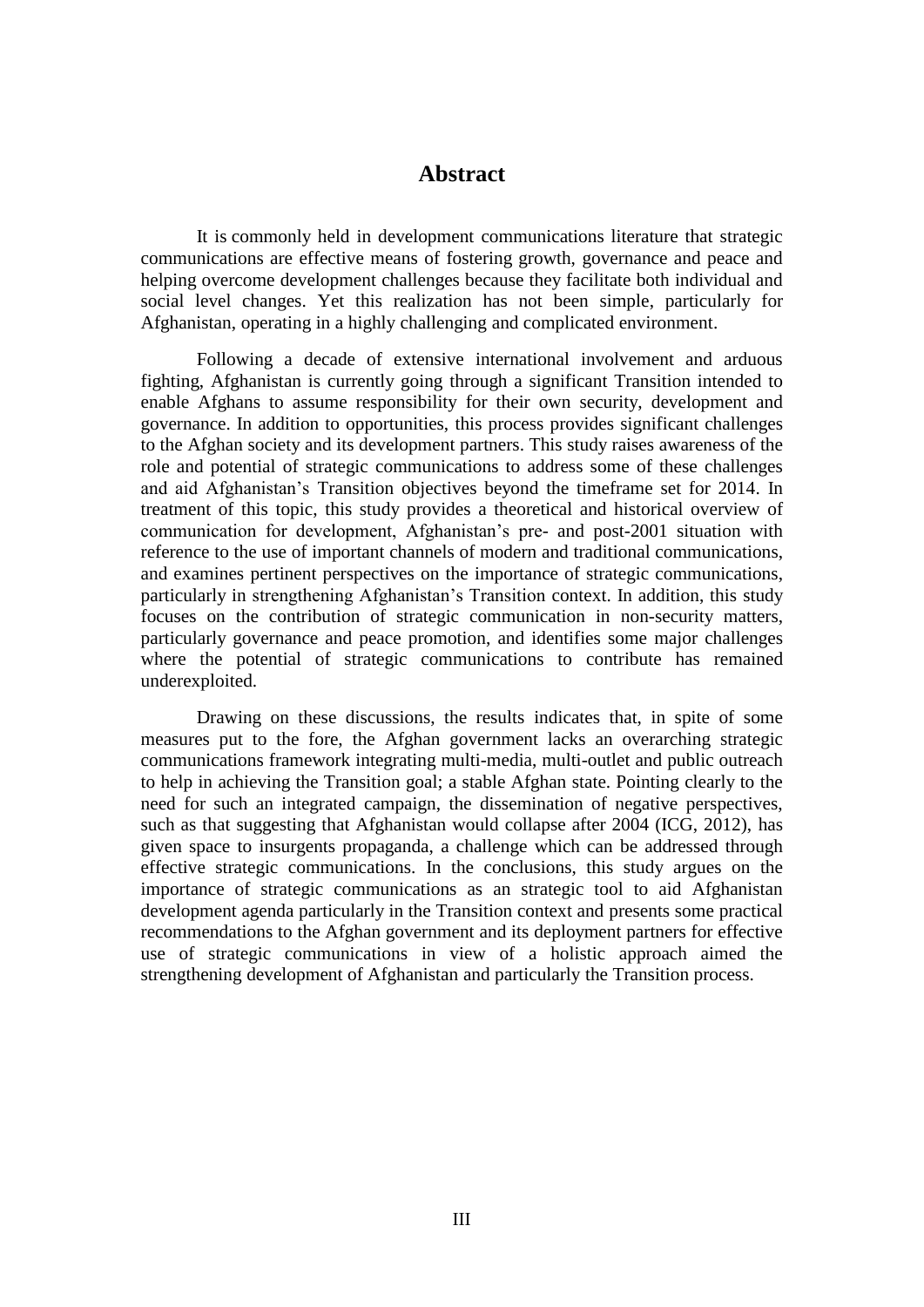## **Acknowledgments**

<span id="page-3-0"></span>I would never have been able to finish my dissertation without guidance of my faculty members, help from friends, and support from my family. I am deeply indebted to my supervisor, Dr David Bewley-Taylor whose help, stimulating suggestions and encouragement helped me all the time and provided me with a friendly environment for doing my dissertation. I would like to specially thank the UK government, Foreign and Commonwealth Office for awarding me the prestigious Chevening Scholarship to fulfil my dream of pursuing a Master's degree in the UK.

This study would not have been complete without the contributions made by many senior staff from the Afghan government and non- government institutions, including but not limited to the Ministry of Finance, Ministry of Rural Rehabilitation and Development, Independent Directorate of Local Governance, High Peace Council, Government Media and Information Centre, Office of the President, Technical Transition Commission, the UN Office and private media organisations, who recounted their experiences and shared their views. Their inputs into the study shed light on the importance of strategic communications, as well as the government's strategic challenges in this respect, which otherwise would not have been reflected upon. Finally, I would like to thank all my friends in Kabul and the loveable city of Swansea for always cheering me up through the good times and bad during my academic life here in Swansea.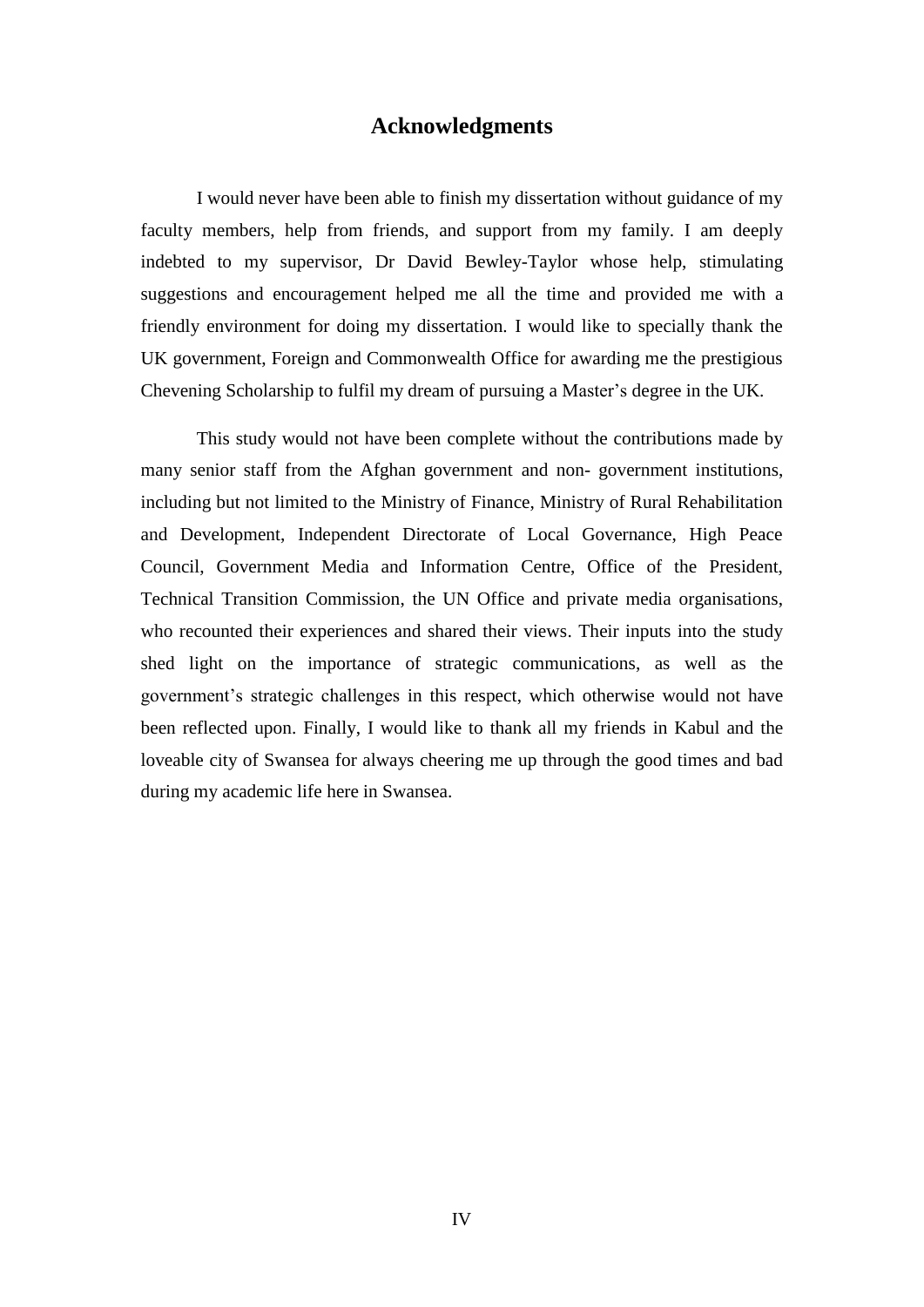## **Table of Contents**

| CHAPTER II Development of Communications in Post-Taliban Afghanistan  13 |  |
|--------------------------------------------------------------------------|--|
|                                                                          |  |
|                                                                          |  |
|                                                                          |  |
|                                                                          |  |
| CHAPTER III Strategic Communications and the Inteqal in Afghanistan  24  |  |
|                                                                          |  |
|                                                                          |  |
|                                                                          |  |
|                                                                          |  |
|                                                                          |  |
|                                                                          |  |
|                                                                          |  |
|                                                                          |  |
| 3.5 Relevance of Strategic Communications in the Transition Process 32   |  |
|                                                                          |  |
|                                                                          |  |
|                                                                          |  |
|                                                                          |  |
|                                                                          |  |
|                                                                          |  |
|                                                                          |  |
|                                                                          |  |
|                                                                          |  |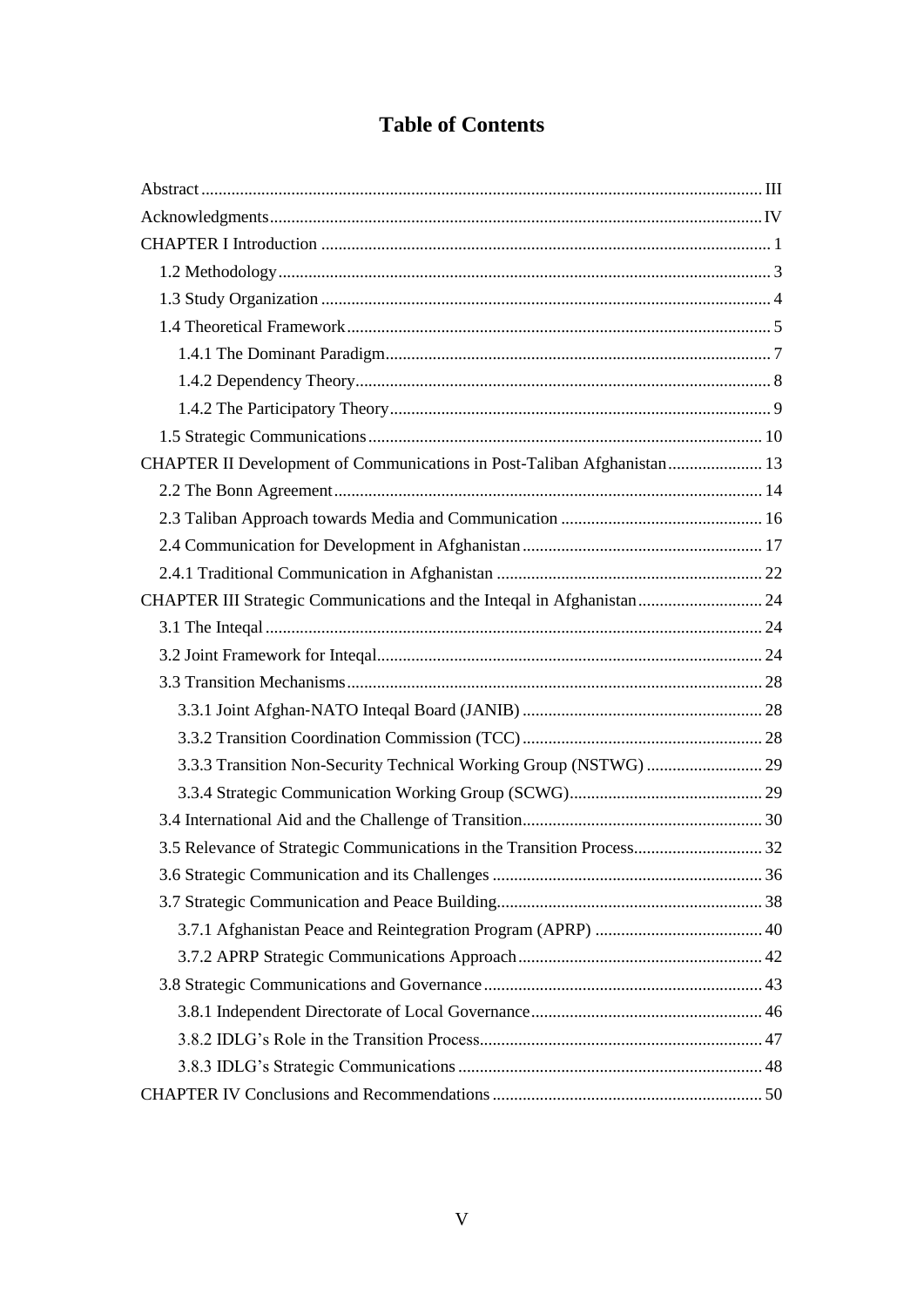## **CHAPTER I:**

## **Introduction**

<span id="page-5-0"></span>Following the start of "Operation Enduring Freedom"<sup>1</sup> on 7 October 2001 in Afghanistan, which resulted in the overthrow of the Taliban Regime, the international community made massive efforts to democratize Afghanistan. This operation was conducted by the US and several counterparts in response to the attacks of 9/11, aimed at destroying the terrorists' shelters and infrastructure within Afghanistan, the capture of Al-Qaeda leaders and ending terrorist activities in the country. With much of Afghanistan in a parlous state after more than two decades of conflict and civil war, the fall of the Taliban regime paved the ground for a new era of democracy and development, with significant international involvement in building and strengthening Afghanistan's security, development and governance institutions. After a decade of extensive international assistance and military presence in the country, the government of Afghanistan and its international partners, including the USA and UK, decided at the Kabul and Lisbon Conferences in 2010 that it was appropriate for Afghanistan to go through a major security and development Transition – the Inteqal.<sup>2</sup> This has been planned to be completed by the end of 2014.

 Because the international presence will significantly be reduced and limited, which will have considerable impacts on Afghanistan's economy and political backdrop, it is argued that the year 2014 will mark a critical juncture in Afghanistan's future. The Transition will enable Afghans to take over security and development responsibilities and the international community will play an assisting role for the Afghan government (World Bank, 2011). However, from the context of Afghan-NATO and the dominant Afghan views, the Transition firmly focuses on security areas, while similar transitions in other areas, such as governance, development and peace, have not been clearly defined and integrated into the Transition planning. In addition, the commonly held misperception is that the Transition will put an end to international aid in Afghanistan, the Taliban will re-emerge, civil war is likely to happen, the fragile stability will deteriorate and the future will remain uncertain. In

<u>.</u>

 $1$  Military operation conducted in Afghanistan by the US government and its counterparts under the umbrella of the Global "War on Terror"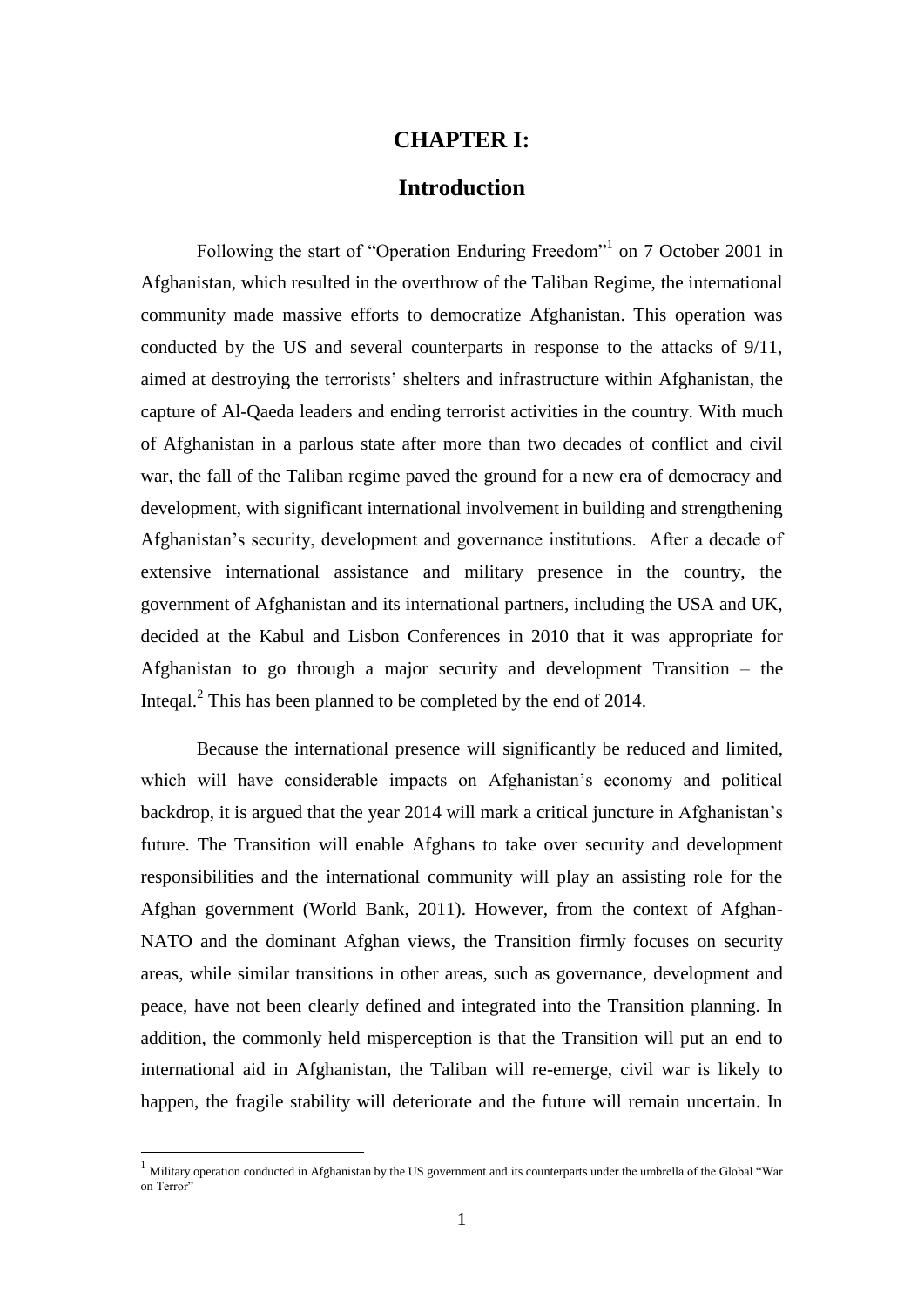addition, some international reports, including the most recent one, "Afghanistan: The Long, Hard Road to the 2014 Transition", released by the International Crisis Group, warns that Afghanistan's government could collapse after 2014. In today's world, with information accessible through many sources, it is easy for misinformation or negative constructions of news to confuse Afghans, create misconceptions, and derail the Transition progress. In this respect, strategic communications help in providing people with the information they need and contribute in positively assisting Afghanistan's Transition, its leadership, programs and activities.

 To this end, this study provides a brief theoretical and historical context to development communication and explores the role of strategic communications in addressing such misperceptions and barriers among Afghans to enable a peaceful Afghan-led political transition. It argues that in Afghanistan's Transition context, strategic communication has an important role to play in terms of providing citizens with access to information, creating an understanding of the Transition's benefits and its potential adverse consequences, and helping the public to make informed choices on matters that affect their lives. Also it seeks to assess the Afghan government's problems in using strategic communication activities – including modern mass media and traditional channels of communication, particularly in improving governance and peace-building efforts. Strategic communication will contribute in building a broadbased understanding for policies and programs that will ultimately underpin the overall implementation of the Transition and beyond.

 In an attempt to provide a snapshot of communication for development, particularly in Afghanistan's Transition context, this study focuses primarily on post-2001 Afghanistan; the country's rapid communication and media development following the fall of the Taliban regime, and strategic communication's contribution in the Transition process, a critical junction in Afghanistan's recent history. To conclude, this research will attempt to describe why strategic communication is important in the Transition process, identify some Transition related strategic communication challenges and propose a number of recommendations for the Afghanistan government and international development partners on taking some important measures regarding the use of strategic communications, not only to facilitate the Transition process but also to improve development of Afghanistan beyond 2014.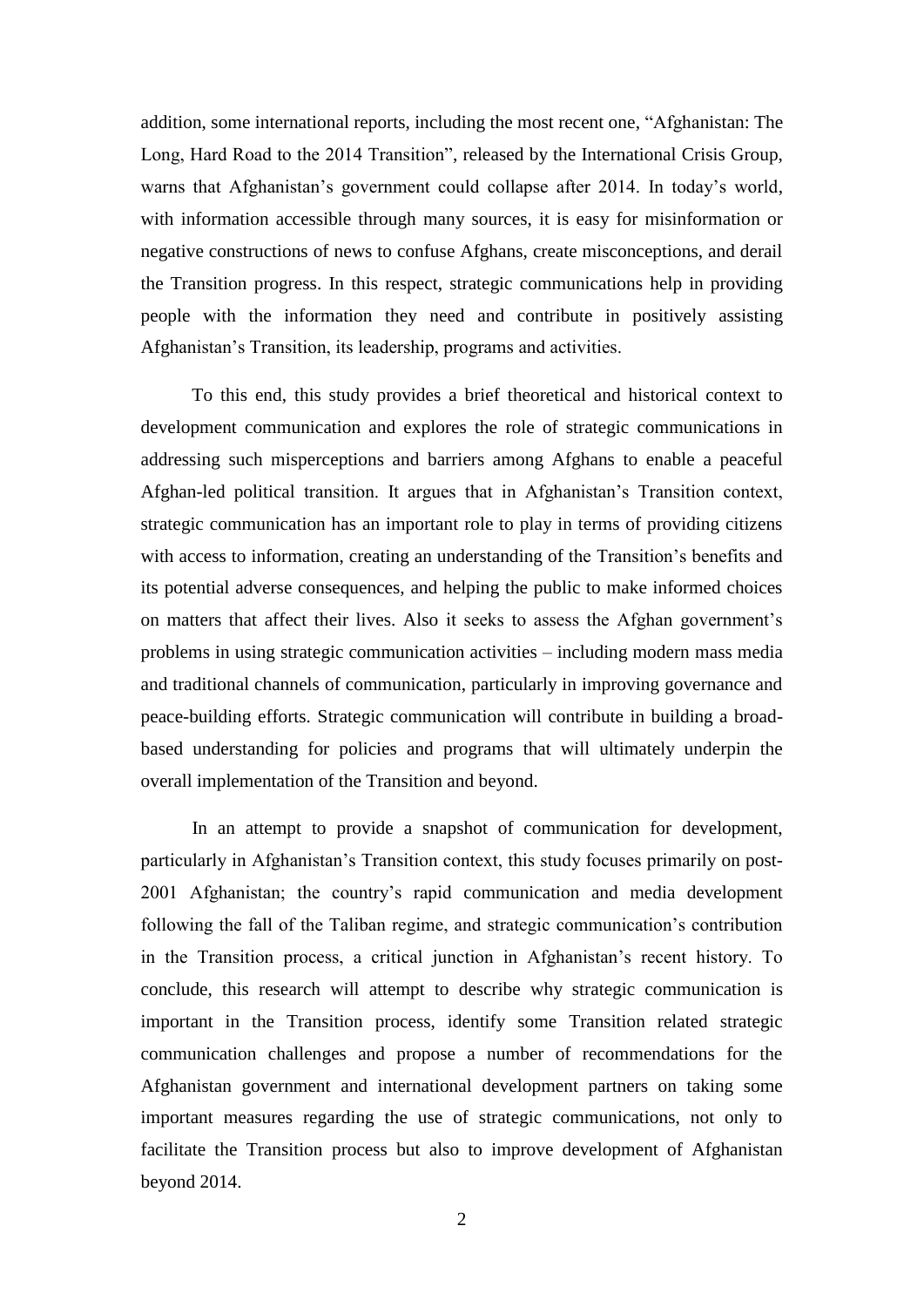### <span id="page-7-0"></span>**1.2 Methodology**

 This study draws upon and interprets a range of relevant theoretical and disciplinary perspectives, as well as first-hand information collected through conducting semi-structured interviews with key informants from the government of Afghanistan and other organisations in the capital, Kabul. This research also involved analysis of pertinent academic literature on the topic of development communication and other relevant documents, such as reports on policies and strategies developed by both the international community and the government of Afghanistan.

 In addition, this study explores approaches used by the High Peace Council and the Independent Directorate of Local Governance with regard to the application of strategic communication activities to get messages across to various audiences. The reason for selection of these two institutions is their relevance to this study, which focuses on the role of strategic communication in promoting governance and peace. The Afghan government's communication and public relations offices have dealt with development and peace, but an integrated strategic communication framework is yet to be developed. Personal communication with some government spokespersons and communication officers shed insights into types of coverage and change they want to see by targeting their messages to local, national and international audiences. Examining government documents and donor reports on Afghanistan's communication and media sector, aided by semi-structured interviews with government communications practitioners offers evidence that despite a number of achievements recorded so far, the Afghan government still lacks the means to strategically use different media and traditional channels of communication to support the overall development of Afghanistan and in particular the Transition process.

 Due to time limitations and the unavailability of key relevant officials, fewer interviews than planned took place. However, key informants included spokespersons and senior communication officers from the Ministries of Interior, Finance, Rural Development and Development, the High Council of Peace, Transition Technical Commission, Government Media and Communication Centre, Office of the President, as well as individuals from non-governmental organisations such as UN.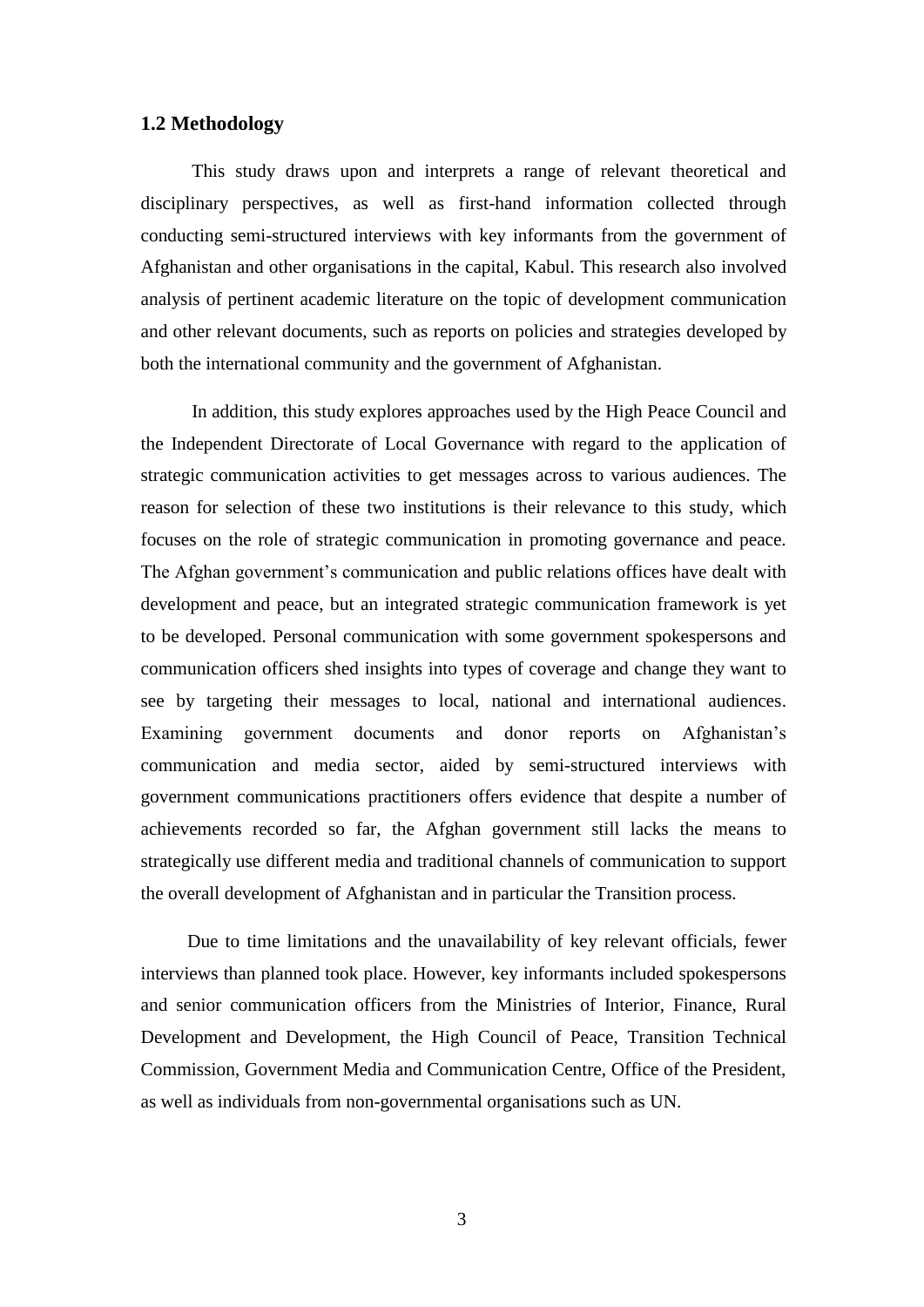## <span id="page-8-0"></span>**1.3 Study Organization**

Beyond this introduction, the dissertation is organized in the following three chapters:

#### *CHAPTER II: Communication and Media Development in Post-Taliban Afghanistan*

 This chapter provides a summary of Post-Taliban Afghanistan, following the fall of the Taliban Regime and examines the rapid development of the communication and media sectors. It further assesses the range of media and traditional channels of communication used for development in the country.

#### *CHAPTER III: Strategic Communications and the Inteqal in Afghanistan*

 This chapter describes Afghanistan's Transition approach and the role of strategic communications in strengthening and validating this process. In addition, this chapter describes the role of strategic communications in improving Afghanistan's local governance and peace-building efforts and sheds light on the problems that the Afghan government has faced in using communications strategically to strengthen Afghanistan's development agenda and, importantly during the Transition period and beyond.

### *CHAPTER IV: Conclusion and Recommendations*

 This chapter provides an overview of why communication is important in Afghanistan's Transition context, identifies important challenges related to the use of strategic communication activities in this process and presents some recommendations to enable the government of Afghanistan and its development partners to use strategic communications as means of achieving Afghanistan's development goals in particular those related to the Transition process.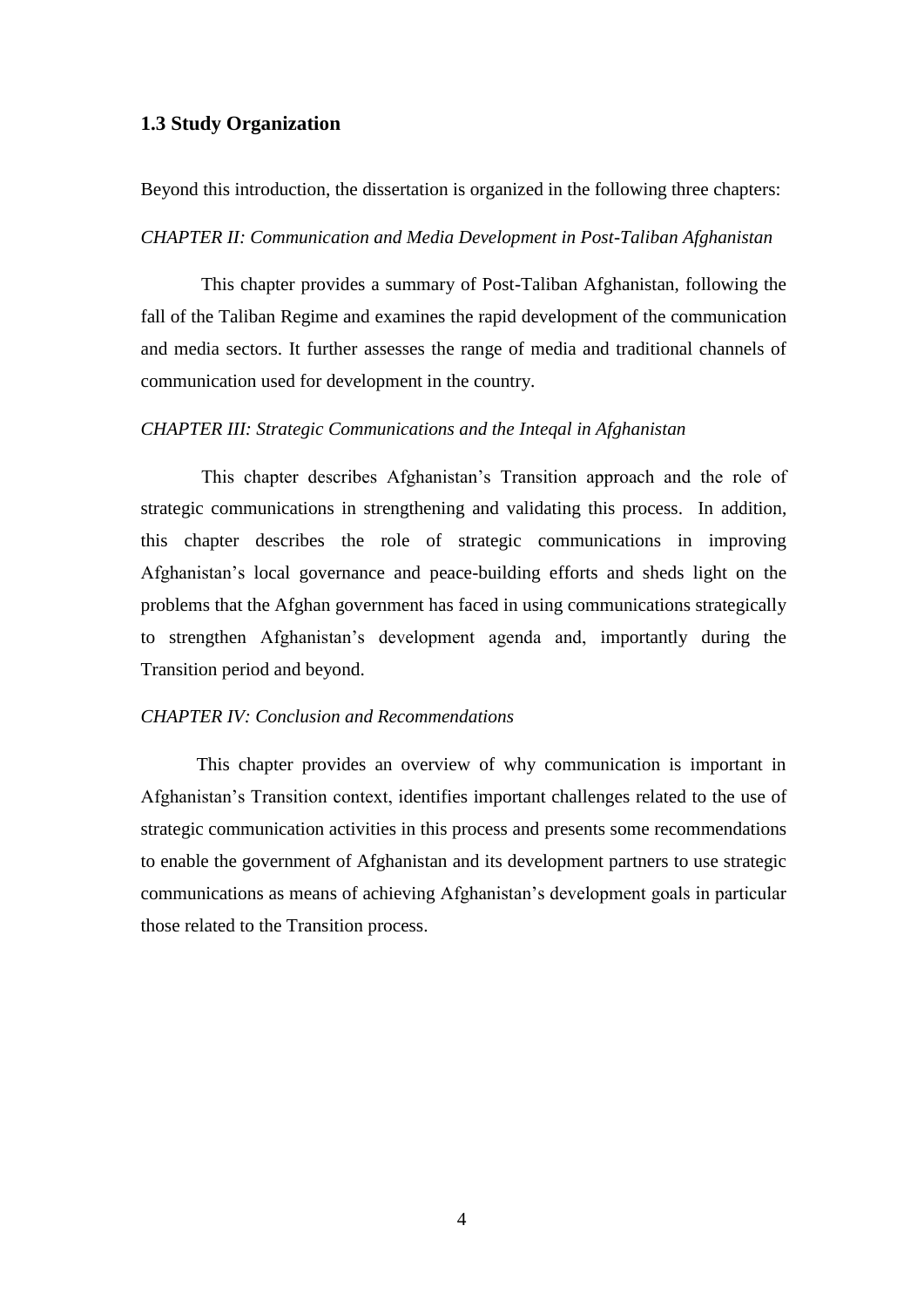## <span id="page-9-0"></span>**1.4 Theoretical Framework**

Development communication is a broad field of immense international, national and regional interest, drawing attention of students, practitioners and scholars across disciplines as a special field of academic study (Prasad, 2009). It has its roots in post-war international aid programs to developing nations in Latin America, Asia and Africa that were struggling with various economic, educational, political and social problems (Waisbord, 2000). After the Second World War, development communication emerged as a strategy for foreign aid interventions, designed by different organizations in the North and West to promote modernization among Third World countries. Several approaches were used as part of development communication to advocate the promotion of communication and media to contribute to the modernizing of developing nations through bringing individual and structural changes. The idea of development communications gained prominence within the framework of the contribution that it made in supporting the development process in Third World countries (Wilkins, 2008). Some scholars believe that development communications initially emerged in the 1950s with the hope to use communication channels such as radio and television to support economic and social improvements in the world's most disadvantaged countries (Melkote and Steeves, 2001).

Development experts, sociologists, and communication professionals provide various definitions for development communications, while such definitions vary from region to region depending on the development viewed. Nora Quebral (1975) defines development communication as the art and science of human communication applied to the speedy transformation of a country from poverty to a dynamic state of economic growth and makes possible greater economic and social equality and the larger fulfilment of human potential. Quebral describes the origins of the term development communication as initially emerging from agricultural communication, and that was later devised to include areas of broader development, such as health, education, the economy and infrastructure, etc. (Quebral, 1975). In other words, development communication is a social process that encourages dialogue between the government and the governed, aimed at developing and implementing policies and programs that improve the quality of life for the wider population (McCall, 2010).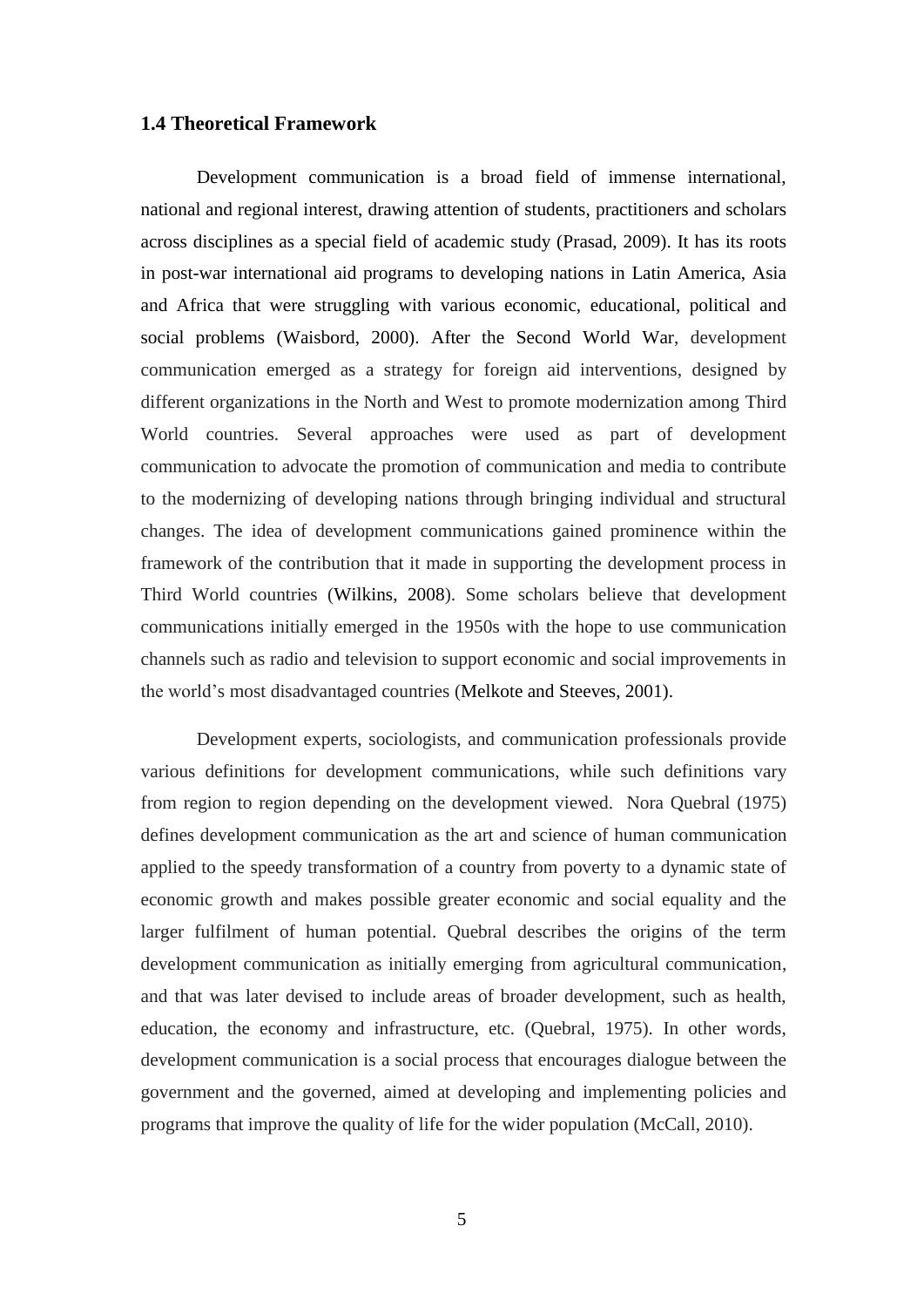Development communications in the context of developing countries, as Fraser and Villet (1994) argue, involves strategic use of communication strategies, activities, and media to help people make the change happen and guide it. All those who are involved in studying and applying communication for development would probably conclude that development communication is intimately concerned with the sharing of information and knowledge for the purpose of reaching a consensus for decisions that address the needs, interests and capabilities of all key stakeholders (Servaes, 2002). Development communication had been predominantly concerned with rural problems, but deals with urban problems too (Mefalopulos, 2008). Primarily it has two crucial roles: firstly as a transforming role, as it attempts to achieve social change for a higher quality of life and values within a society, and, secondly, a socialization role as it seeks to maintain and promote some of the established values of a society that are consistent with development work. In playing these roles, development communication seeks to bring about an enabling environment for change, as well as promoting new practices through which a society may shift to make changes happen. The ultimate objective of development communication is a higher quality of life in a society through social and political reforms (Kumar, 2011).

Development theorists and researchers realized that disseminating information and knowledge about development interventions alone would not support development; nations rather need information, education and communication (IEC) within their cultural context and, additionally, motivation is needed to make the development acceptable (Narula Uma, 1994). Development communication is not merely used for the purpose of transmitting information on how to undertake development work in a better way using the available resources. It is much more than the exchange of information and knowledge about problem solving. It involves the generation of education and understanding, the raising of expectations, the introduction of new skills, and a strengthening of local participation in development initiatives. In this respect, it contributes in helping the local population streamline their mental framework in analysing specific scenarios and phenomena and to interact with the outside world. To this end, to be effective, communication activities for development must be interrelated with other socio-economic and socio-political issues (Moemeka, 1989). Development processes require both rural and urban citizens in the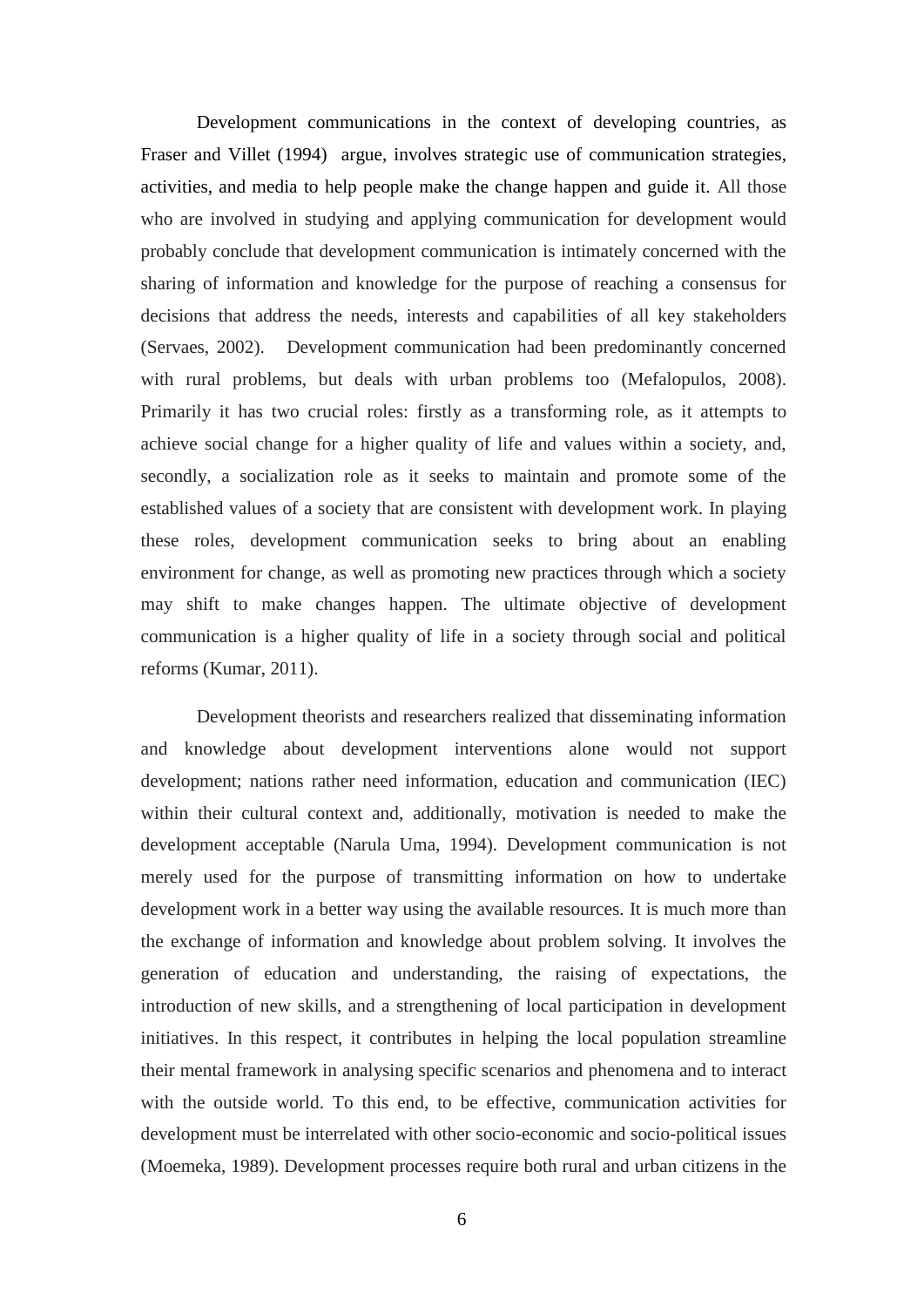public, private and other sectors of society to build innovative social relations with each other. The development communication process therefore seeks to aid the evolution and development of such interactive relationships among people. Both the mass media and other forms of communication, including interpersonal interactions, if incorporated into total development process, are vital in creating and sustaining such relationships (Parker, 1977).

Development communication is derived from theories related to development and social change that identify the main problems in countries in the area of development and/or improvement compared to those of western countries in the postwar era. Theories of development and social change have their origins in a mid- $20<sup>th</sup>$ century optimistic framework with a view that the post-colonial nations to a larger extent would ultimately catch up with Western countries (Waisbord, 2000). According to Waisbord, the following core approaches are concerned with the study and application of development communication:

## <span id="page-11-0"></span>**1.4.1 The Dominant Paradigm**

This old paradigm originated from the idea of development as a modernization strategy, and gained prominence immediately after World War II and has been known as the dominant paradigm because of its persistent influence on most aspects of development. The key idea of this paradigm was to address the development problems of Third World countries through "modernization" – helping the underdeveloped countries on how to catch up and resemble the richer or more advanced countries (Mefalopulos, 2008). This model links the problem of inadequate development to lack of information; and describes culture as a potential obstacle to social development. It also highlights the importance of information dissemination and communication (via mass media) in introducing modern values, changing opinions, attitudes and individual behaviours (Waisbord, 2000). This has been the paradigm of reference for the diffusion standpoint, which has often been embraced to encourage behaviour changes through using media and information campaigns (Mefalopulos, 2008).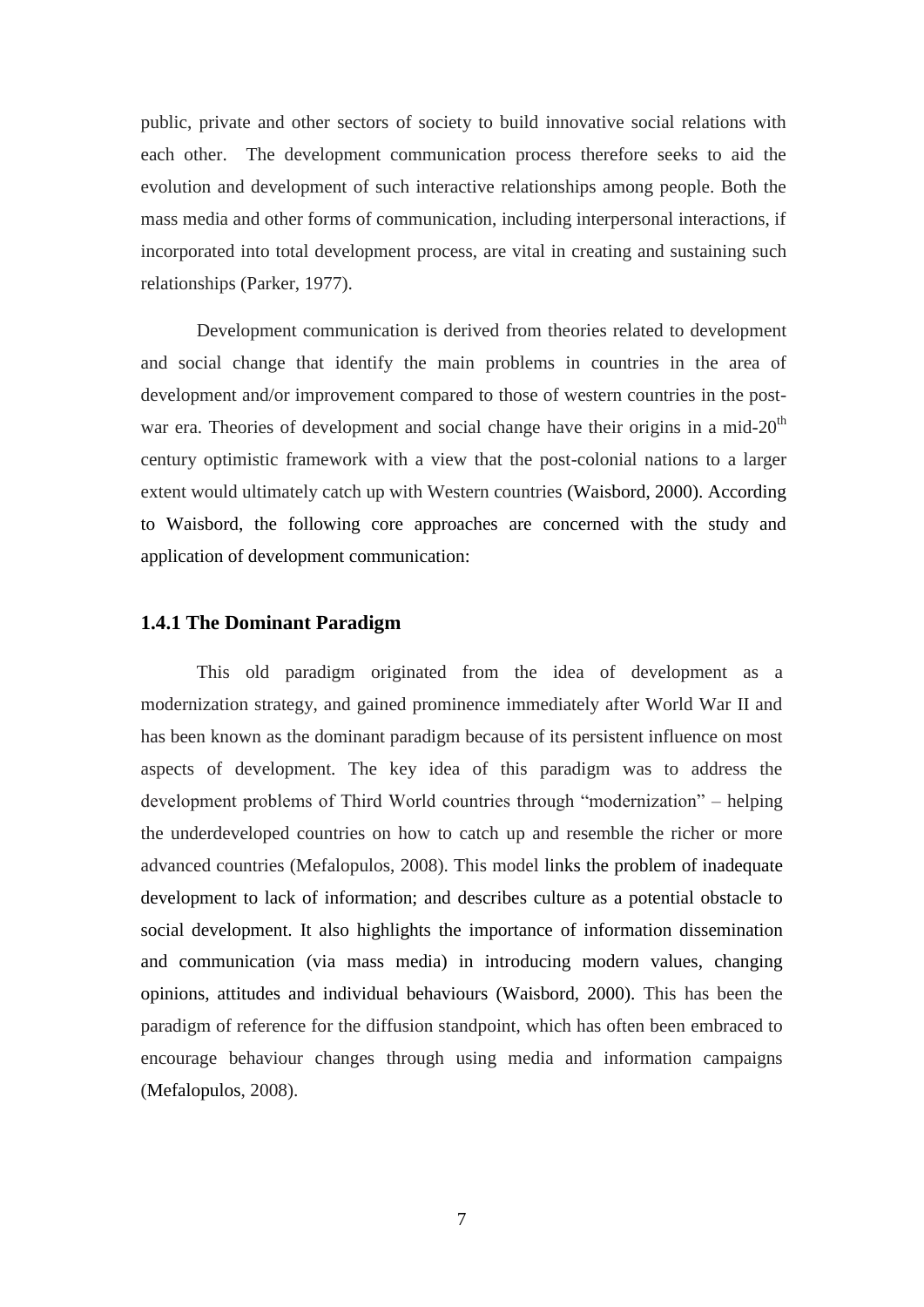The dominant model of development underwent pervasive criticism and interrogation in the 1970s by development experts and scholars across disciplines throughout the world. Latin American scholars strongly opposed the modernization approach and its associated communication paradigms and posed perhaps the most significant challenge to the dominant model of development (Huesca, 2002). The critics of the dominant paradigm argued that the problem of underdevelopment is caused by inequalities of power rather than drawing on communication and information - and behaviour-oriented theories. This approach stands for a participatory view of communication. "Popular branches" of this have included dependency theory, participatory theory, media advocacy and social mobilisation approaches (Waisbord, 2000).

## <span id="page-12-0"></span>**1.4.2 Dependency Theory**

Dos Santos (1970:231) defines dependency as a conditioning situation in which the economies of one group of countries are conditioned by the development and expansion of others. This approach suggests that the developing countries are politically and culturally dependent on richer and more developed countries in the West; urban and dominant powers which control the media and communication in developing nations are more concerned with making profit rather than bringing about social change (Waisbord, 2000). On that account, 'dependistas' do not recommend the transmitting of information through mass media. Rather, priority is given to efforts such as crafting national communication policies to address the social roots of underdevelopment and marginalisation. Dependency theory refutes the marketing paradigms of development communication applied to promote and advocate the technological, economic and political values of the West. Contrary to the Dominant Approach, dependency theorists argue that underdevelopment is caused by the expansion of capitalism (Melkote & Steeves, 2001).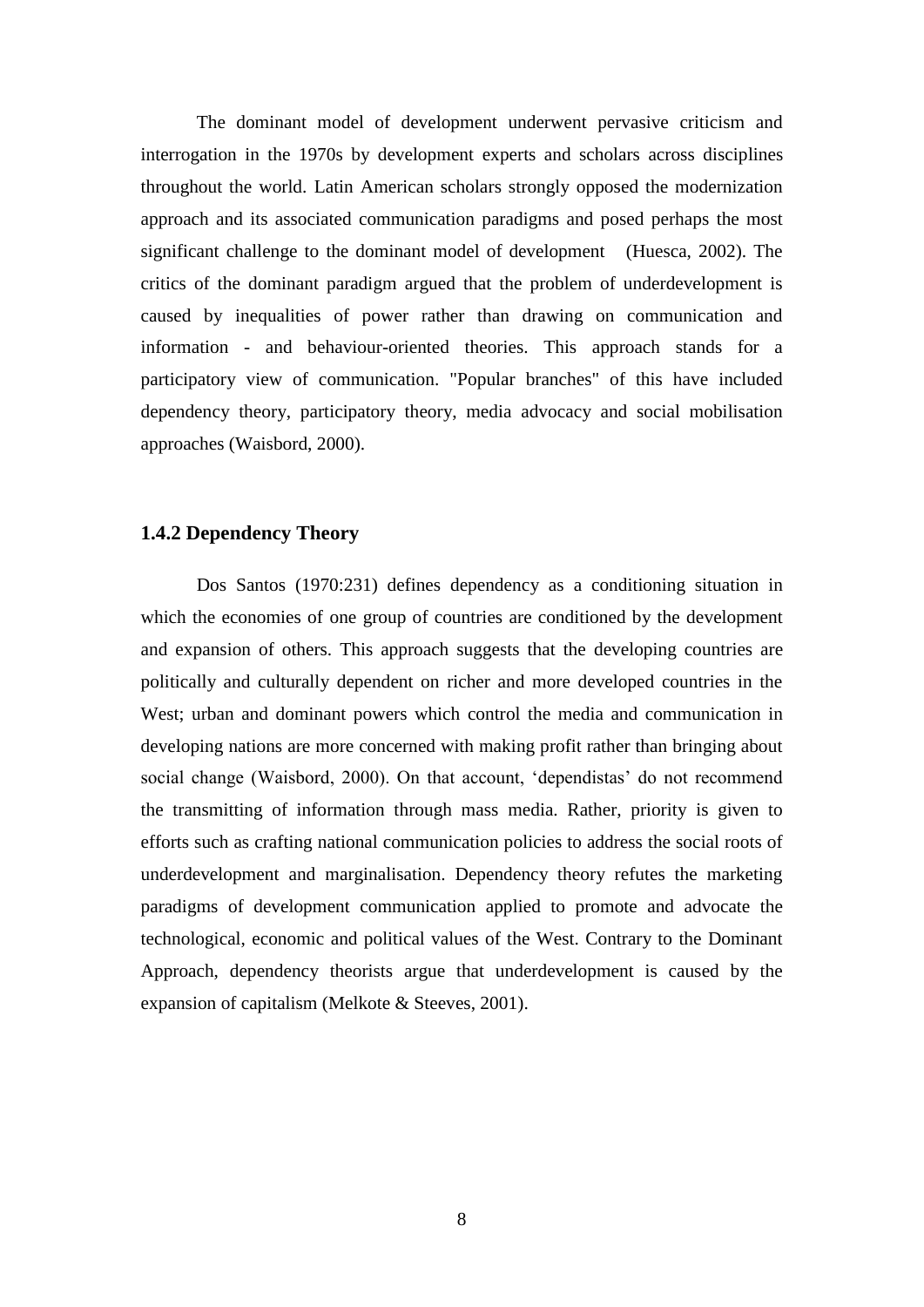#### <span id="page-13-0"></span>**1.4.2 The Participatory Theory**

This model stresses the importance of participation at different levels; indigenous knowledge and the cultural identity of local communities as being valuable in fostering the development process (Huesca, 2002). Paulo Freire (1983), a key communication scholar, gives prominence to participatory communication, arguing that active grassroots contribution in a democratic environment takes into account cultural identity, trust and commitment. This approach often urges use of face-to-face interactions over mass media for the exchange of ideas and stresses the importance of involving members of the society in the development efforts. This approach gives importance to reciprocal collaboration across all levels of participation, and stresses that development efforts must be anchored with local empowerment, mutual trust, listening to what others say, building on the experience of the people, drawing on their strengths, and active participation in the task of making a difference in the society (Xavier Institute, 1980:11).

While many development communication theories and approaches offer a wide range of tools for identifying problems and developing communication strategies, fewer, if any, approaches help countries operating in highly challenging and complicated environments like Afghanistan to choose appropriate communication mechanisms and channels to achieve a certain strategic goal, and to transit from a state of dependency to political and social independency. There are a number of theories that can be applied to choose appropriate communication strategies, such as Situational Crisis Communication Theory (Coombs, 1998). However, the reality is that existing communication theories have been limited in their potential to help in choosing appropriate media and varied communication channels to strengthen the development process through use of strategic communications. In addition, strategic communication literature has been lacking research on how it can be used in strategic communication campaigns in situations where people are in a state of fear, confusion and uncertainty (Draft & Lengel, 1984). Drawing on pertinent literature and disciplinary views, this study attempts to shed light on the need for strategic communications in Afghanistan's development process and particularly within the Transition context.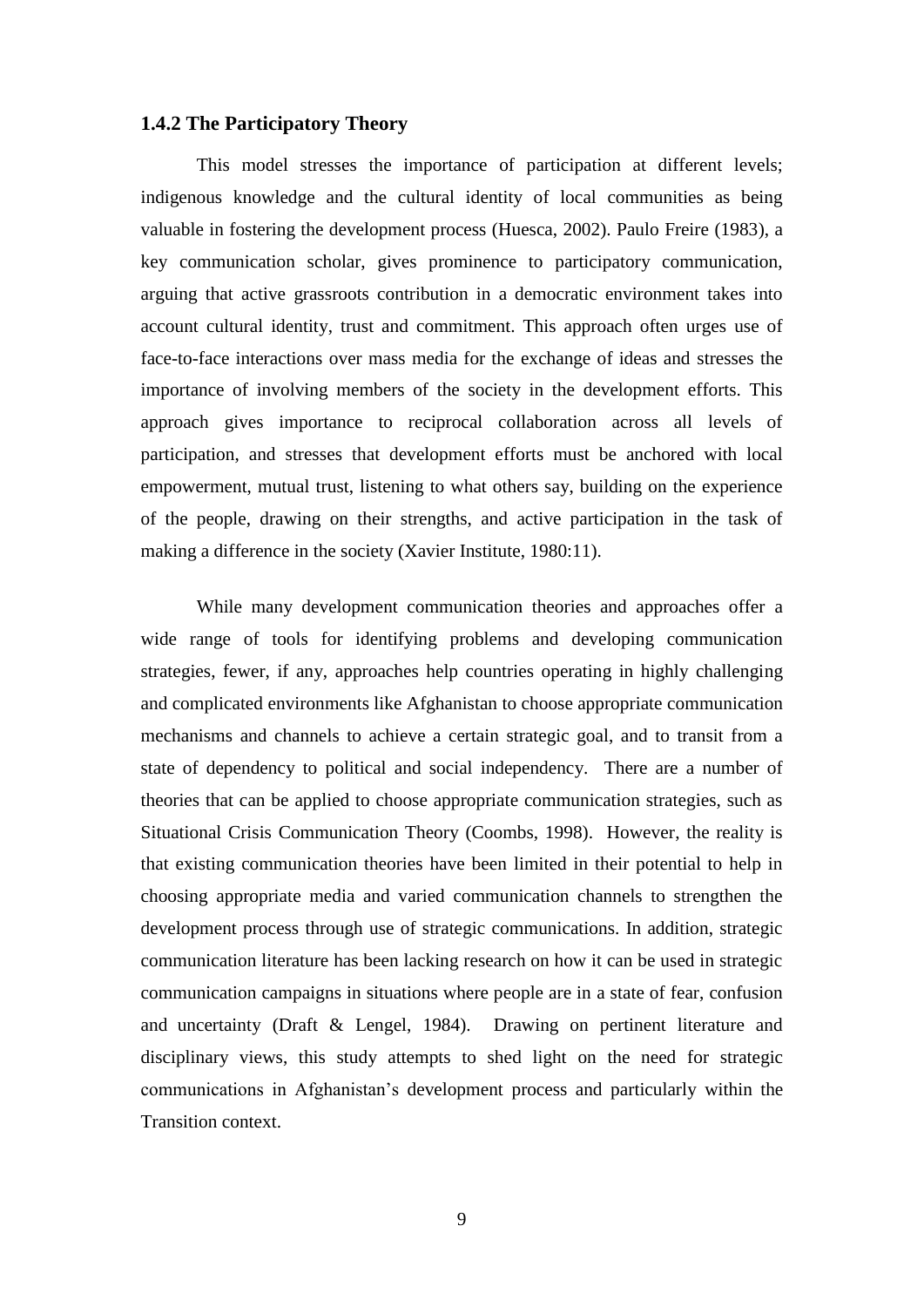## <span id="page-14-0"></span>**1.5 Strategic Communications**

According to Fortune and Bloh (2008), strategic communication refers to a set of rules or a roadmap by which an entity or a government institution communicates using media and other various communication instruments in an organised manner, with an anticipated result on a particular policy, strategy or process. It requires both vertical and horizontal approaches for information dissemination. Vertical channels refer to a two-way flow of information from the government to the governed on essential policies, and the people responding to the government. Horizontal communication refers to dialogues within and across different social groups, and is a method that links communities and creates understanding around the issue being debated. Both vertical and horizontal channels of communication are critical for the citizens to understand and trust the policies that are being introduced (Servaes, 2002).

Strategic communication brings about a constructive environment for promoting a feedback loop from the public to the leaders, one which furthers active dialogue between the government and the governed (Fortune and Bloh, 2008). This approach can aid Afghanistan's transition (see Chapter III), as it seeks to improve both transparency and accountability (Fortune and Bloh, 2008). For the purposes of this research, strategic communication will initially focus on the development, governance and peace building aspects of the transition process, among others, in Afghanistan. As prescribed by the dependency theory of development, and supported by the new development paradigm, strategic communication enables both individual and social change to achieve larger development goals, rather than merely writing press releases, using radio dramas, advertisements or visual aids. This apparently contradicts the dominant paradigm approach of development that recommends use of communication in importing modern values and cultural products to address the problems of underdevelopment (Waisbord, 2000).

Depending on the nature of a mission and the country specific context, strategic communications can serve multiple development goals. According to one professor at Kabul University, "strategic communication is an integrated application of multiple media and tools [to] promote a certain agenda and influence the decisionmaking process". In other words, it is about dealing with challenges that might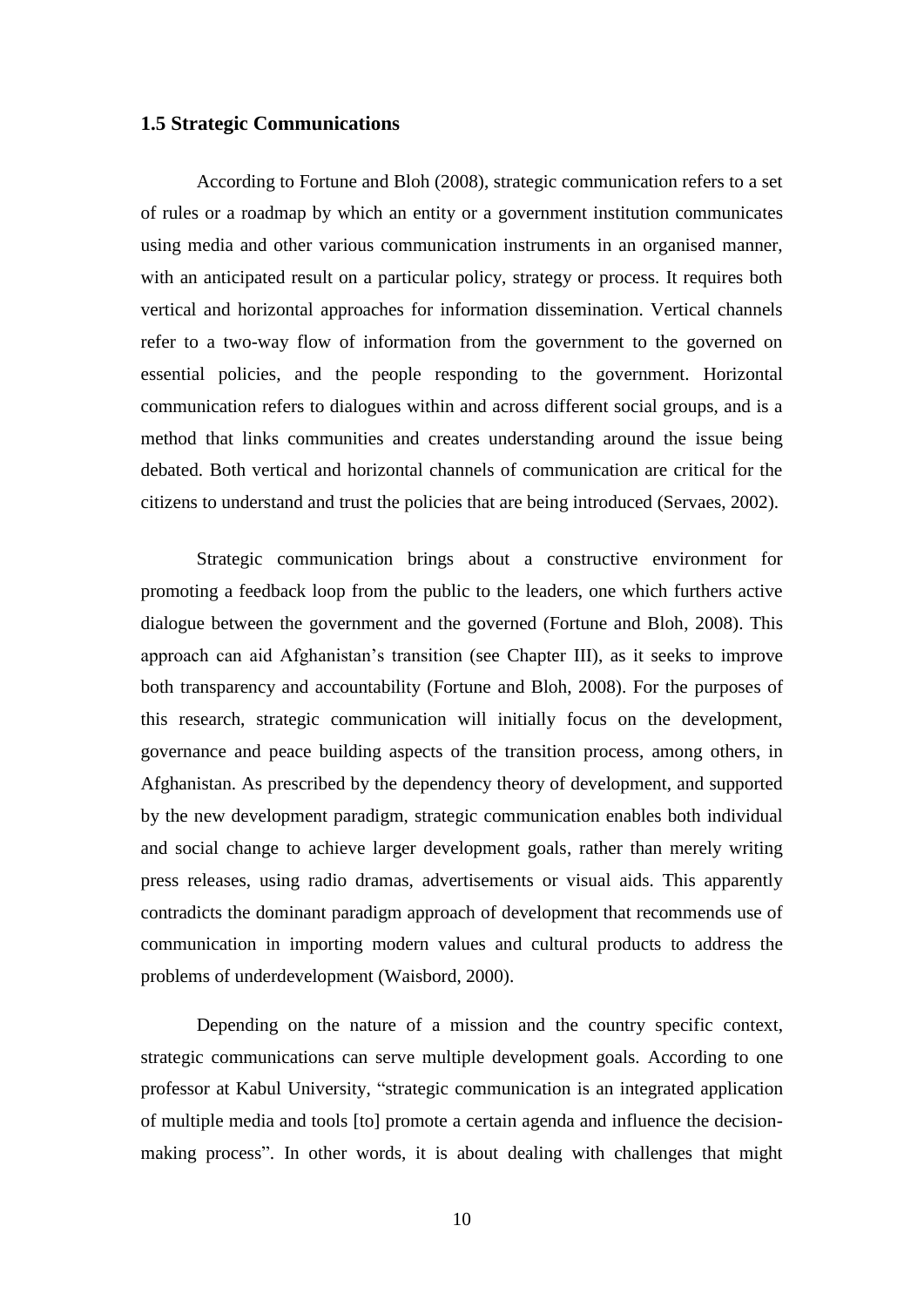jeopardise an organisation's survival (Bloh, 2008). In Afghanistan's Transition context (see Chapter III envisioned to face several challenges (World Bank, 2012), strategic communication will serve as a strategic tool to address some of these challenges by helping the Afghan governmental institutions communicate with a wide range of target audiences, using new media and traditional channels of communication. This is therefore within an integrated approach, capable of strengthening Afghanistan Transition objectives beyond the timeframe set to 2014.

Currently the Afghan government attention remains too much focused on dayto-day communications, such as carrying out some outreach campaigns, writing press releases and producing audio or visual aids rather than working on the basis of a strategic framework which provides a clear direction for the way forward. In support of this statement, in an article "what is strategic communications" posted in Idea Website on 2011, [Tom Kelleher](http://socialsciences.people.hawaii.edu/faculty/?dept=com,jour&faculty=tkell@hawaii.edu) (2011) argues that writing news releases and seeking media coverage can be useful, but without an inclusive master plan, there is a risk of misdirecting efforts. This is a problem, particularly for those government institutions that pay too much attention to communication activities (e.g., how many people watched our advertisement on the TV) instead of actual outcomes. A professor from the Journalism Department of Kabul University defines strategic communications "as absolutely having to have a master plan, not 'simply reacting and responding'. Typically, that master plan should include promoting the reputation of an entity, persuading people to do specific actions or advocating particular policies". Based on this argument, it can be argued that if communication activities in the Transition period are not effectively devised on the basis of a solid agenda and master plan, it is highly possible that the intended impacts of the Transition will be limited and minimized.

"As is true with most of the post-conflict states, the channel of communication between the Afghan government and [the] citizens is narrow, so strategic communication will broaden this narrow space and in turn benefit Afghanistan's Transition beyond 2014", said a Mohammad Ackbar Jahid of GMIC. The year 2014 is the deadline set by the international community and the Afghan government for the transition of development, governance and security to become the responsibility of the Afghans themselves. However, despite its proven impact, particularly in the postconflict development and governance process (GTZ, 2006); strategic communications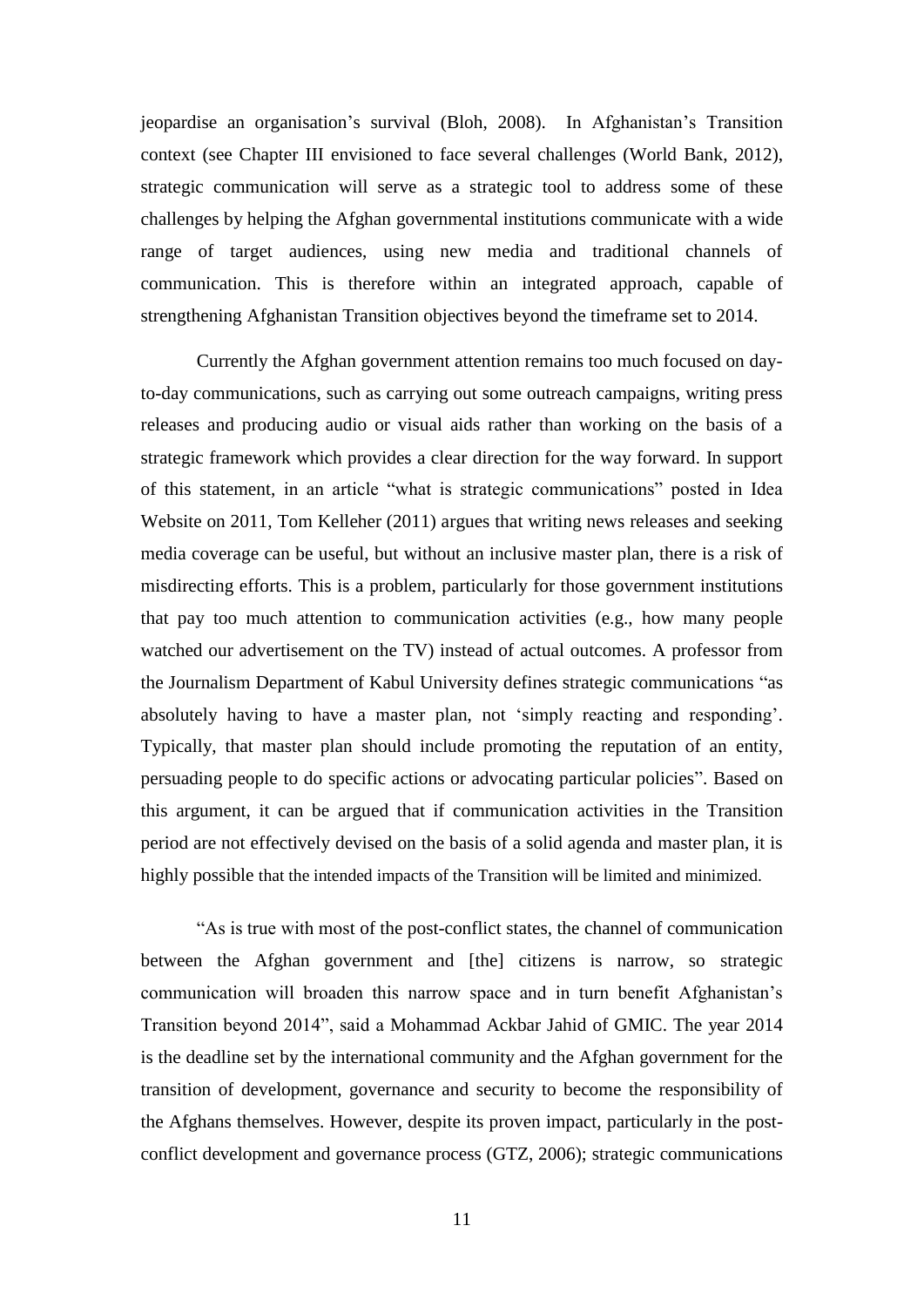have rarely been integrated in the initial planning of the Transition process as a strategic tool. This has limited the government's capacity to make maximum use of it in an organized manner. In addition, some key informants talked about ambiguity in the roles and responsibilities of government institutions in implementation of the Transition process. To address this problem, they prescribed strategic communications as an effective approach to define such roles and responsibilities for all those involved in this process. Furthermore, strategic communications is regarded to be a core mechanism or 'lifeblood' of any strategic intent (OECD, 2002). In this respect strategic communications will help in aiding Afghanistan's Transition process as it seeks to further collaboration among key stakeholders, which is critical in achieving success.

As argued by most of the key informants, some of the strategic communication challenges during the Transition period include: lack of awareness and education, inactive involvement of the citizens in the decision making process, existence of different views and interests, lack of communication capacities, and most importantly lack of collaboration and coordination among key national, regional and international stakeholders. Having an integrated strategic communications approach, powerful messaging, consistent use of modern mass media, traditional channels of communications, public relations opportunities and social events will significantly help the government of Afghanistan in addressing some of these challenges. Developing, devising and implementing effective strategic communications requires a profound understanding of a country's recent history, particularly its culture, political environment, important sources of news and information and an understanding of how the government institutions communicate to aid the development process. Therefore, the following chapter provides a brief overview of the communication and media development in post-2001 Afghanistan, including its channels of communication and the context of communication for development in Afghanistan.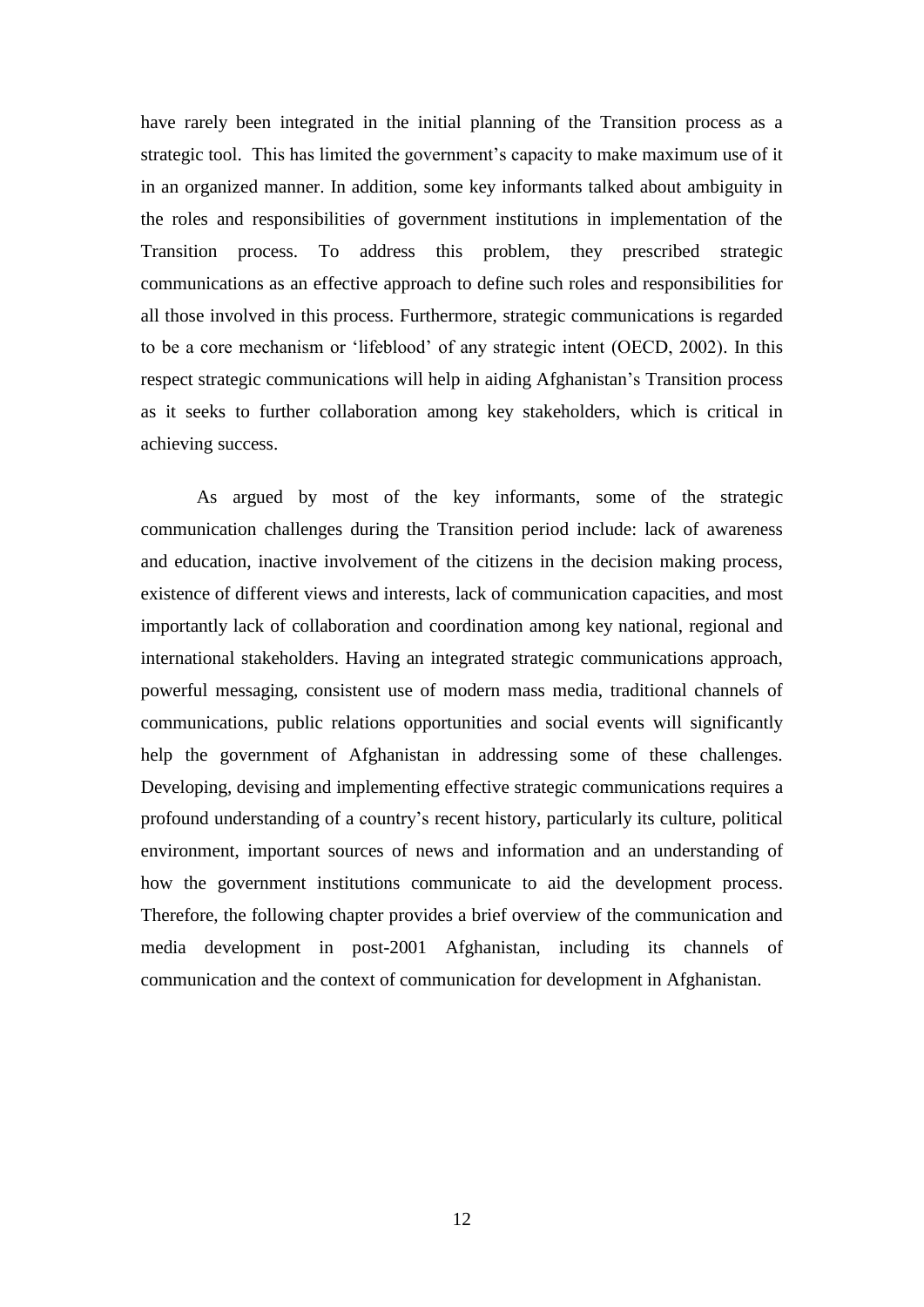## **CHAPTER II:**

## <span id="page-17-0"></span>**Development of Communications in Post-Taliban Afghanistan**

## **2.1 The Taliban**

Following the 9/11 incident, the US launched a war against the al-Qaeda network. It was presumed that 9/11 was masterminded by this network, in collaboration with the Taliban government in Afghanistan. On September the  $20<sup>th</sup>$ , the US government called for the extradition of Osama bin Laden, who was being sheltered by the Taliban in Afghanistan (Katzman, 2012). In response, the Taliban Movement asked for evidence from the US authorities to justify a trial of Osama bin Laden, and demanded that this be handed to an Islamic court. The US government denied the need to provide evidence and, in October 2001, the US and NATO forces invaded Afghanistan as part of the so-called 'Operation Enduring Freedom' (Mastoor, 2010). This massive military intervention eventually led to the collapse of the Taliban regime in Afghanistan.

The emergence of the Taliban, according to Noorzai (2006), is still largely a mystery, although Hanifi (2002) in an article 'Afghanistan and the Emergence of Taliban' argues that the origins of the Taliban movement are clearly grounded in the Cold War, the Islamic Revolution of Iran, the Soviet invasion of Afghanistan, the United States' decision to humiliate and disgrace its Cold War foe, and when that was achieved, to abandon the region, leaving behind a disintegrated Afghanistan, and a paralyzed government in a fragile Pakistan. After the Soviet Union's forces departed Afghanistan, in 1989, the US government and international community abandoned Afghanistan,as well as tens of thousands of Afghans and non-Afghans (mostly Arabs) recruited by extremist leaders like Osama Bin Laden, a CIA figure who had been recruited, trained and equipped for the so-called 'Jihad' against the infidel Russian army (Hanifi, 2002).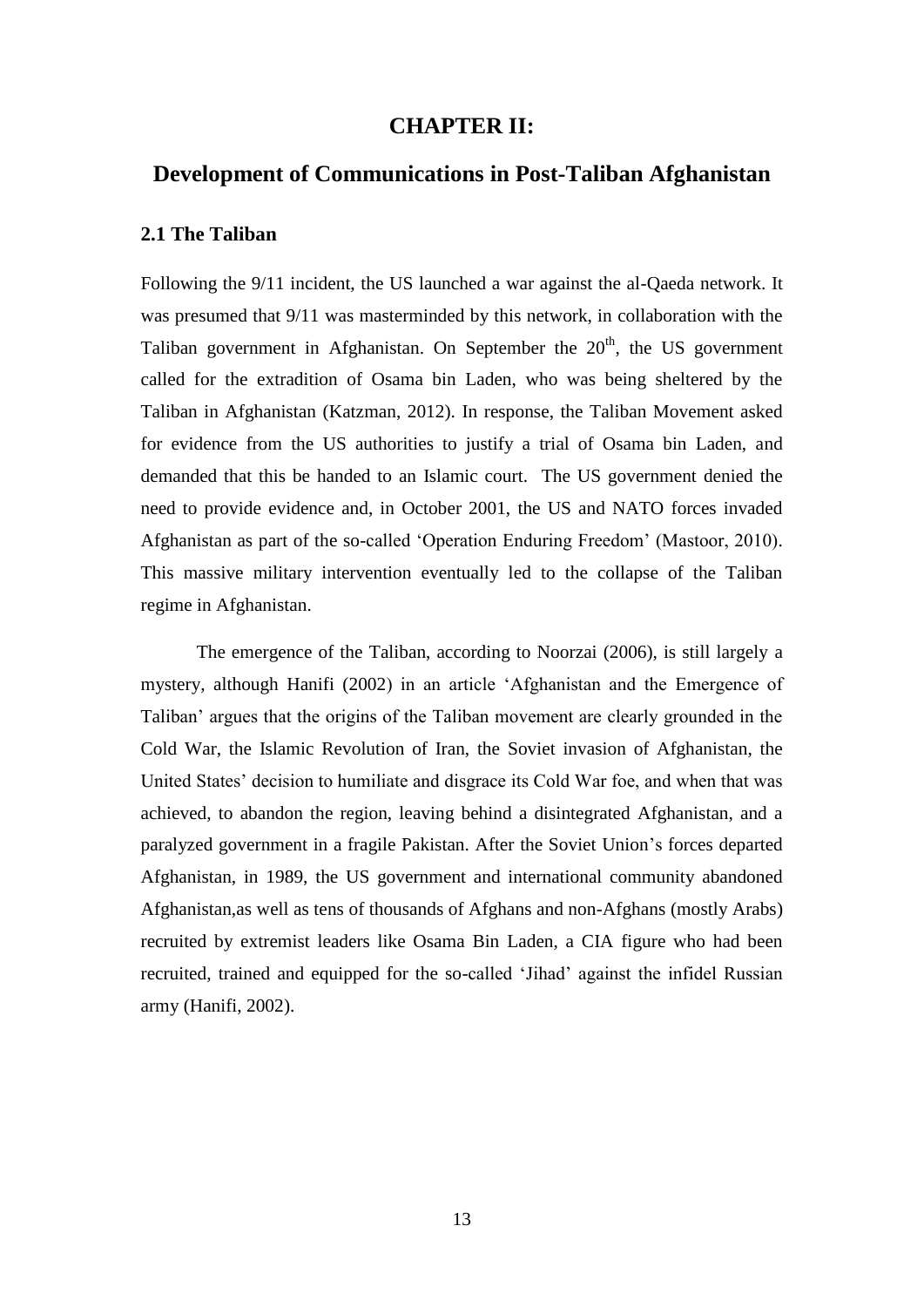The Taliban ideology initially emerged in the 1990s in Northern Pakistan following the withdrawal of Soviet troops from Afghanistan. A predominantly Pashtun movement, the Taliban gained prominence in Afghanistan in the Autumn of 1994 when different political factions were fighting the central government for power in Kabul (BBC, 2012). By September 1996, the Taliban militia entered Kabul with little resistance from the central government. This was a time when extreme violence had erupted as the Taliban government started practicing their own version of Islam, which was extremely inflexible, and strict and commonly perceived to have been intimately derived from Pashtunwali, the Pashtun Tribal Code, rather than from an actual interpretation of the Quran (Women's Aid International, 2003).

The Taliban ruled most parts of Afghanistan until the US and NATO invaded Afghanistan. On November 13, 2001, the Northern Alliance took control of Kabul and ended the regime of the Taliban (Abrams, 2007). On the same day, the United Nations Security Council held a meeting to discuss post-9/11 Afghanistan and thereby authorized the UN Secretary General to convene inter–Afghan talks, which later become known as the UN Talks on Afghanistan (UN, 2001). The collapse of the Taliban movement in Kabul, in December, 2001, represented the achievement of one of the US's foreign policy objectives. The US and its counterparts shifted, though nonchalantly their efforts towards post-Taliban democratization, and rebuilding of the war-torn system of government, assuming that preventing Afghanistan from becoming a hideout for terrorists again, required creation of strong institutions, democratization and economic advancement (Mastoor, 2010).

## <span id="page-18-0"></span>**2.2 The Bonn Agreement**

On the 29<sup>th</sup> December 2001, prominent Afghan leaders representing various ethnic groups gathered at Bonn, Germany, to negotiate the implementation of a UN-drafted framework for a transition to democracy in war-torn Afghanistan. The negotiations among four ethnic groups, as Abrams (2007) informs, included the multi-ethnic Northern Alliance - representing Tajiks, Hazaras, and Uzbeks - and three Pashtun factions including the Rome group, Cyprus Process, and Afghan exiles from Pakistan, and these negotiations continued for seven days. The Bonn Agreement (Agreement on Provisional Arrangements in Afghanistan Pending the Re-Establishment of Permanent Government Institutions) was signed at the end of the conference by the participating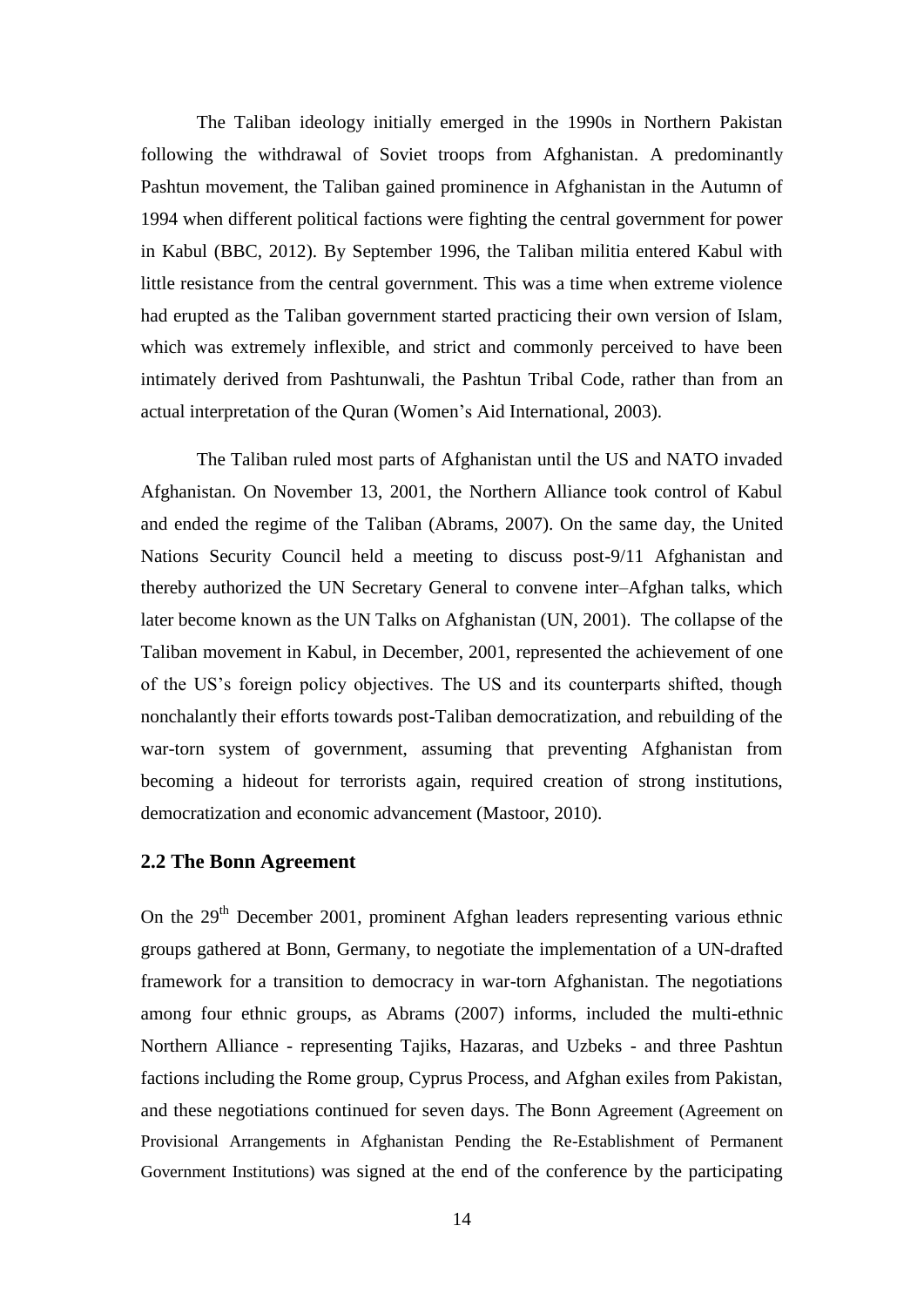representatives and was endorsed by Resolution 1383 (2001) of the UN Security Council with a determination to put an end to the tragic conflict in Afghanistan and promote national reconciliation, a durable peace, stability and respect for human rights in the country. The participants also reaffirmed the need for the independence, national sovereignty and territorial integrity of Afghanistan, and respect for the principles of Islam, democracy, and social justice (Bonn Conference, 2001).

The Bonn Agreement was the initial one in a series of agreements aimed to recreate the State of Afghanistan following the US invasion in Afghanistan, on the pretext of responding to the 9/11 terrorist attacks. However, Ali Ahmad Jalali, a former Afghan interior minister, argues that "Bonn was an urgent setting [but] not of peace talks, because the Taliban was not invited as a party [to those talks]. Exclusion of the Taliban, as an important opposition faction, despite undermining its inclusiveness, is criticised as a great opportunity missed" (cited in Ahwar, 2011). Nevertheless, the Bonn agreement is considered as a fundamental accord which defined Afghanistan's direction in the post-Taliban era. Particularly important was that this agreement provided a constructive environment for the participating representatives of the conference to select a chairman, vice chairman, and other important members of the Interim Administration (Ahwar, 2011).

The Bonn Conference is regarded as having provided a highly practical platform for the post-9/11 Afghanistan. At the Bonn Conference crucial decisions were taken on the system of government, leadership, power sharing mechanism, partnership with international allies, as well as status of ex-mujahidin leaders and the Taliban. The Bonn Conference also called for the establishment of a 6 month Interim Authority; convening of an Emergency Loya Jirga (Grand Assembly) to select a twoyear Transitional Authority for the adoption of a new constitution and to conduct fair elections for the president, parliament and provincial councils in Afghanistan (Noor ul Haq, 2005). Hamid Karzai, the current president of Afghanistan, was sworn in as Chairman of the Interim Government. Afterwards, he was elected in 2002 by the Loya Jirga as the Interim Head of the State. The *Loya Jirga* adopted a new constitution for Afghanistan in January 2004 that provided the foundation for instituting a presidential system of government. Therefore, it was a crucial milestone in the political history of Afghanistan in post 9/11 era.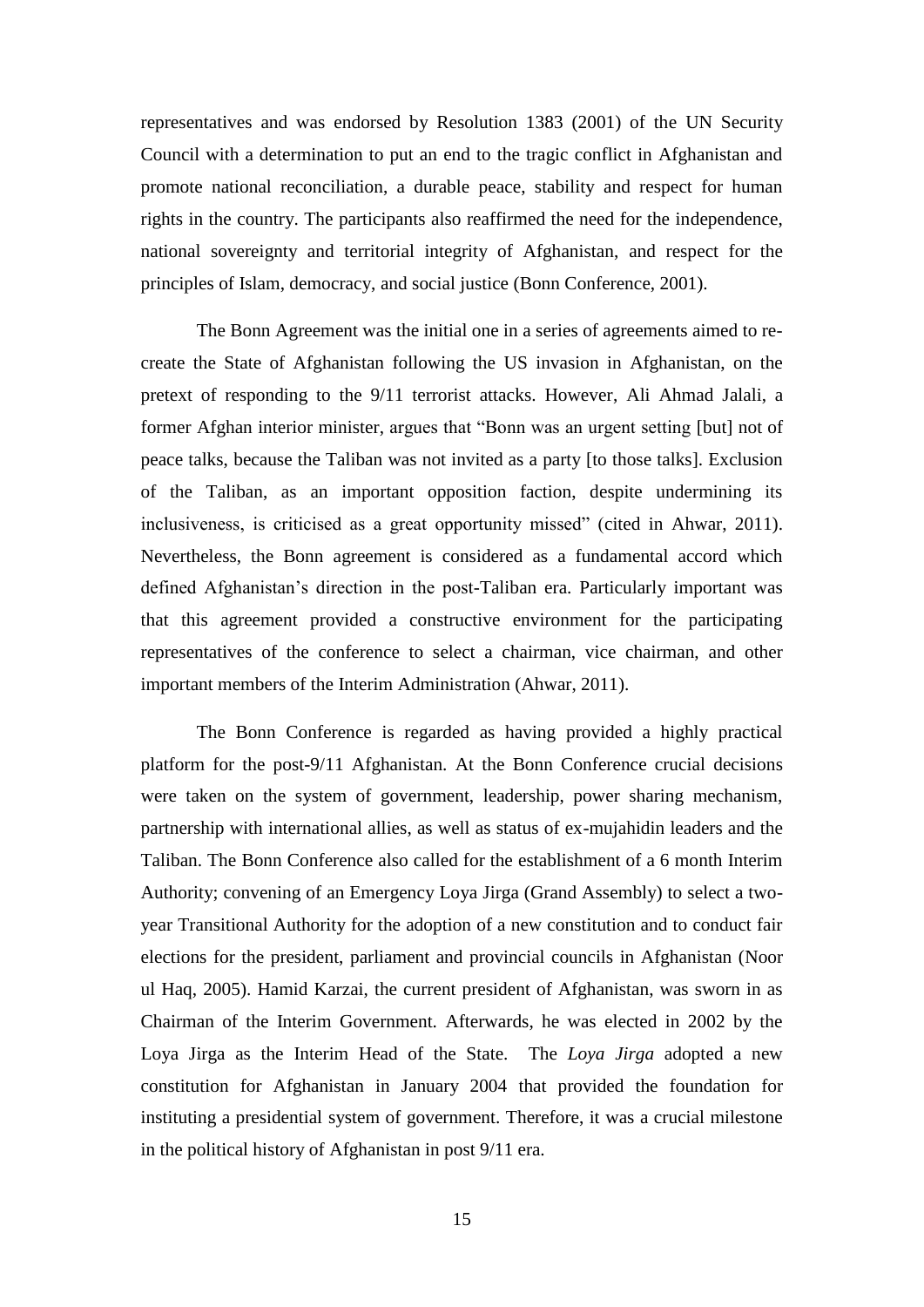As a result of the elections held in October 2004, Hamid Karzai became the first popularly elected president of Afghanistan, nearly three years after being appointed the country's interim leader. In September 2005, parliamentary and provincial elections were held that marked the culmination of the Bonn agreement, representing a major step in rebuilding the country's shattered institutions and underpinning the basis of the participatory system of government in Afghanistan. Irrespective of deficiencies and flaws, this political process is regarded to be a major turning point in the political life of the war-ravaged Afghanistan. The Bonn process also established an agreement for the deployment of the International Security Assistance Forces (ISAF) to assist the Afghan government in establishing its writ and to ensure security, first in Kabul and surrounding areas, and later to other areas in the country. Accordingly, ISAF was created in December 2001 by resolution 1386 by the United Nations Security Council (Noori, 2005). Despite the tremendous security, economic and political challenges still prevailing in the country, with international assistance the post-Taliban Afghan government has created a period of reconstruction and development and very importantly provided the environment for a free flow of information. This period has also seen Afghanistan's communication and media sector flourish tremendously, in contrast to that under the Taliban regime, when media and communication channels were firmly restricted.

## <span id="page-20-0"></span>**2.3 Taliban Approach towards Media and Communication**

Following the fall of the Soviet-backed Afghan communist government in 1992, and as conflicts between different political and ethnic factions erupted; Afghanistan's fragile media and communication sector experienced a dramatic collapse, except a few newspapers published initially to promote political and religious propaganda. The Taliban militia, who captured Kabul from the Northern Alliance<sup>3</sup> in September 1996, further contributed to this collapse by imposing severe restrictions on the media and communications in Afghanistan. They banned all external and internal information and entertainment sources, including music, sports and media of all kinds, including Afghanistan's national TV station (Hairan, 2007).

 3 The Northern Alliance was a military-political [organization](http://en.wikipedia.org/wiki/Umbrella_organization) established by the [Islamic State of Afghanistan](http://en.wikipedia.org/wiki/Islamic_State_of_Afghanistan) in late <sup>1996</sup> to fight as a resistance force against the Afghan [Taliban](http://en.wikipedia.org/wiki/Taliban).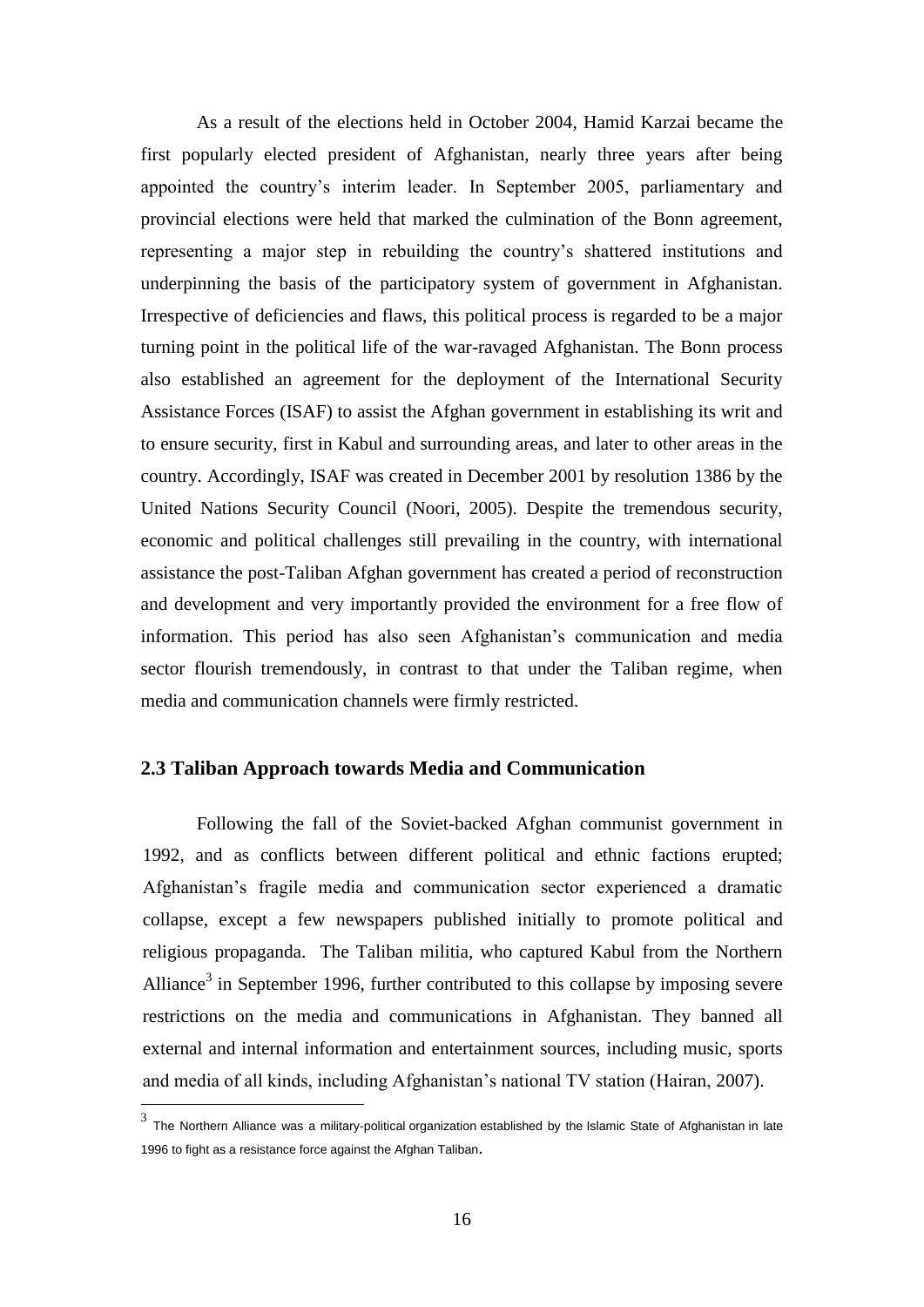During the Taliban regime, there was only one radio station, *Shariat Ghagh* (Voice of Sharia) and a few local propaganda periodicals and newspapers published to promote the Taliban ideology and to communicate religious messages (UPSI, 2008). There were no computers at all and therefore no access to the Internet. The Taliban exploited religious and traditional networks of communication to gain support of those suffering Afghans who wanted to see an end to the anarchy and factional conflicts. Conversely, what the general population gained, as a result, was oppression from the Taliban's austere interpretation of Islam in Afghanistan The Taliban regime did not issue news releases, policy statements or convene press conferences, thereby the faces of the Taliban leaders remained unknown to the general population, and indeed the rest of the world (Rashid, 2000). This period not only disconnected Afghanistan from the global communication system, but also kept the country in full political and economic isolation from the rest of the world, including the globalisation process, for almost a decade (Saikal, 2004).

## <span id="page-21-0"></span>**2.4 Communication for Development in Afghanistan**

After several years of continuous conflict and tyrannical Taliban rule, and amid on-going hostilities, post-Taliban government began to rebuild its political and social institutions with the support of the international community. A vibrant and free media and communication sector constitutes an important element of a democratic society which was virtually non-existent during the Taliban reign. However, the development of media and communication in the post-Taliban era, since 2001, has been one of the most successful aspects of the reconstruction process in Afghanistan (Soulé, 2009). The international community has been an active part of this success. They not only supported development of private media but also contributed in strengthening governments' ability to increase the free flow of information into and out of the government institutions, increase the quantity and quality of government's messages to broader audiences, and communicate its policies and strategies in support of the development programs at the local and national levels (USIP, 2008).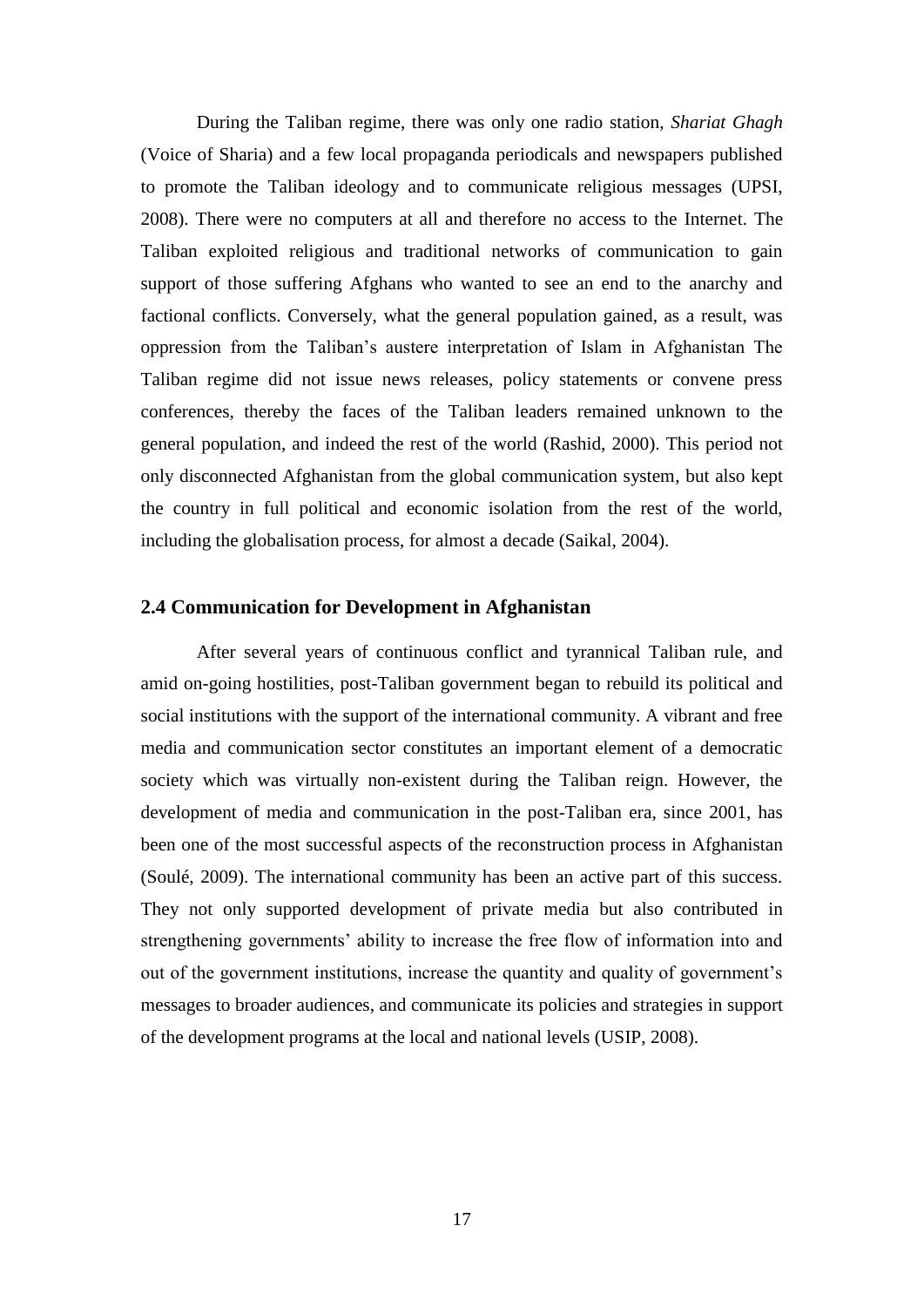This period, post-2001, as Kamal (2007) terms it 'the third boom' in the country's media and communication development history, has created a cycle of international assistance and support in Afghanistan. During this time, the process of media development has been exceptionally rapid (Kamal, 2007). According to the *Afghan Media Synthesis Report* (Altai, 2010), "Over 75 television channels, 175 radio stations and 800 publications can be counted in the country as of September 2010", which shows a remarkable and extraordinary growth in the media sector of Afghanistan after the fall of the Taliban regime in 2001. They are broadcasting news, entertainment, educational, religious, sports and cultural programs, with each channel having its own audiences. In spite of various social and political challenges still manifested in Afghanistan, the media and communication outlook is promising, representing maturity, diversity, strength and professionalism; this also manifests a glorious example of Afghanistan's partnership with the international community to provide a better future for a war-ravaged Afghanistan.

Today, Afghanistan's media are commended as a development success story, given the challenges and hurdles the country experienced after the Taliban regime was overthrown in 2001. Despite continuous efforts of Taliban remnants threatening security, development and stability in the country, the post-Taliban government of Afghanistan managed to pave the way for creating the environment for a free flow of information and a remarkable number of media and communication outlets capable of informing the population. In the years following the collapse of Taliban rule, the newly established Afghan government demonstrated that, despite a long history of prolonged conflict and restricted information, development in media building was attainable and success achievable (UPSI, 2008).

The availability of a remarkable number of private media outlets, products of professional journalists and their organisations and public outreach can be regarded as pragmatic impacts of the media development undertaken in Afghanistan. The newly passed Afghanistan's media law is believed to be one of the most liberal in the region, guaranteeing the right to freedom of expression within the framework of the Islamic culture (Hakimi, 2009). This law has been developed in light of Article 34 of Afghanistan's constitution, which was ratified in 2004. It articulates that "every Afghan has the right to print or publish topics without prior submission to the state authorities in accordance with the laws (Hakimi, 2009).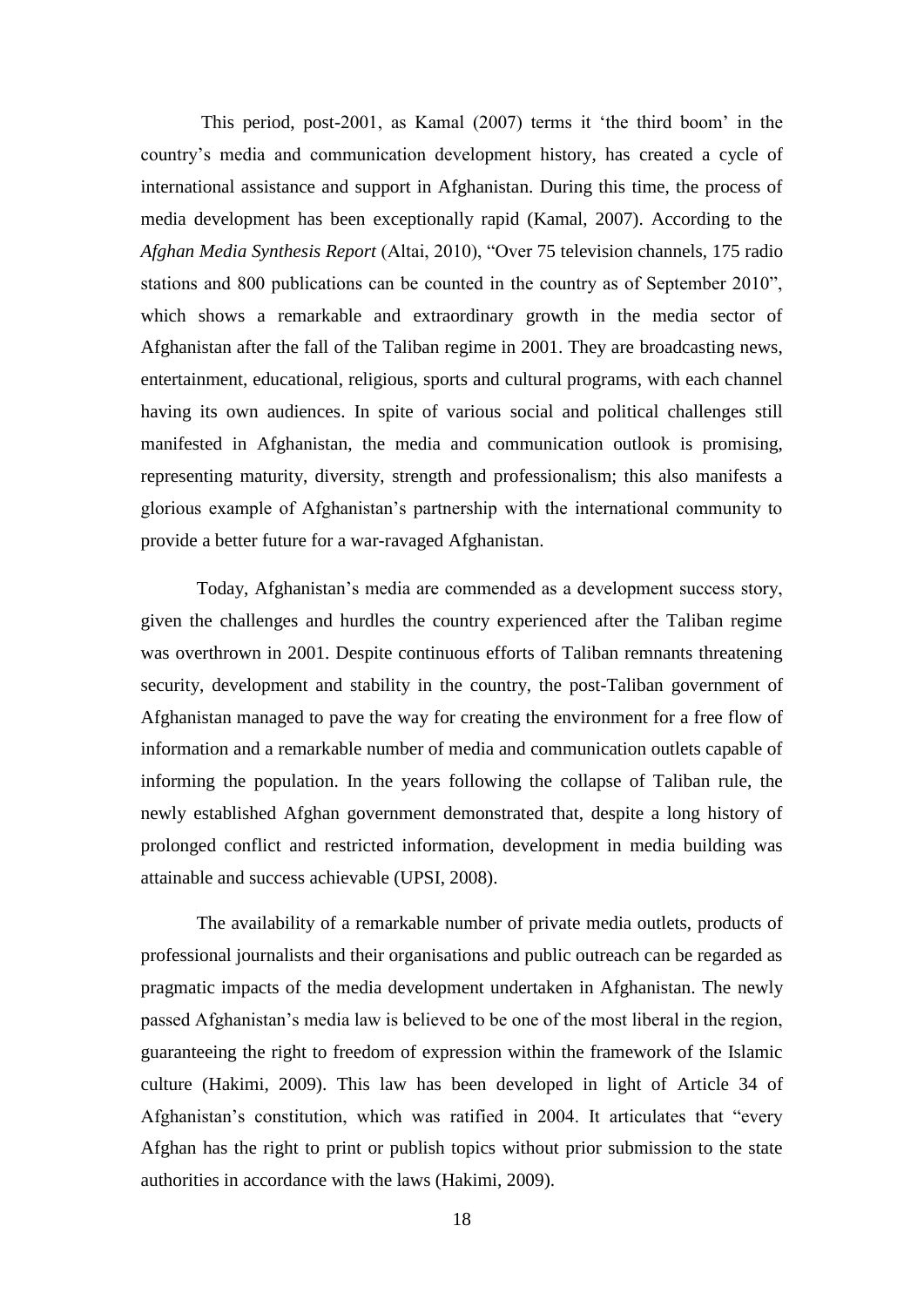Consequently, there is the availability of several hundred independent periodicals and newspapers published across the country, tens of private TV channels accessible locally in Afghanistan and through satellites nationwide, as well as hundreds of community radio stations that reach even the most remote areas. Additionally, there are new media: hundreds of news and entertainment websites run by Afghan journalists and media outlets. These are supported by thousands of local reporters, editors, disk jockeys, producers and communication professionals, distribution networks and printing presses. The latter are owned and operated by local Afghans, with women playing important roles in many of these organisations, representing a noticeable shift in Afghanistan's post-Taliban media and communication sector (Soulé, 2009).

TV has increasingly gained importance in urban areas, with most main towns and cities now having television broadcasts on many channels, including the stateowned television (RTA) and several other commercial channels. Although TV viewership is rapidly increasing, it has not replaced radio; this is particularly the case in rural Afghanistan, where residents use radio as the most important source of information. Television is considered as one of the most important sources of information, entertainment, education and development news for local Afghans, with most of its audiences in the urban areas of Afghanistan (Altai, 2010). Television as a mass medium has a huge application for ordinary Afghan people therefore, both the government and non-government institutions use television to communicate and motivate them to contribute in developmental programs throughout the country. Despite plentiful broadcasting of imported TV dramas and series (e.g., soap operas) and music, there are some television programs that provide documentaries, development campaigns, and open forums with government officials, as well as updates on reconstruction programs in various parts of Afghanistan. Such programs underline both the efforts of the Afghan government and those of the international community on various projects such as infrastructure, health, education, environment, agriculture, human rights and civic engagement in the social and political process.

The most popular TV station in Afghanistan is *Tolo* TV, accessible nationwide by satellite and with comprehensive coverage of the country. It was established in 2004 with the support of the international donor community. Also with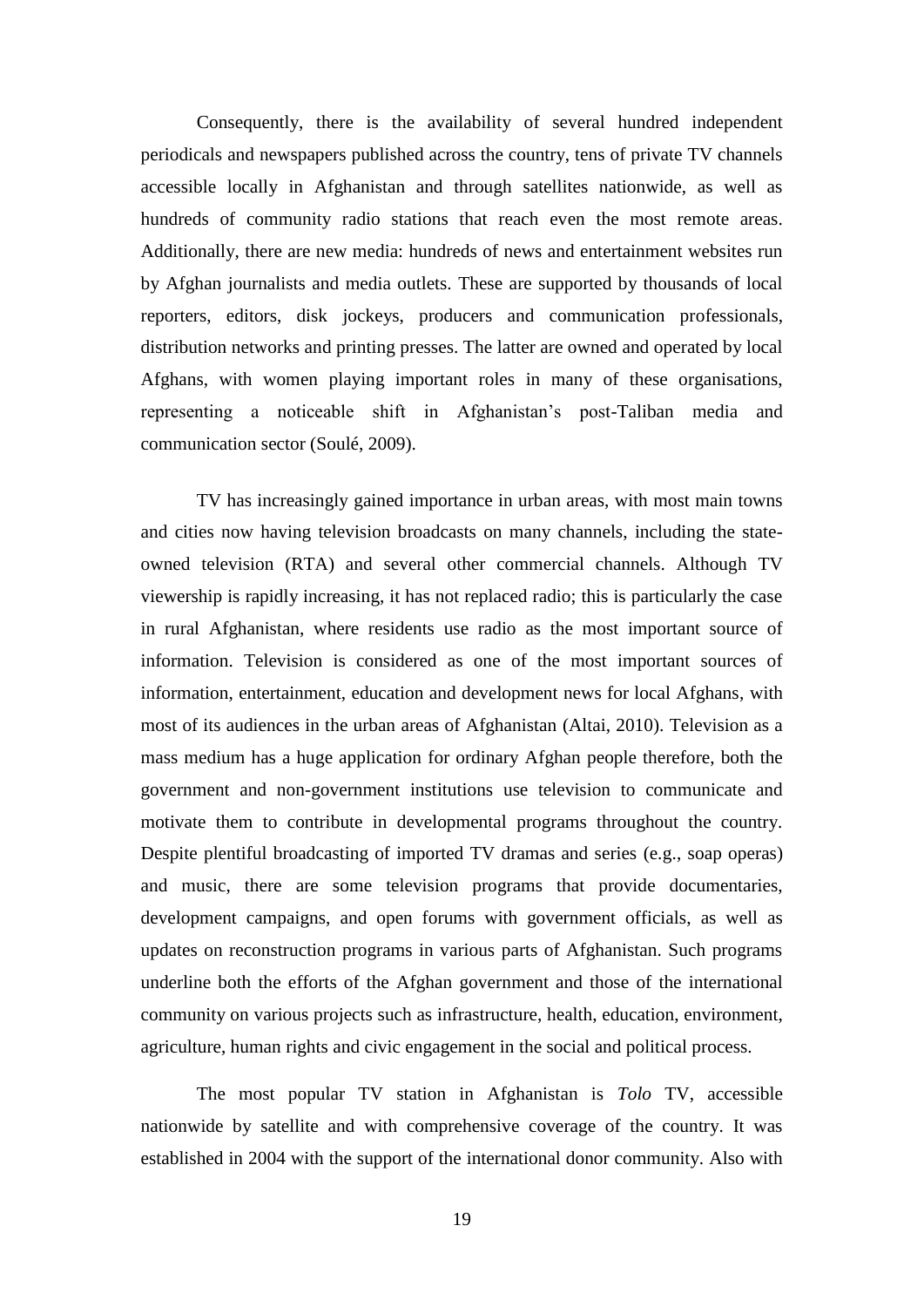wide coverage is *Ariana TV*, the second most popular TV station, and this is followed by *RTA*, the state-owned TV channel, dedicated to propagandising the actions of the government. It maintains a following due to its privileged access to key government and other powerful figures. *1 TV* is a newly established TV (2010) which ranks fourth in terms of viewer figures. It has achieved a remarkably fast growing audience because of its news and current affairs programmes and imported TV series (dubbed into local languages). There are many other commercial TV stations operating 24 hours, and these can be viewed by cable and satellite all over the world (Altai, 2010).

Radio is probably the most important and widely cited source of information, news and entertainment in Afghanistan and is the best and fastest means of getting information all around the country. Virtually all villages in Afghanistan have access to radio, and villagers have listened to radio as a lifeline over the past decades (Altai, 2010)because it reaches the most remote parts of the country, is easily accessible and inexpensive to run. Radio in post-Taliban Afghanistan has played an important role in bonding the people of Afghanistan and instituting social networks, trust and reciprocity and education without bias (Altai, 2010). Availability of a great number of radio stations in Afghanistan has exponentially increased the variety of information to local communities. The variety of radio programs across Afghanistan responds to local demands, not only providing people with information and entertainment but also contributing to the development process in post-Taliban Afghanistan [USIP, 2008].

According to Altai (2010) report "Radio Afghanistan, a state-owned station was the most popular, with an audience share of 18 per cent. This was followed by Radio Azadi (14%); Arman FM, a Kabul-based commercial station (8%); BBC (7%); Ashna (6%) and Killid (5%)." The Afghan media assessment report nevertheless reveals that "the BBC and VAO are among the most trustworthy sources of news and information for Afghanistan". This is believed to be fallout from the Soviet and Civil War eras because, at that time, the BBC and VOA were the only sources of information and news other than the Afghanistan government. However, this is disputed by the fact that Afghans usually do not trust foreign news sources.

In addition to the TV channels and radio networks, the print media is an important source of detailed information for a great number of educated Afghans. There are many newspapers and magazines; most of these are published in Kabul and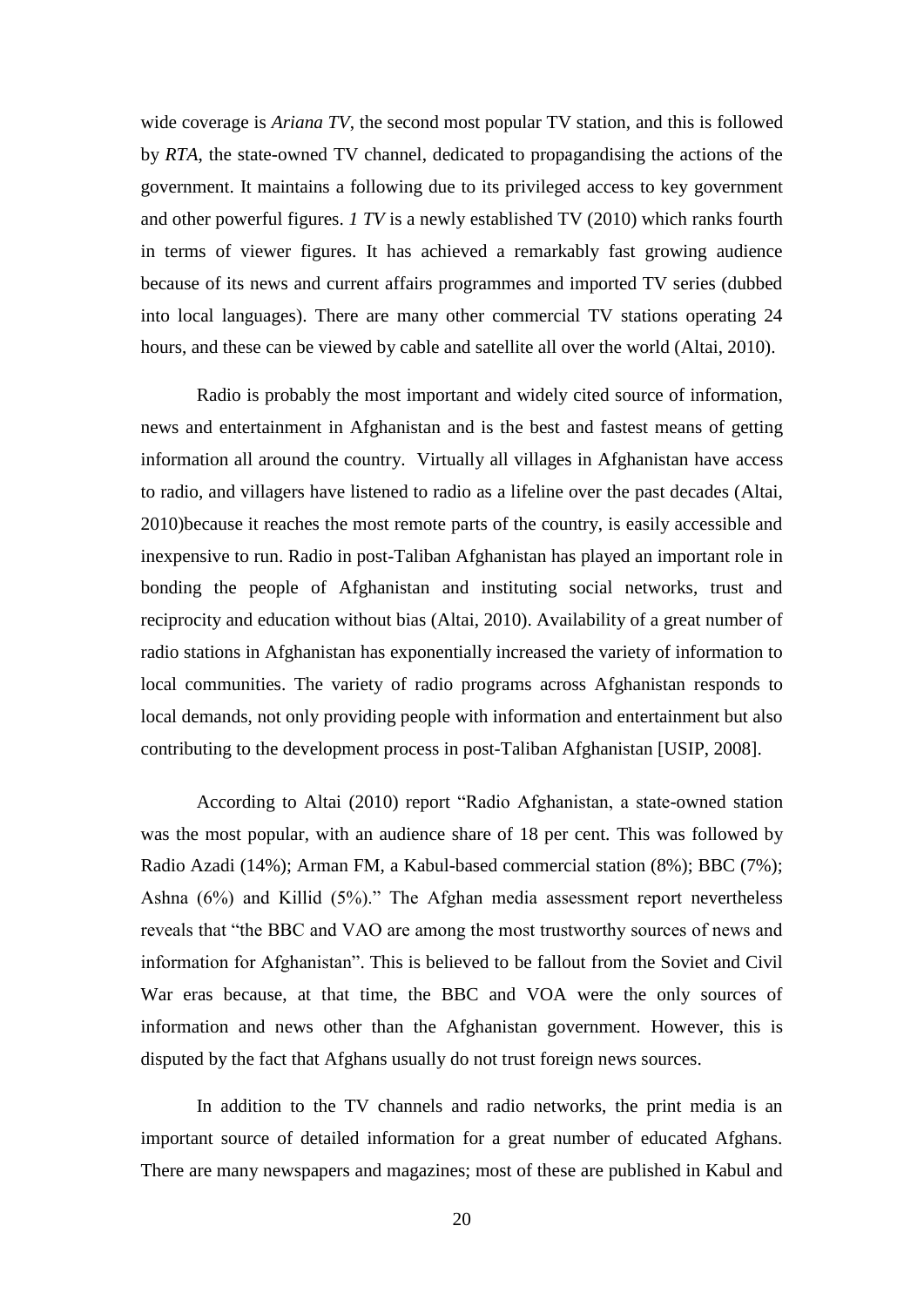the larger cities of Afghanistan. Even though the number of publications is greater than the number of radio stations and TV channels, print media have distribution problems and high cover prices, and their low readership and impact is yet to remain limited and modest in their role throughout Afghanistan; however, it is perceived to influence the policy-making process (BBC, 2012). Since news is almost exclusively disseminated by television channels and radio networks, newspapers and magazines focus mostly on providing opinions and analysis, and in some cases they tend to reflect on various development programs (BBC, 2012).

With the emergence of the Internet, most popular magazines and newspapers in Afghanistan now produce online editions f their contents, which has to some extent also addressed the problem of circulation in the country. Additionally, there is a handful of informative government and non-government websites which provide a significant amount of political, social, cultural and developmental information, as well as news and analysis for the educated Afghan urban elite. Use of social media sites, including Facebook, Twitter, Weblogs and YouTube, is also rapidly growing and becoming an important part of urban life in Afghanistan. The educated Afghan elite are using social websites for wider communications and debates on various social and political issues. This wave of progress has not only provided better opportunities for faster communications for development but also encouraged freedom of speech to a surprising scale (MTC, 2012). The development of new media in Afghanistan is promising. However, access to the Internet, although a very important tool that could contribute in shaping the new media and enable Afghanistan's part in globalisation, is limited to the educated urban elite. Only 6 per cent of Afghans have access to the Internet; mostly concentrated in the capital cities (BBC, 2010).

International aid to foster the development of the media sector in Afghanistan has been significant in the past nine years. The Afghan media and communication sector has received substantial financial, technical and institutional support from international organisations aimed to promote political stability and strengthen a pluralistic and democratic society. Such interventions have helped in building the media institutional infrastructure, establishing publications, providing training for Afghan journalists and government public relations units, and creating distribution networks (Kumar, 2011). According to Altai Consulting's (2010) report,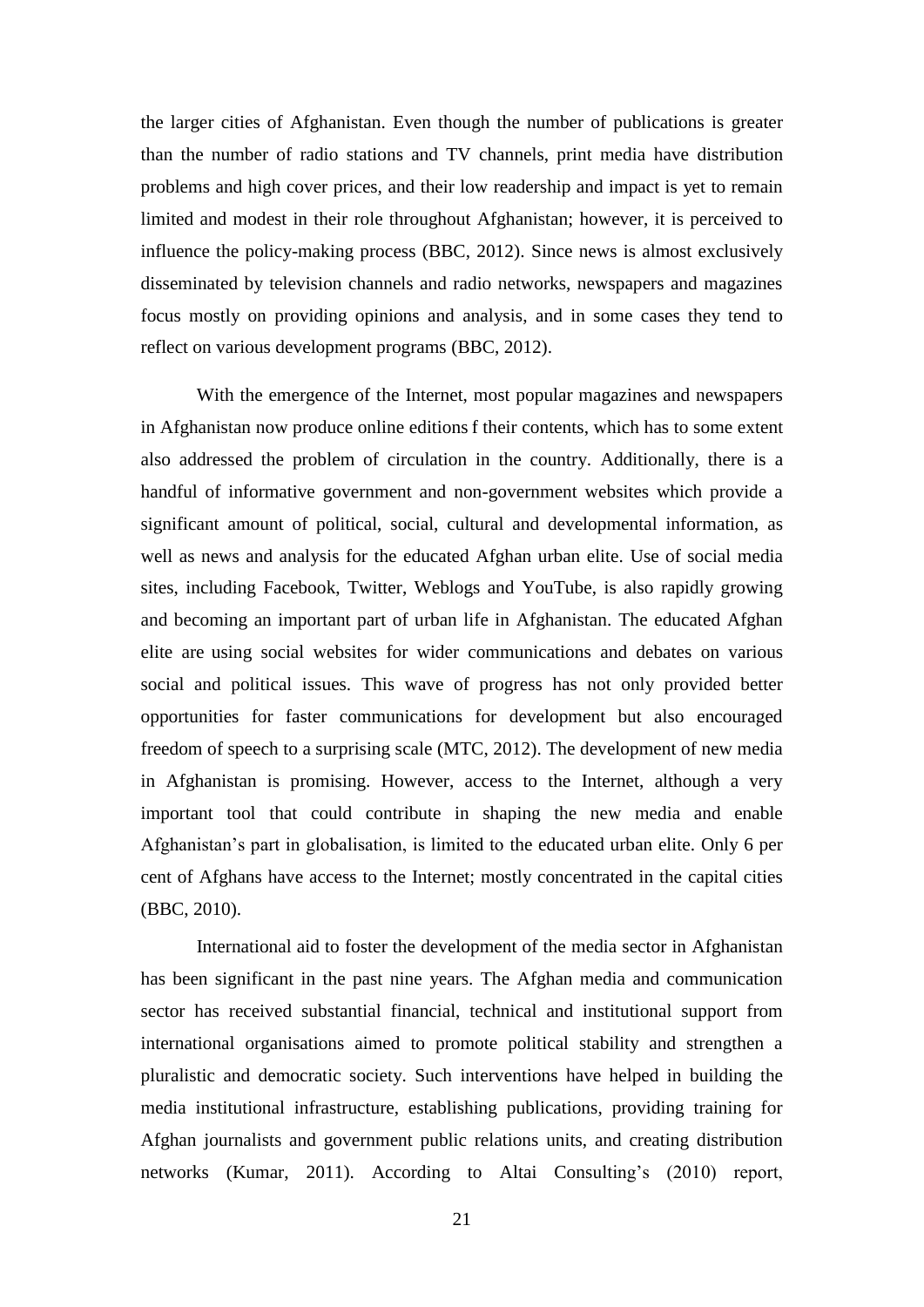USAID/OTI, the European Commission (EC), the United Kingdom's Department for International Development (UK DFID) and parallel ministerial level organisations in other European countries have contributed considerably to the development of the media sector in Afghanistan. The BBC World Service Trust, Internews (US), IWPR (UK), UN, as well as other organisations such as the Goethe Institute, and Heinrich Boll have also played an important role in Afghanistan's media and communication development and the training of Afghan journalists.

## <span id="page-26-0"></span>**2.4.1 Traditional Communication in Afghanistan**

Despite the impressive growth in the emergence of new forms of media and communications in post-Taliban Afghanistan, the traditional channels of communication are still being used, particularly in rural areas of the country. Afghanistan's traditional forms of communication originally came into existence because of constant years of civil war, destruction of media facilities and presumably the high levels of illiteracy. This provided the ground for development of local institutions and procedures that enabled ordinary citizens to participate in political and military decision-making debates (Grevmeyer, 1985 as cited in Rawan, 2002). Despite the enormous growth in Afghanistan's post-Taliban media and communication technologies, traditional channels of communication have not been replaced but are rather complemented.

For the majority of Afghan people, particularly those living in rural Afghanistan, the traditional forms of communication include informal settings such as markets and family assemblies, as well as more formal tribal and village gatherings, such as the jirgas (tribal assembly) and religious institutions including meetings in mosques, and so on which are convened as necessary by the local populace. All of these traditional settings provide opportunities for exchanging ideas, identifying problems, making complaints, resolving conflicts, and contributing in addressing common problems (MacBride & Abel, 1984). The Jirga institution functions both as a governing body and as a channel of communication (Rubin, 2002). Through jirgas, participating representatives provide advice, make decisions on important issues, discuss, exchange and disseminate information and ideas on development issues at different levels (Rawan, 2002).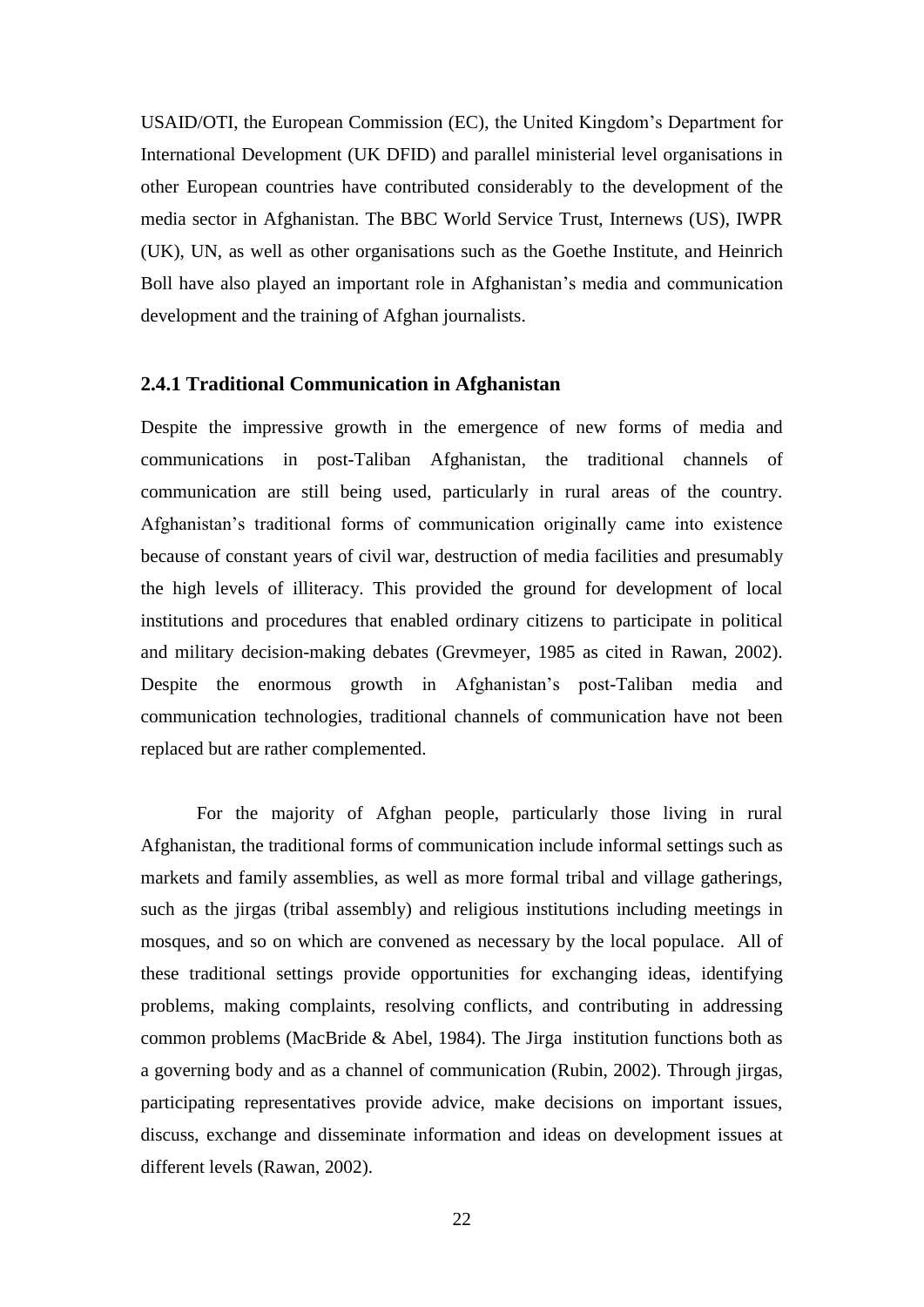In addition, the mosque serves as a significant pillar of traditional communication, where people worship the Almighty, interact, and get to know each other, gain and exchange information about important issues in the society (Naficy, 1993). Because of its central position in Islamic society, the government institutions use the mosque to communicate to the local population both the administrative decisions and news about development projects. Additionally, mosques serve the purpose of being education institutes for people to learn spiritual and societal values and even worldly scientific knowledge is being taught. The mullah, a religious scholar or the leader of the mosque, has a special status and considerable influence in the society. He is responsible for promoting the spiritual values of the society, helping locals in addressing day-to-day problems, and talks about matters of significance in the society (Ahang, 1970). Jennifer Brick (2008), describes mullahs (village lawgivers) as "one of three key customary organizations in rural Afghanistan, the others being jirgas (village councils) and maliks (village executives)".

Local leaders, including religious and opinion leaders, have huge influence over the population, and play an important role in forming the opinion within traditional network of communication in Afghanistan (Steul, 1981), especially in rural areas, where the media is less active and less trusted. Because of their social status within Afghan traditional society, the majority of local people listen to them and seek their advice in all sorts of issues (Wiebe, 1978). Recent studies also show that the traditional opinion and religious leaders are regarded as the prominent forces in forming opinions and influencing the decisions taken by a local population (Brick 2008).

The rapid development of the media sector and availability of multiple channels of traditional communication in the country together herald a great opportunity that the Afghan government and its international development partners can use to support Afghanistan's development process, helping to bring peace and stability and improve the lives of Afghans in the long run. To enable this to happen requires that the government of Afghanistan craft effective communication strategies to aid development, governance and peace building efforts, particularly within the Transition context and beyond.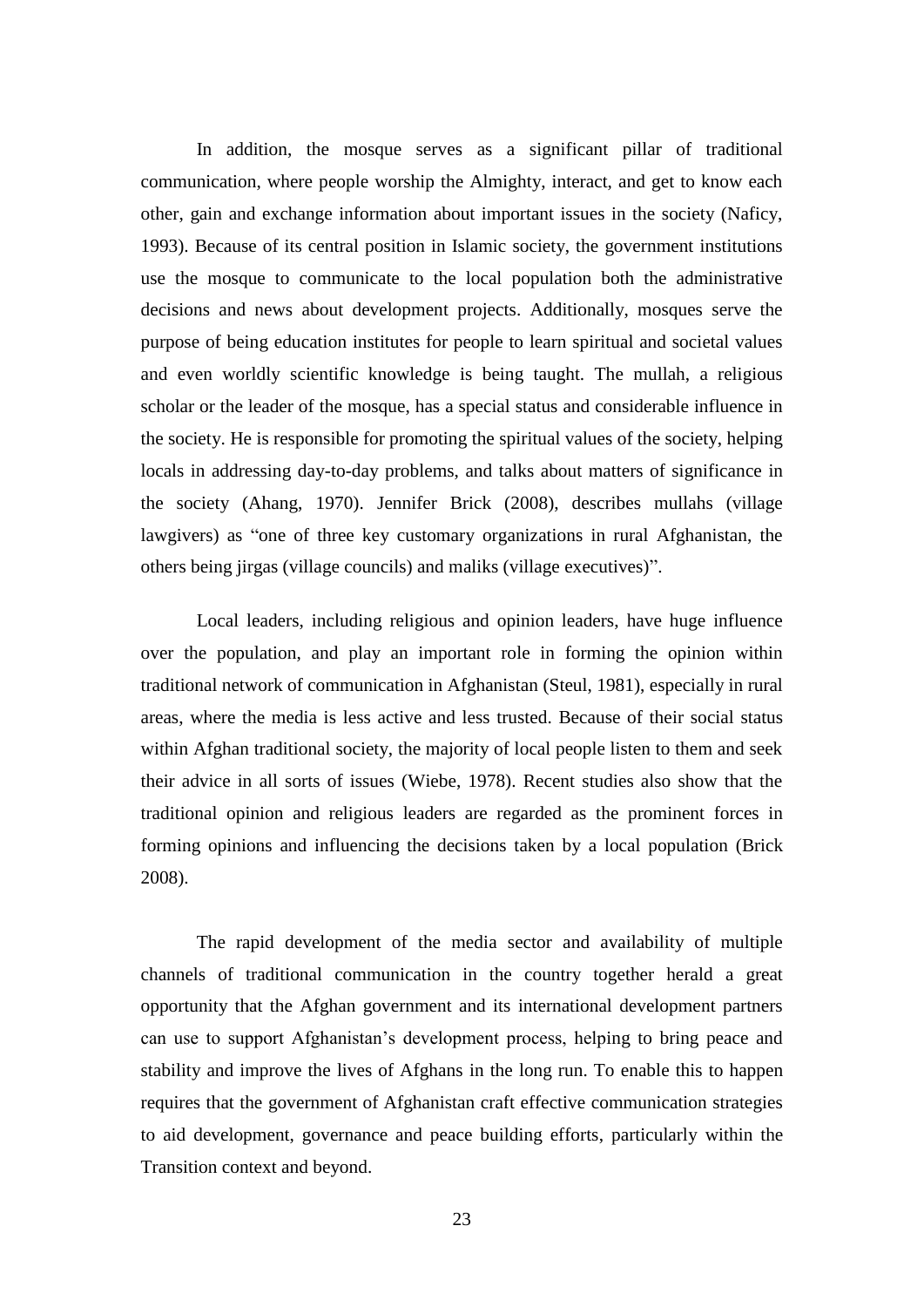## **CHAPTER III:**

## <span id="page-28-0"></span>**Strategic Communications and the Inteqal in Afghanistan**

## <span id="page-28-1"></span>**3.1 The Inteqal**

Transition or "Inteqal" (the Dari word for transition)" has recently entered Afghanistan's literature of security and development as a new phenomenon. Transition in Afghanistan's context theoretically means that the time has approached for Afghans to assume leadership and to take over the responsibilities of ensuring security, stability and providing development and governance to their country since the international security forces are gradually leaving Afghanistan. The international Kabul conference and Afghanistan's strategic partnership with NATO has paved the ground for the implementation of the Transition in Afghanistan. The timeline for Transition has been set at 2014, such that, by that time, Afghans themselves will take over security, development and governance responsibilities. However, the international partners will play an assisting role to the Afghan government, though from the context of the NATO-Afghanistan strategic partnership, the concept of security transition focuses firmly on security domains, while similar transitions in other areas such as governance, development, peace building and politics have not been sufficiently addressed (Wahidi, 2010).

#### <span id="page-28-2"></span>**3.2 Joint Framework for Inteqal**

The first steps in formulating the Transition were taken in the London Conference in 2010, where the Afghan government and its international partners gathered to talk about future of Afghanistan. In addition to other essential decisions, the partners pledged to "formulate, in the Kabul conference, a comprehensive plan for phased Transition to the Afghan lead" (The London Conference 2010) Consistent with London Conference Communiqué, the government of Islamic Republic of Afghanistan, together with international partners, came up with a Joint Framework for Inteqal<sup>4</sup> to facilitate a gradual transfer of security and development responsibilities

1

<sup>&</sup>lt;sup>4</sup> The official document outlining the Transition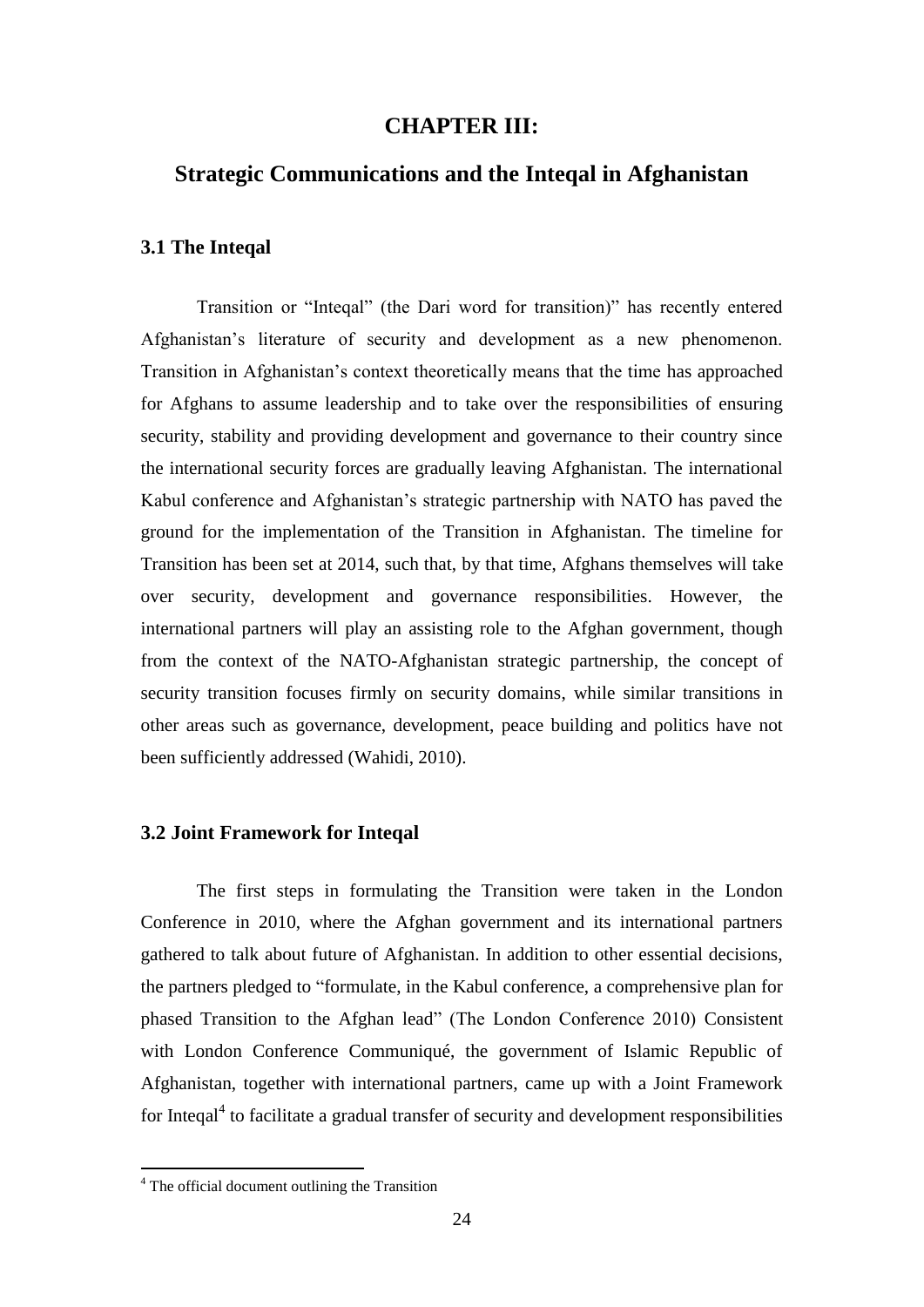to the government of Afghanistan. According to the Joint Framework for Inteqal, the Transition process involves two main stages: (i) a general assessment which will form the basis for a joint decision as per the conditions in the ground and an announcement by the Afghan government that Transition will be commenced in a particular province or set of provinces; and a (ii) A phased implementation process, which requires provincial administrations to achieve particular milestones to contribute in completion of the transition to full ownership of Afghan government and its citizens across all main functions of government (Kabul Conference, 2010).

According to the Joint Framework for Inteqal, the Transition is envisioned to be an irreversible process based on the conditions on the ground. It is governed by five main principles: First, the Transition must strengthen Afghanistan's independence, national sovereignty and territorial integrity, giving an effective system of defence for Afghan rights and liberties; it should therefore consolidate Afghanistan's position as a free, proud and peaceful nation at the regional and global levels. Second, the Transition must pave the ground for providing and garnering the functional capacities, necessary resources, and regional conditions so that Afghanistan's national security forces (ANSF) are enabled to properly ensure and maintain peace, security and stability in the country, and undeniably prevent Afghanistan once again from being occupied by international terrorist networks. Third, the Transition must preserve and underpin the achievements of the last ten years in Afghanistan including democratic values and human freedoms. Fourth, before the Transition process is initiated, the necessary conditions will be put in place for the reconstructing and maintaining of Afghanistan's democracy.

25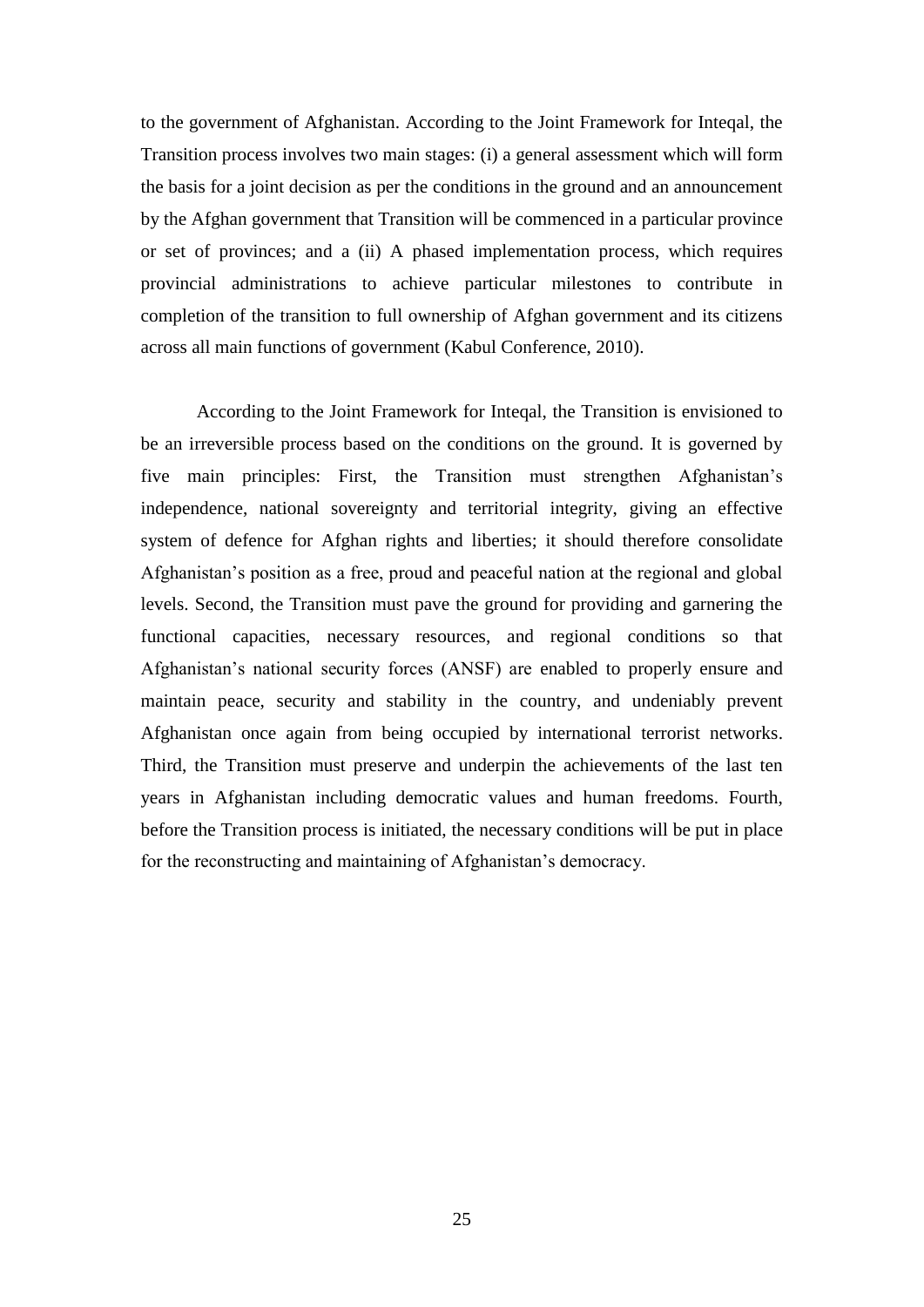The assessment phase of the Transition process, which looks at the conditions in a province or set of provinces, paves the ground for the Transition to begin and move to the implementation phase; however the implementation of the Transition requires the achievement of certain milestones in the province providing that the Transition occurs in the following areas:

- Security: Having strong and capable Afghan national security forces to safeguard Afghanistan's independence, sovereignty and territorial integrity against any kind of internal as well as external threats and to properly ensure and maintain national security, public order and rule of law)
- Governance: Ensuring efficiency and effectiveness within Afghanistan's government through bringing out necessary administrative reforms; meritocracy, fair recruitment and appraisal systems within Afghanistan's civil service and establishment of an effective judicial system in the country.
- Development: Applying an inclusive and nationwide development approach in accordance with the principle of equitable development intended at diminishing inequalities across the country, and at paving the ground for putting to the fore a sense of fairness and inclusion (Kabul Conference, 2010).

The Joint Afghan‐NATO Inteqal Board (JANIB) was established to assess and lead the Transition Process. The board's first meeting was held in September 2010, where it fixed a timetable for full Transition. The Afghan Government presented to the Kabul Conference an Afghan-led, inclusive and achievable plan for strengthening development, governance and security, including national priority programs to improve and enhance service delivery. The Afghan government put to the fore a credible and realistic national agenda, supported by national priority programs reform interventions which all aimed at generating tangible outcomes for Afghanistan and its people (NATO, 2011).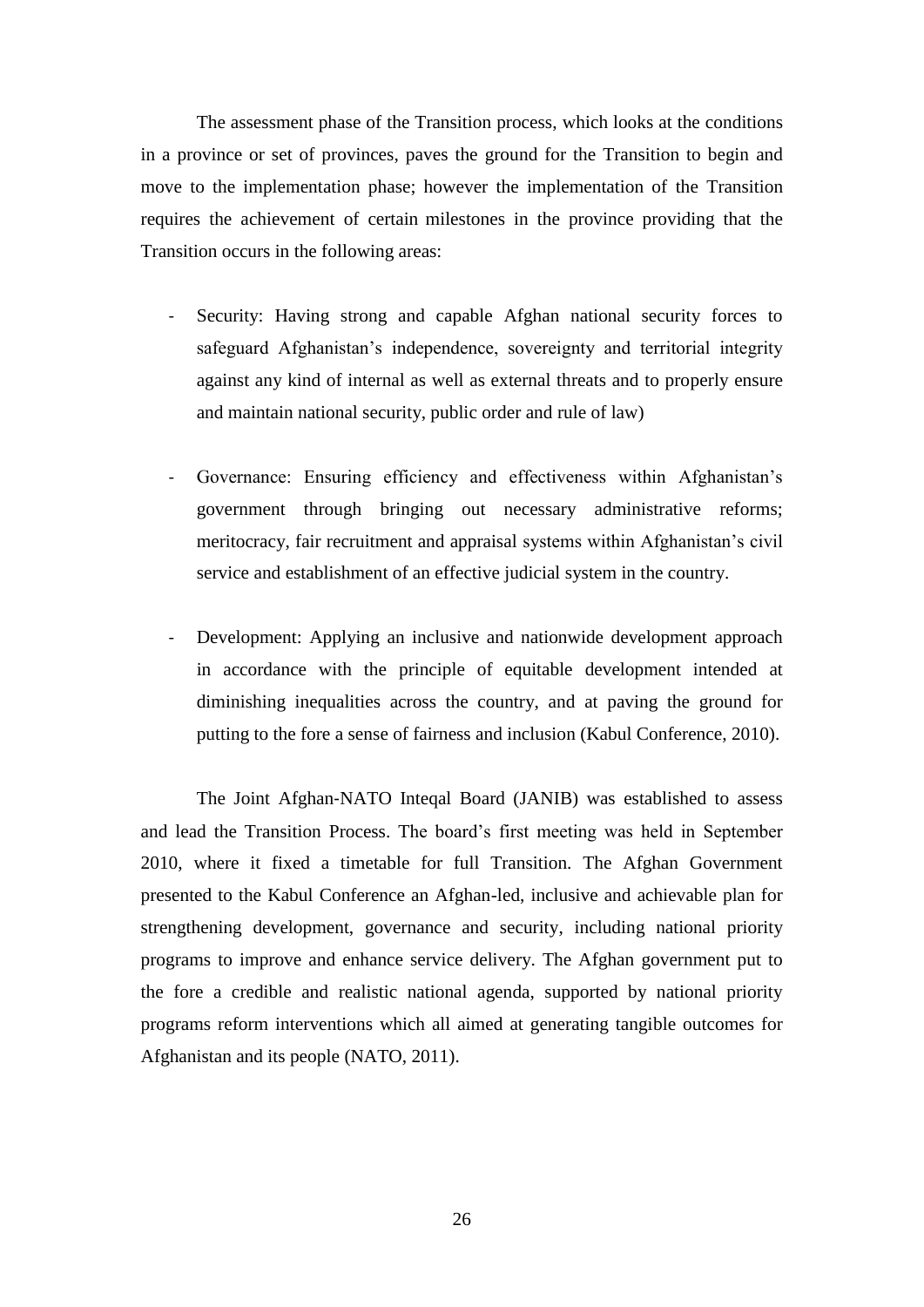The Afghan government and NATO agreed on the Transition process and deadline at the Lisbon NATO Summit, on 20 November 2010. The declared 2014 deadline for terminating the process created a plethora of reactions because Afghan public opinion perceived it as the complete withdrawal of International Security Forces from Afghanistan. On behalf of the NATO members, a list of principles was agreed upon about the role of the ISAF during the Transition Process. Among these were a further strengthening of Afghan National Security capabilities and civilian efforts. Another outstanding result of the Lisbon Summit ‐ nevertheless still just a promise at that time ‐ was that NATO confirmed its long‐term commitment in Afghanistan and that it would not abandon Afghanistan, even after 2014. As such, the events after the 1989 Soviet withdrawal would not recur (Lisbon Summit, 2010)

In July, 2011, the implementation of the first phase of the transition of security from International Security Assistance Forces (ISAF) to the Afghanistan's national security assistance forces began. A total of five tranches will ultimately bring the entire Afghanistan into the Transition Process. The final tranches are expected to begin around June 2013. The Transition in any specific area is an open-ended one, and theoretically can continue up to the end of 2014 when the political process of the Transition comes to an end, even in those provinces, districts, cities or villages chosen for its earliest phase (Brooke-Holland and Taylor, 2012).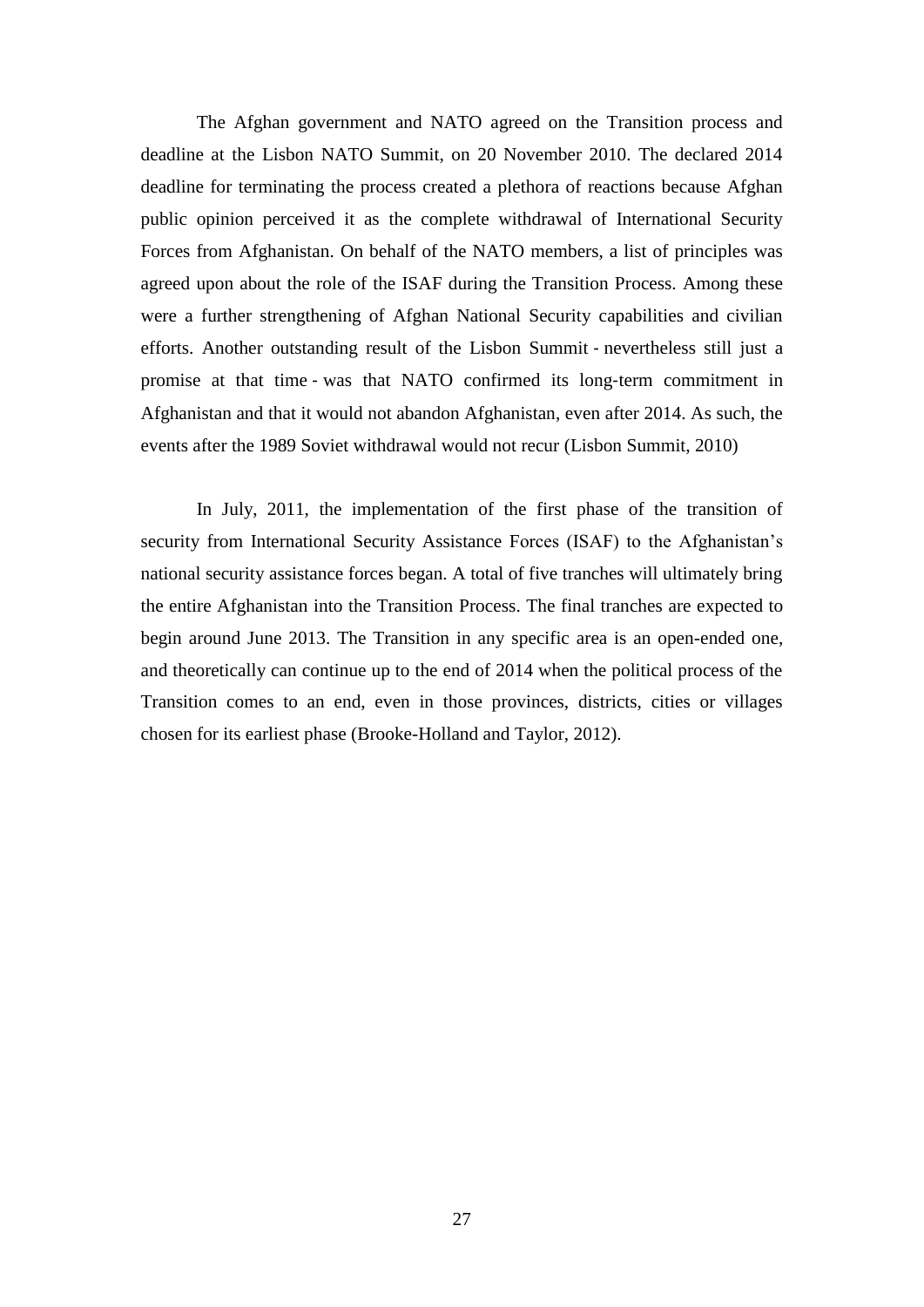## <span id="page-32-0"></span>**3.3 Transition Mechanisms**

Theoretically the whole government is involved in the Transition process; however, a number of structures and intuitions, including the following, have specifically been established by the government on the basis of the necessity to facilitate planning, implementation and monitoring of the Transition process across Afghanistan.

#### <span id="page-32-1"></span>**3.3.1 Joint Afghan**‐**NATO Inteqal Board (JANIB)**

The central element of the Inteqal process is the Joint Afghan‐NATO Inteqal Board (JANIB). The JANIB is chaired by a representative of the Afghan government, co‐chaired by the ISAF Commander and NATO Senior Civilian Representative, and comprised of key Afghan and NATO/ISAF stakeholders. The Afghan government and the ISAF decide on which provinces are to be handed over. The Joint Afghan-NATO Inteqal Board (JANIB) is established as the mechanism to assess the readiness of districts and provinces for transition (ICDA, 2012).

#### <span id="page-32-2"></span>**3.3.2 Transition Coordination Commission (TCC)**

In 2010 President Karzai assigned the Transition Coordination Commission to oversee the government's role in the Transition Process. The TCC conducted assessments across the country and had a key role in working with ISAF, NATO and other key stakeholders to identify the areas deemed ready for the transfer of security responsibilities to the Afghan security forces. The TCC works with Afghan government ministries and directorates on a joint approach to Transition, a collaboration that will continue until the process is complete in late 2014 (IDLG, 2010). As the lead body on the government side of the agreements with the international community, the TCC has an essential role in helping the line ministries and central agencies engage with the process and carry their share of accountability for the successful Transition of responsibilities from the international community to Afghan institutions. In addition, the TCC facilitates communication and planning together with key local, national and international stakeholders.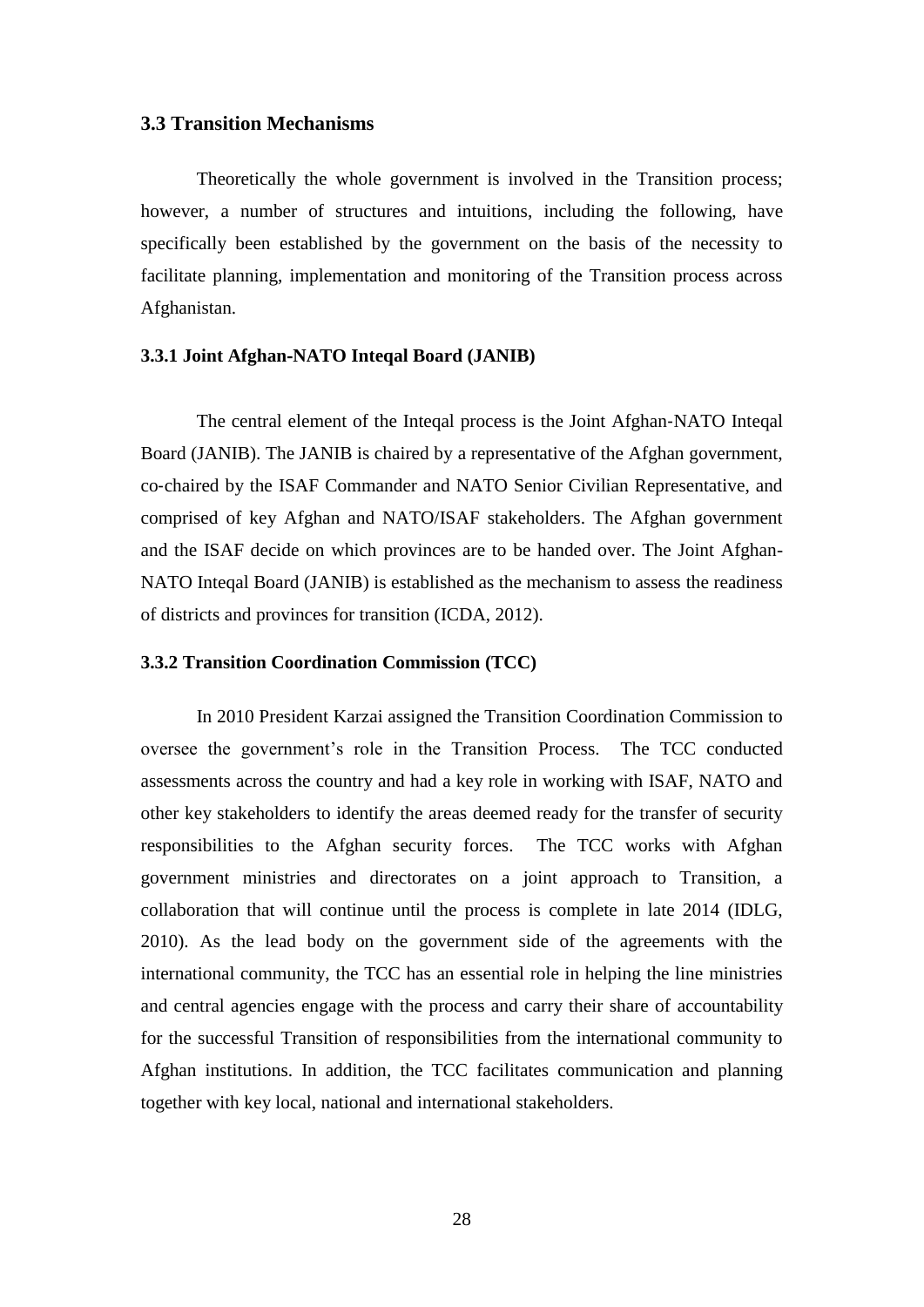## <span id="page-33-0"></span>**3.3.3 Transition Non-Security Technical Working Group (NSTWG)**

NSTWG has been established within the Ministry of Finance, Office of the Deputy Minister for policy affairs to create coordination among all organizations that are involved in development, governance and rule of law clusters. It also has to identify challenges in the Transition process, propose ways to address them and allow for new suggestions from the members be addressed in the national and provincial plans and programs prior to the Transition implementation phase. Meetings of this group are chaired on a bi-weekly basis by a technical advisor – and include a nonsecurity cluster at the ministry of finance and comprised of key representatives from governance, agriculture and rural development, as well as human resource development clusters and delegates from ISAF and NATO and key embassies when necessary. The output of NSTWG meetings are detailed minutes, which includes inputs from members, identification of challenges to development and governance aspects of the Transition process and steps to be followed up in the next meetings.

#### <span id="page-33-1"></span>**3.3.4 Strategic Communication Working Group (SCWG)**

SCWG was established within the Government Media and Information Centre (GMIC) to contribute in implementing strategic communication component of the Transition process and make sure that all events and issues regarding the Transition process are properly covered and communicated at the national and subnational levels. SCWG holds its meetings on a bi-weekly basis, chaired by the director the GMIC and comprised of spokespersons and communications directors from government ministries and directorates, the Transition commission, ISAF, NATO and US embassy. SCWG has been established to improve coordination and cooperation among all key stakeholders on how to convey appropriate messages to the targeted audiences about the Transition Process and gain public contributions regarding this process. It also provides necessary support for all government institutions in developing consistent key messages, identifying target audiences and the means to communicate with them, raising awareness about the Transition, improving communication and media cooperation among different government organizations in the centre and provinces.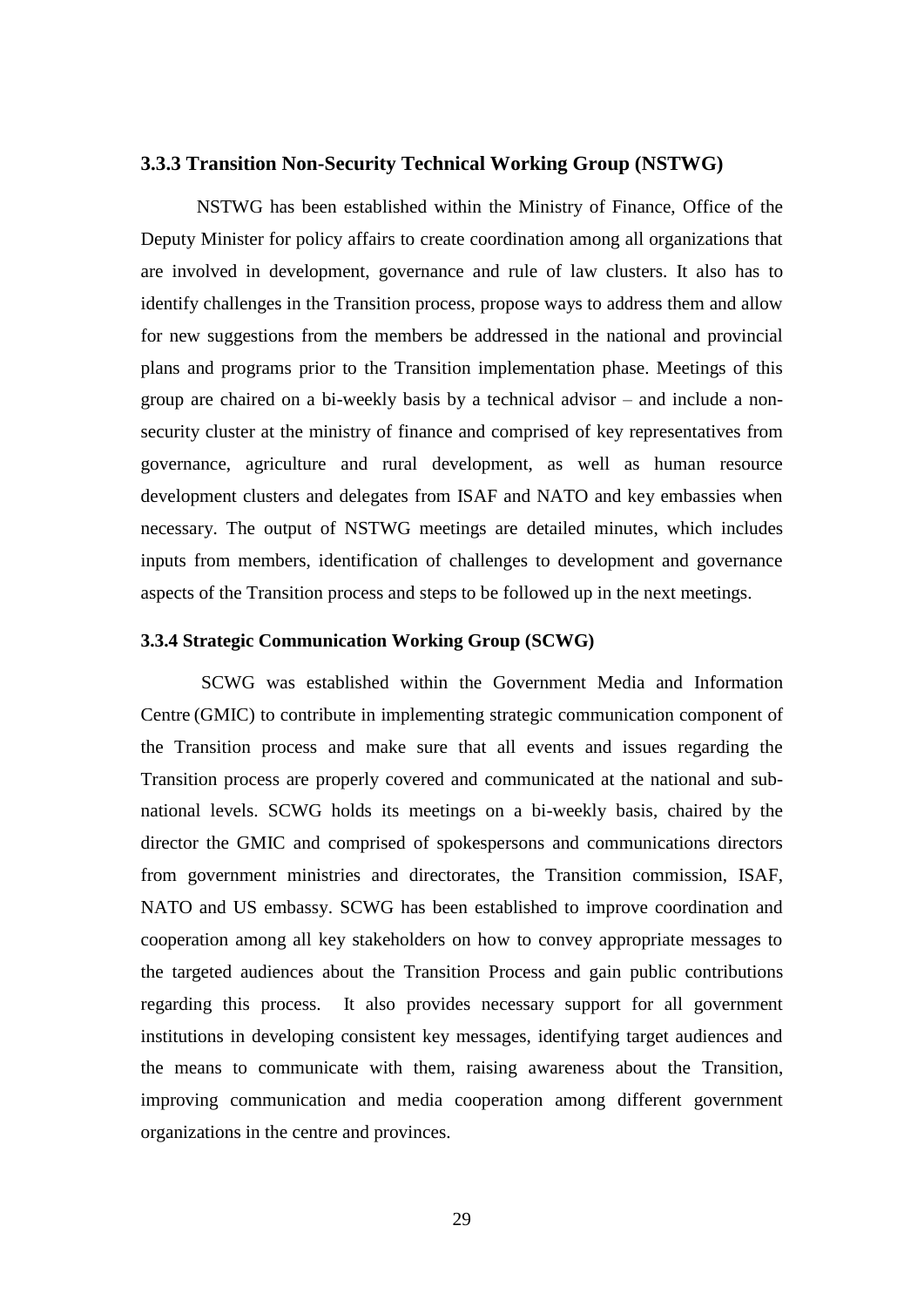## <span id="page-34-0"></span>**3.4 International Aid and the Challenge of Transition**

The year 2014 will mark a decisive moment for Afghanistan's future. After a decade of widespread international involvement and hard fighting in Afghanistan, the international presence will be significantly reduced. Although the international community, and in particular the US, has committed not to abandon Afghanistan, as it did in the 1990s, the burden will be on the Afghan government institutions to take the lead for ensuring security and providing for development and governance (Felbab-Brown, 2011). The phased transition towards full responsibility for security, governance and development by the Afghan government institutions and people is currently in progress. However, after almost two years of the Transition process, commenced in 2011 (and officially scheduled to be completed by the end of 2014), there are a number of major challenges that lie ahead for the transition process, and especially for the communication and interaction between the different components of the Transition (Thruelsen, 2011). The important question is whether this process will succeed in meeting its initial goal: a self-sustaining and stable Afghan state. The general perception is that the 'transition strategy' does not currently provide a clear and universally accepted definition, both from the Afghan government and international community perspectives. This, in turn, has created several confusions and questions about the mechanism and approaches within the transition process. In addition, the transition strategy lacks a clear definition of its short and long term objectives (Stapleton, 2012).

Afghanistan will go through enormous security and development changes over the next few years. NATO and the Afghan government at the Kabul and Lisbon Conferences in 2010 agreed that full responsibility for security would be handed over gradually to the Afghan National Security Forces (ANSF) by the end of 2014. Afghanistan now experiences a drawdown of most international military forces over the coming years  $-$  and a likely accompanying reduction in civilian aid as the attention of the international community shifts elsewhere and increasing fiscal pressures in many Organization for Economic Co-operation and Development (OECD) countries will affect aid flows to Afghanistan (World Bank, 2012).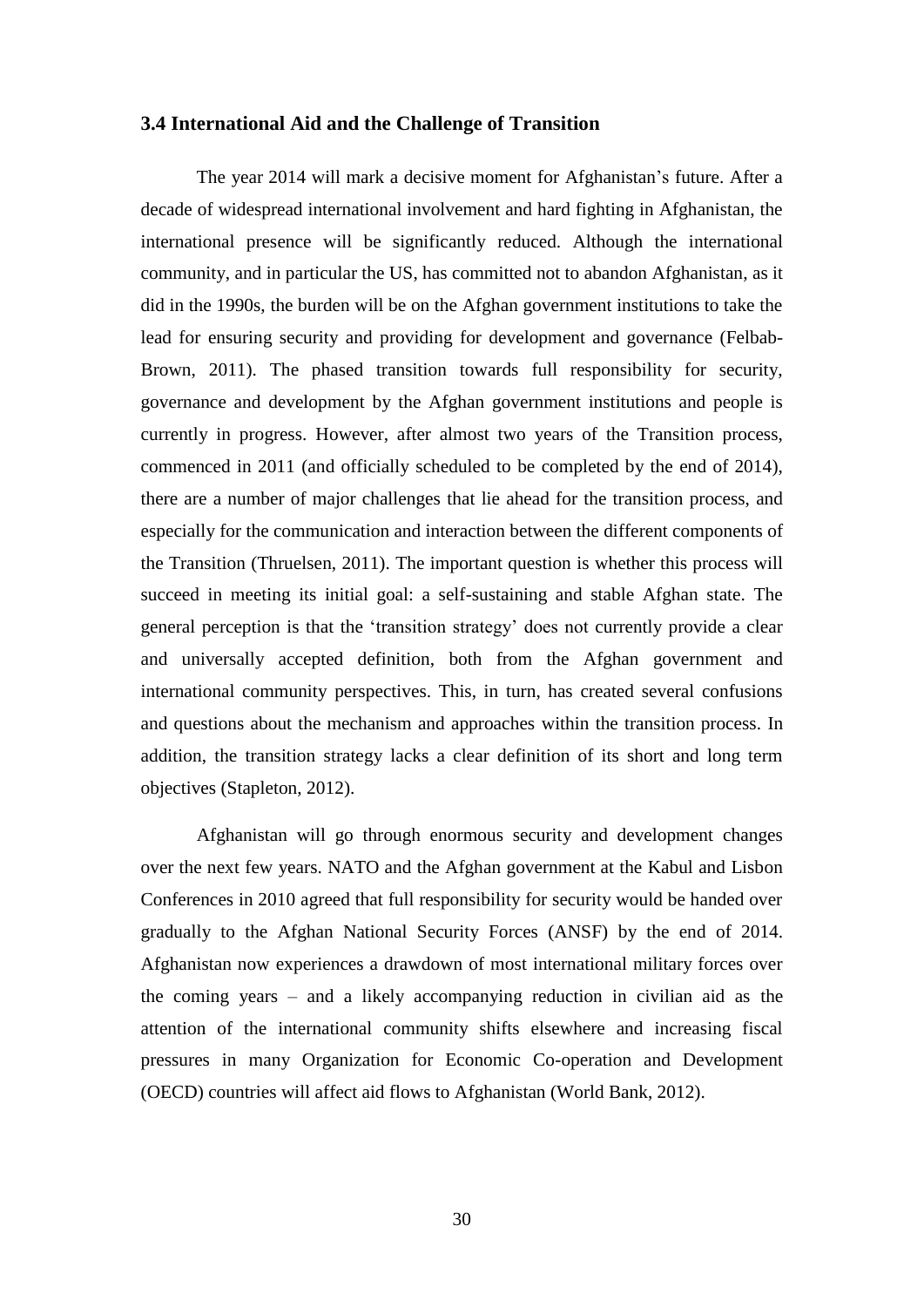According to the World Bank's Report, "Afghanistan in Transition: Looking Beyond Transition" (2012), the decline in foreign assistance is envisioned to have prevalent problems for Afghanistan's political and economic environment beyond 2014. Development progress in Afghanistan has been very diverse since the fall of the Taliban in 2001. Some major achievements have been documented, such as fast economic growth (with large fluctuations), relatively low inflation rate (after hyperinflation in the 1990s), acceptable public financial management, and relatively good basic health and education services. Marked improvements in key social indicators, including life expectancy and maternal mortality (definitely from a severely low base), and women's participation in the economy have increased. Yet in other domains, predominantly governance, peace building and institution building, Afghanistan has failures, and many indicators have deteriorated in the recent past (World Bank, 2012).

Unfortunately, Afghanistan remains one of the world's least developed and poorest countries (UNDP, 2010), with a per capita gross domestic product (GDP) of only 499 US dollars in 2010 (UN, 2011). More than a third of Afghanistan's population live below the poverty line and widespread corruption further deepens poverty. More than half of the population are vulnerable, and any negative shock can send them below the poverty line. Importantly, three-quarters of the population are illiterate (UNDP, 2010). The large aid influxes that have benefited Afghanistan have also brought about enormous challenges to the country. Aid has undoubtedly strengthened much of the progress since  $2001$  – including that in key services, infrastructure, and government administration  $-$  but it has also been linked to widespread corruption, unorganized and parallel delivery systems, poor aid effectiveness, and debilitated governance (Felbab-Brown, 2011). Despite all these challenges, the Afghan government has plentiful opportunities and resources to make use of, particularly in the Transition process and use of strategic communications as one of several strategic tools to strengthen Afghanistan's development, governance and peace processes beyond the Transition timeframe.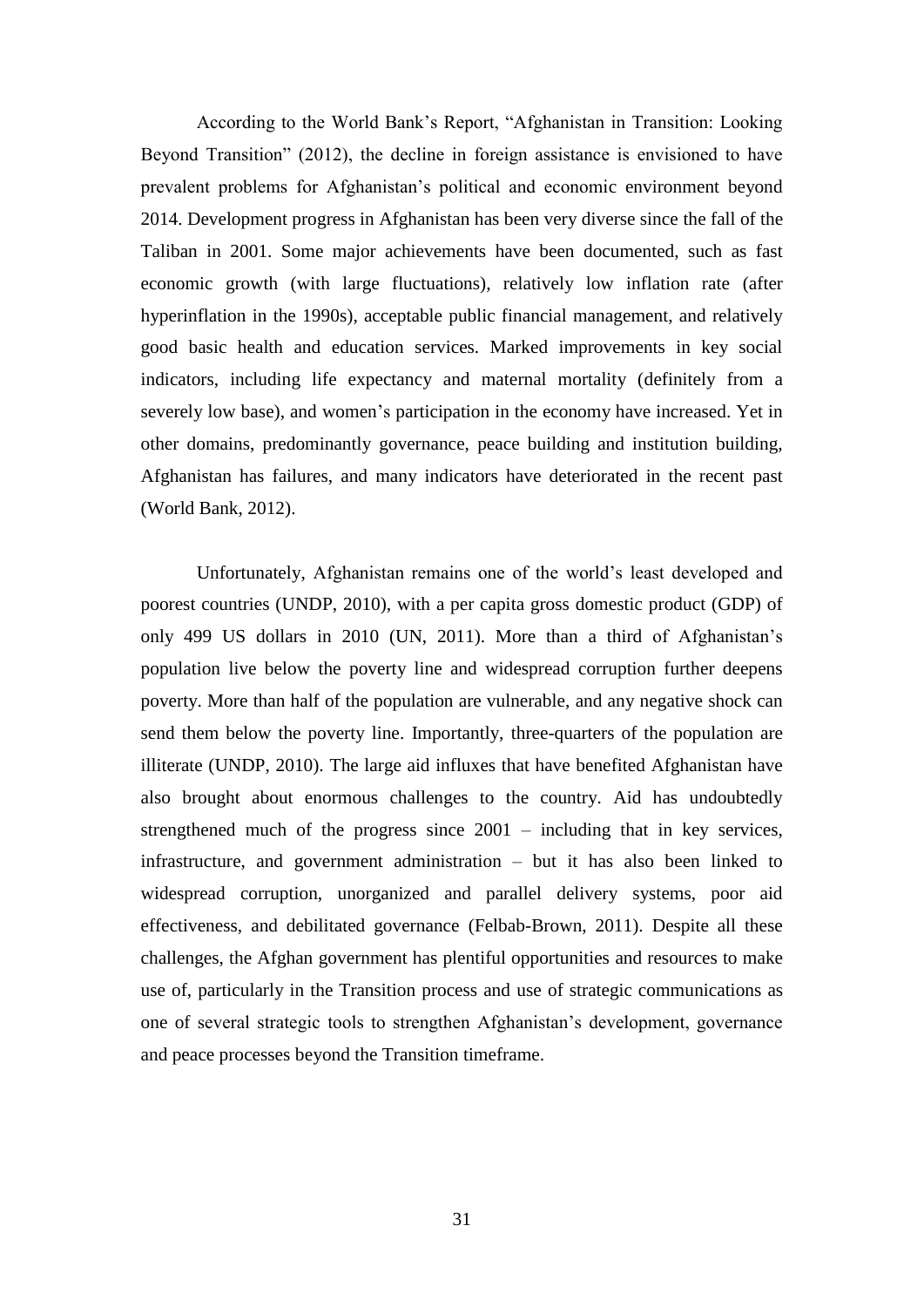## <span id="page-36-0"></span>**3.5 Relevance of Strategic Communications in the Transition Process**

Development communication in general and strategic communication in particular has increasingly become an important tool of development, highly necessary for developing and transitional countries like Afghanistan. International experience in the area of development shows that people's active involvement is an integral component of sustainable development. It has also been increasingly recognized in Afghanistan that any intervention intended to achieve tangible and long term improvement in the living conditions of people could potentially fail unless the key beneficiaries are actively involved in the process. This is especially true about Afghanistan's Transition process, one that provides the Afghans the opportunity to assume more responsibilities in the areas of security, governance and development, and which is thus an important process for the future of Afghanistan in the long run.

The Transition process, in addition to strengthening security capacities, will also support good governance, peace and reintegration efforts in the country. This apparently requires clearly though out amd systematic and strategic communication activities at the local, national and regional levels, aimed at gaining public support and confidence in the Afghan government and undermining support for the enemies of a strong Afghan state. Unless Afghans are actively involved in all phases of the Transition process, from assessment, design and planning, to actual implementation, the likelihood that the Transition will succeed is slim. Use of a strategic communication approach is therefore at the very heart of this challenge; it is the approach by which Afghan people, during and particularly after the Transition period, become leading actors of their own development. In addition it paves the way for a top-down approach encouraging active participation.

It is likely for a well-designed program with local knowledge, if placed on the right local communication channels to influence the local communities, individual perceptions and the decision making process. In Altai (2010) report, it was observed that when Afghans were provided with multiple sources of information (after years of a media ban) were considerably influenced by media about their opinions, and in some cases made important decisions, such as sending girls to school, allowing women to cast their vote, and attending the vaccination campaigns, were primarily triggered by local communication channels.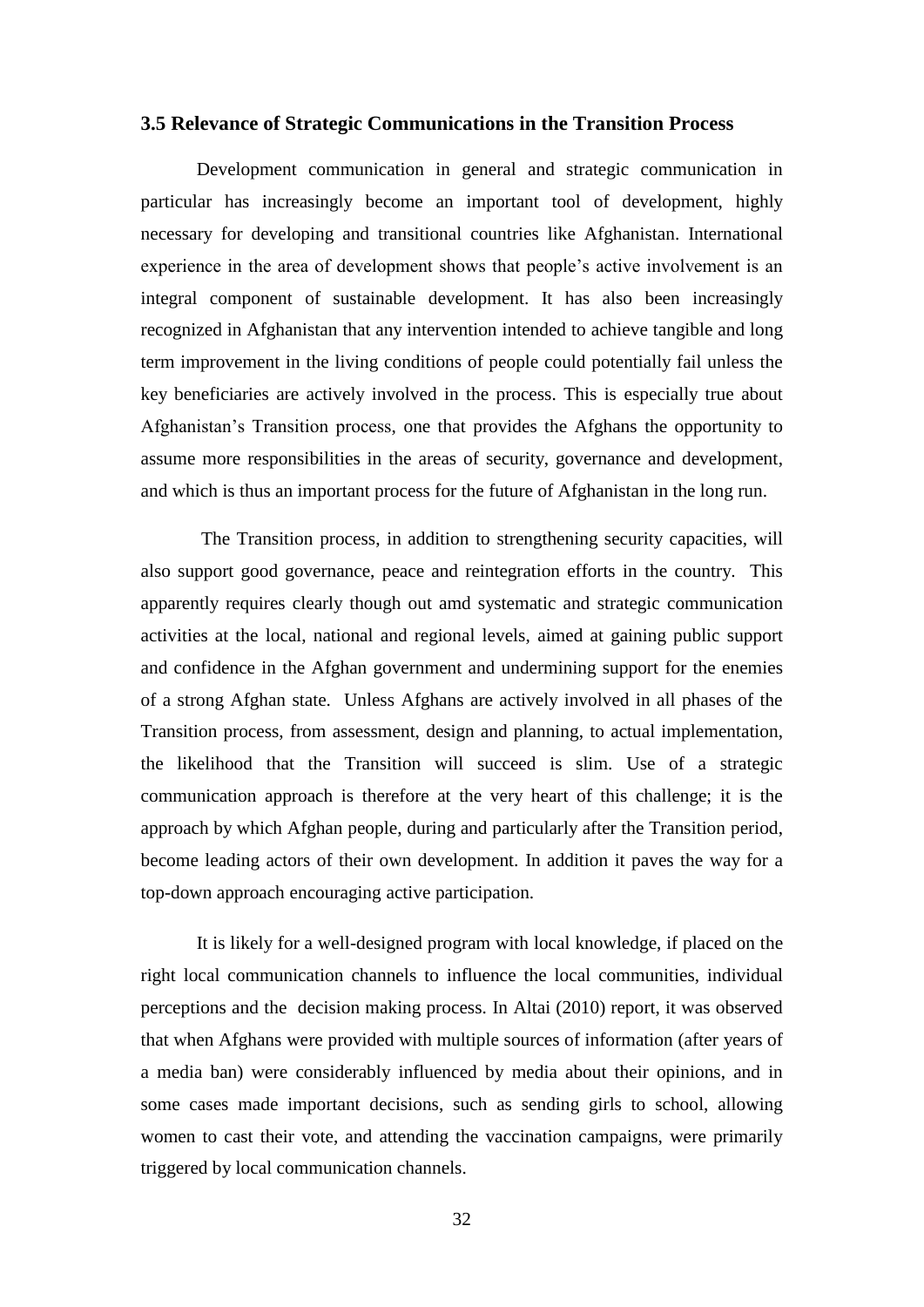Being strategic is about defining goals and identifying the instruments to achieve them (GIZ, 2006); strategic communication in Afghanistan's Transition context is more about applying a comprehensive approach that is based on research and evidence, has a fundamental vision, sets priorities, objectives and directions and lays out the main tactics for achieving these. For the Transition, being strategic requires a profound understanding of the Transition goals and its implications for the future of Afghanistan – not necessarily just one set of actions. Strategic communication in the Transition context is plainly more than information dissemination but active participation of key local, national and international stakeholders and solicitation of their perspectives to make this process successful. It should facilitate a two-way flow of information, and contribute in building consensus and partnership about development, governance and security agendas in Afghanistan beyond 2014. Strategic communications in the Transition process can help with a range of external factors, including material such as visual aids (posters or films), the 'carrier' of messages as well as media such as TV, radios, newspapers, magazines, information and communication technologies (ICTs), mobile theatres, face-to-face communications through cultural and religious leaders, and overall the 'vehicles' that carry the intended messages to the target audiences aiming for change in the society.

To this end, improving the government's capacity to communicate internally with other government and non-government institutions and externally with media, development partners, national and international stakeholders and most importantly Afghan citizens is clearly a crucial component in Afghanistan's development context, and in particular in its Transition mission. The Transition was initially planned as part of a continuous international aid programme to strengthen Afghanistan in the areas of governance, development and security in the long run. However, the general misperception is that it will put an end to international assistance and involvement in Afghanistan. Here, the fundamental role that strategic communication can play in terms of addressing commonly held misunderstandings and gaining a political will to support the transition goals both for on-going Transition efforts to facilitate handover of security, governance and development responsibilities to the Afghan leadership and to support the post-2014 transition in the long run. This role becomes more important in the post-Taliban environment with so many countries involved in providing aid and support for a war-ravaged Afghanistan. Therefore all these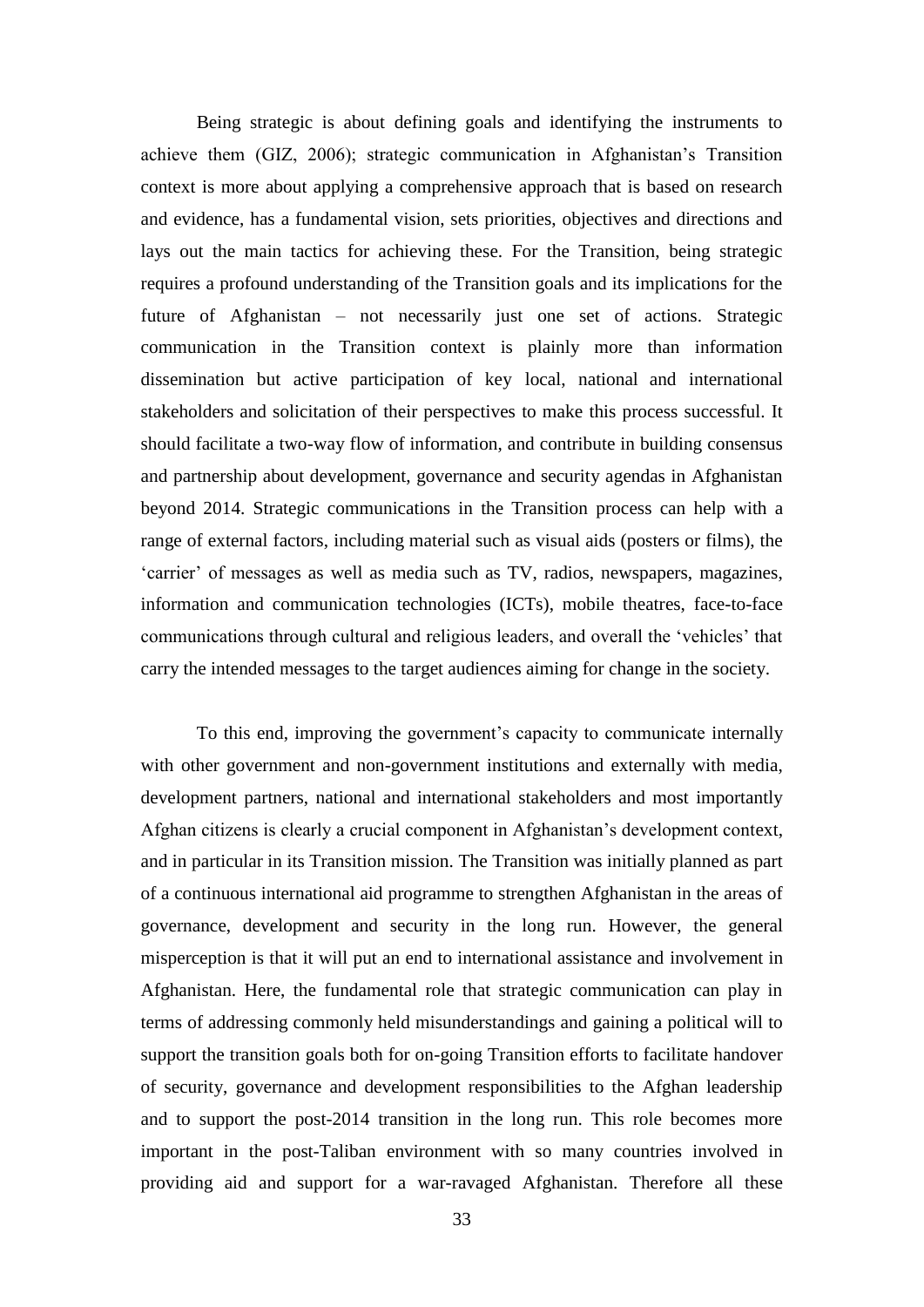international donors are interested to know if their contributions have improved the lives of Afghans. The international community and donors are interested to hear the voice of both Afghan government officials and the general public – the beneficiaries through various channels of communication including the mass media to make sure their aid is flowing to the right channels and contributing to the country's social and political growth.

To ensure effective communication with local, national and international audiences, the Afghan government needs to build its communication capacity and use strategic communication approaches to increase the free flow of information into and out of the government and increase the quality of its information and messages to all those who need it, including partners who are supporting the development process in Afghanistan. In addition to local and national audiences, this approach should also seek to provide internal media with relevant information that they need. As one consultant who was previously working in Afghanistan said, "The international media is a monster that needs to be fed. If the new government in Afghanistan cannot feed this monster, someone else will." A government cannot give the impression of running a country if it is silent.

Mohammad Sediq Amarkhil, Media Relations and Coordination Manager of GMIC believes that "strategic communications can be applied as a productive mechanism for Afghan government institutions at national and sub-national levels for raising public awareness of the Transition outcomes and goals". He also adds that, in the absence of such a strategic approach, the Afghan government will fail to get its messages across to the intended audiences. Through strategic communications, both the government of Afghanistan and the international community will have the opportunity to engage with local people, build trust and create a good understanding of the Transition and its contribution in furthering development, as well as the peace process through widely publicizing the on-going transition progresses – such as the hand-over of security and governance responsibilities to the Afghan authorities in key provinces and explaining how the Transition will strengthen the overall development process in Afghanistan.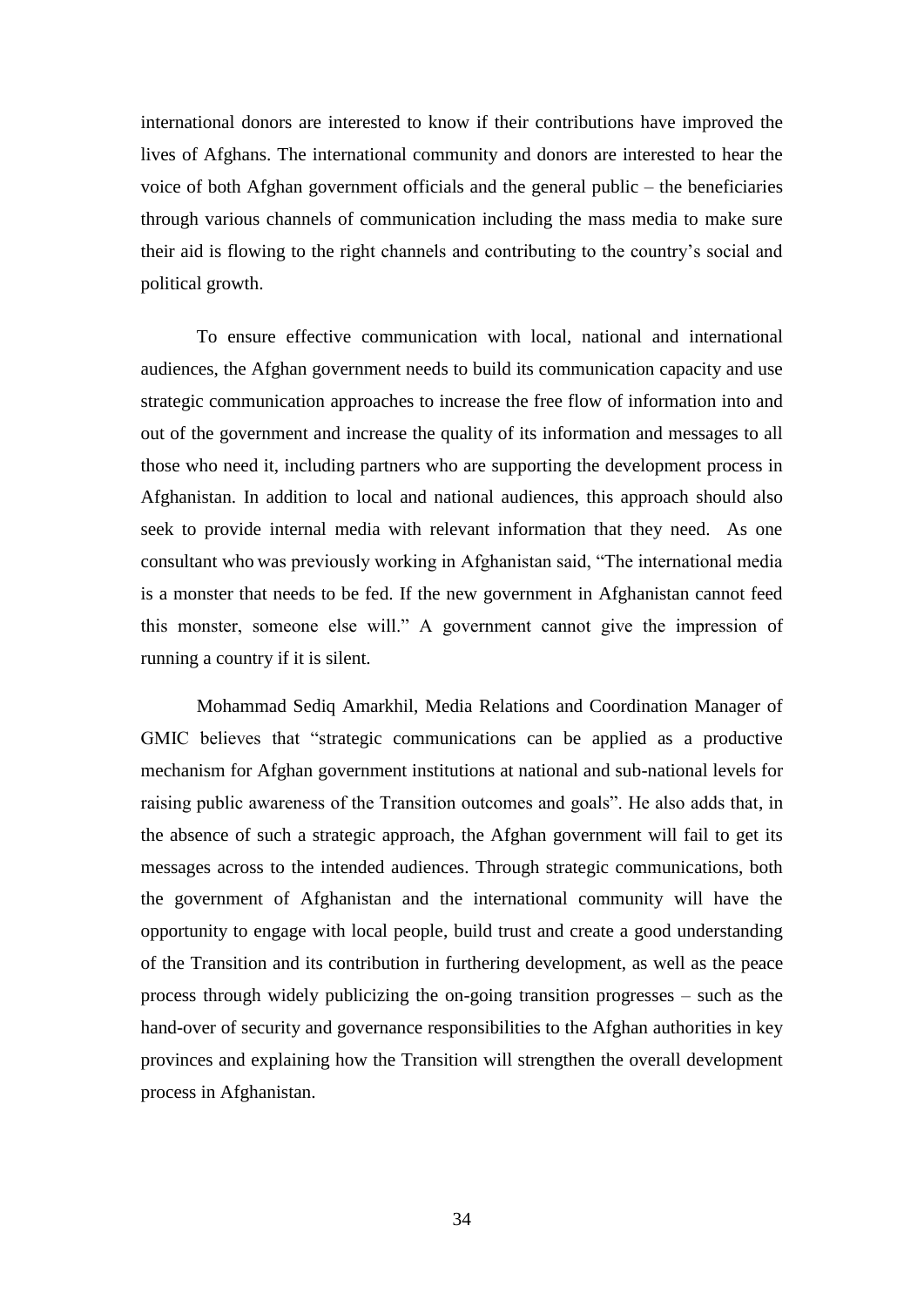"Strategic communications is an efficient tool to achieve development goals and absence of a proper strategic communication mechanism within the government has remained as a challenge in the development of Afghanistan over the last years". Wais Mohammad of Pajhwok Afghan News (PAN), a leading private news agency in Afghanistan, He also talked about the case of post-Taliban development in Afghanistan, and in particular the Transition process as "unique", due to the involvement of diverse groups of actors (e.g., government, donors and NGOs) with their conflicting interests, thereby suggesting use of an integrated approach for the government's communication activities to ensure consistent messaging and communication activities to promote the achievements of the Transition process and strengthen implementation of governance, development and peace programs at different levels.

The international community has recently seemed to have shifted its efforts towards the Afghan government's strategic communications. This seems to be a reaction to a consciousness that the government institutions need to have strategic communication strategies through which they can carry out communication activities to achieve the intended goals and inform the key audiences of their development policies and programs across the country. A Media Assessment Report conducted by the Altai Consultancy in 2010 reports that embassies of a number of countries, including the United States, the United Kingdom, Netherlands and Canada, as well as ISAF and NATO, have been recently involved in building the capacity of government communication branches through the Government Media and Information Centre (GMIC) and directly by providing technical and institutional support for the government media and information officers and spokespersons. "Afghanistan's Ministry of Interior (MOI) has been a pioneer organization in drafting an ample strategic communications plan to support communication and information campaigns during the Transition", said Sediq Seddiqi, MOI spokesperson. He also added that "We must collaborate closely with other relevant government entities, international partners and (GMIC) to ensure a consistent communication campaign and messaging on the Transition achievements".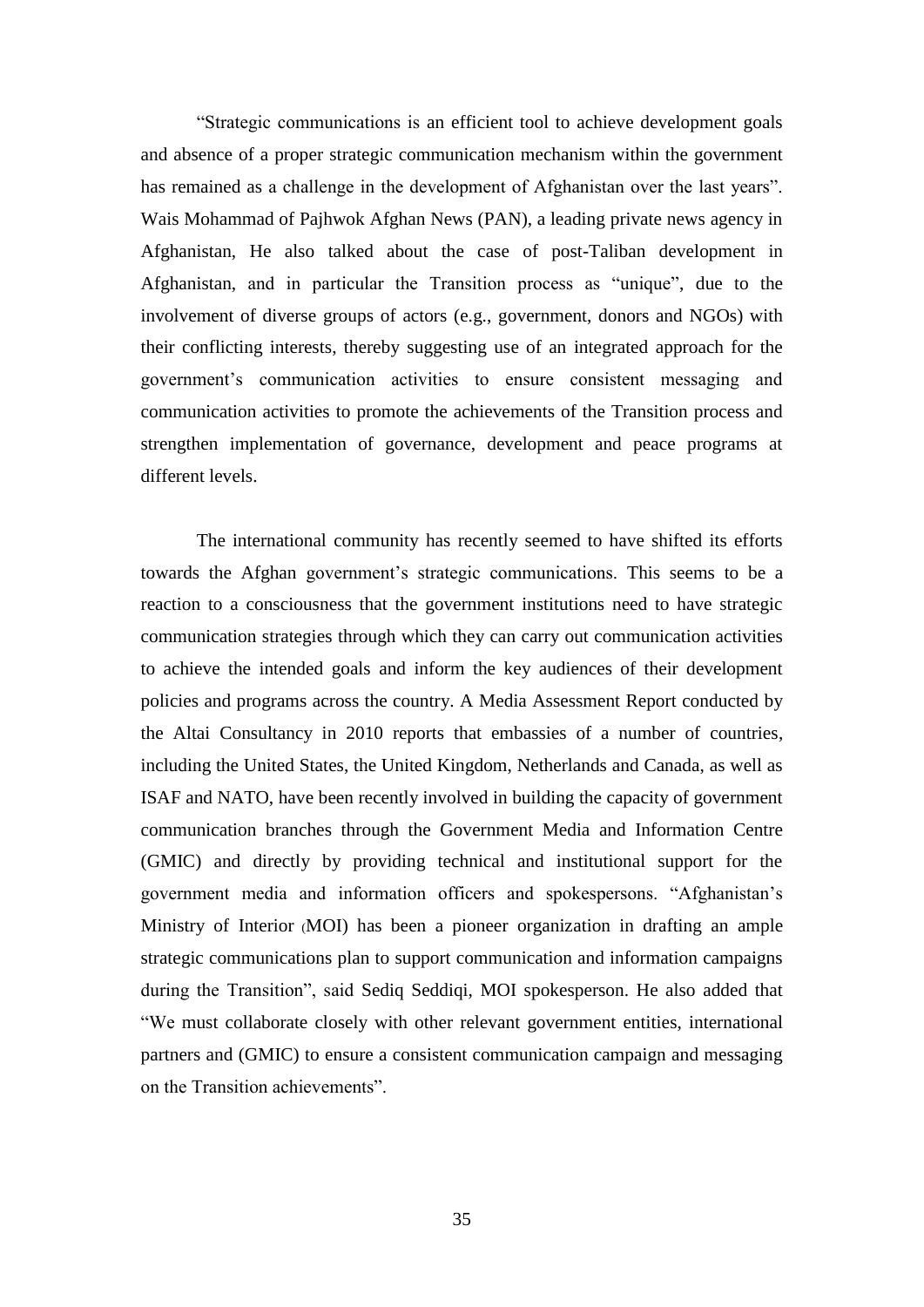Despite all these efforts, some informants from the Ministry of Rural Rehabilitation and Development (MRRD), Ministry of Finance (MOF) and Independent Directorate of Local Governance (IDLG) believe that the Transition process, although being relatively effective in the area of security, lacks a clear direction in the areas of governance and development and, furthermore, has underestimated the importance of strategic communications. "Strategic communication, despite being enormously significant throughout the Transition process, is still an area that has not received noticeable attention by both the orchestrators and implementers of the Transition process" Said, Yama Nader, strategic coordination director at IDLG.

#### <span id="page-40-0"></span>**3.6 Strategic Communication and its Challenges**

There are a large number of operators who have been mandated within and beyond the government of Afghanistan's communication domain to conduct communication and information dissemination activities in support of the Transition; nevertheless, some of them lack a strategic approach to raise public awareness and promote the goals of the Transition. The GMIC was initially established to play a central role in coordinating long-term social communications and outreach plans for national and sub-national levels of government. However, "due to lack of a budget and leadership problems, it is now involved only in limited day-to-day communication activities for the government" Najib Qani from GMIC said. As described in Afghanistan's National Development Strategy the government of Afghanistan should make use of contemporary media and communication support through the GMIC and the ministry of information and culture, the government's spokespersons, as well as traditional forms of communication as noted earlier (see Chapter II) – such as mosques, and provincial Jirgas,<sup>5</sup> to increase awareness and provide people with relevant information.

1

<sup>&</sup>lt;sup>5</sup> This is a tribal assembly of elders which takes decisions by consensus.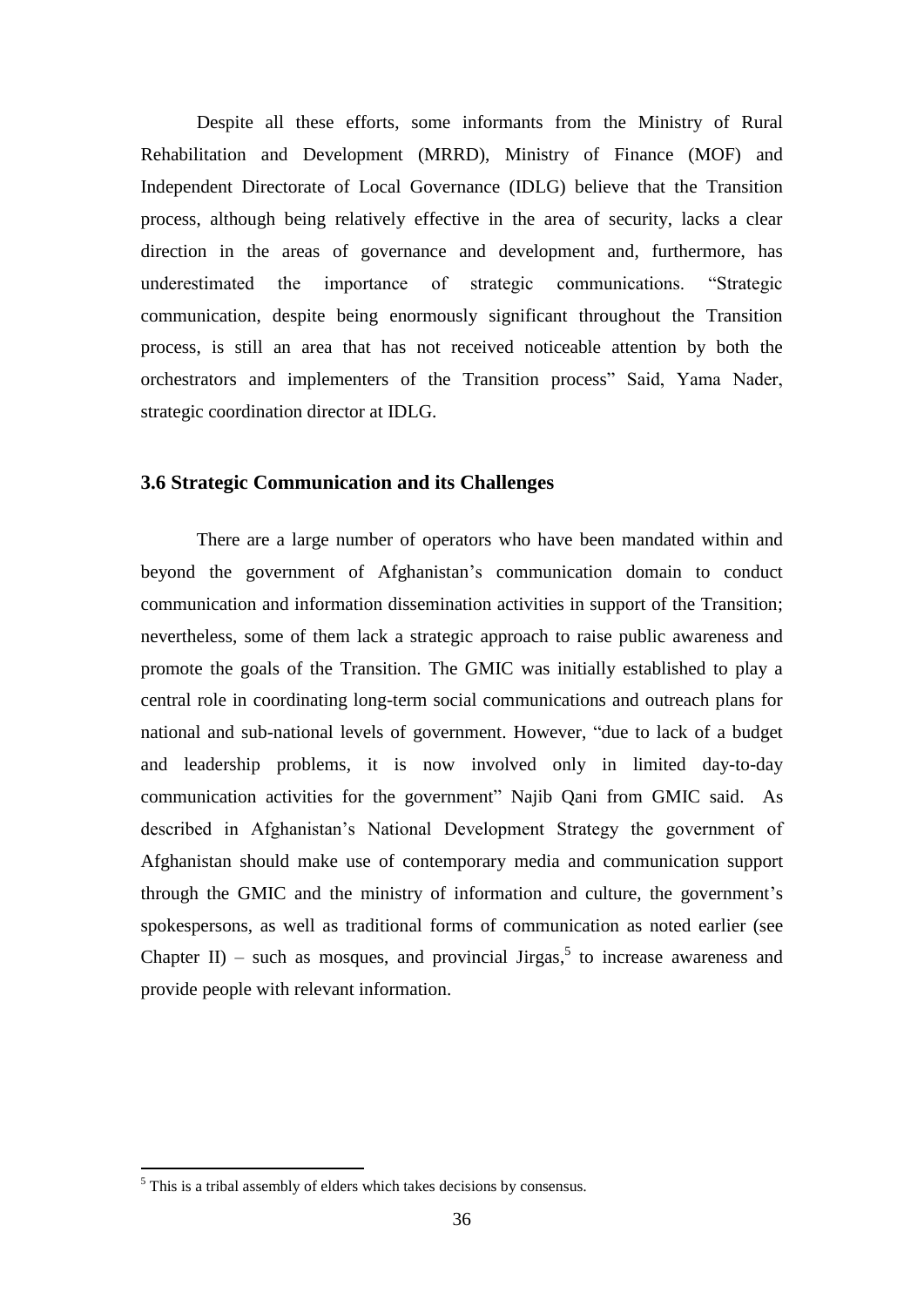The National Ulema Council is one of the key religious entities, and an important channel of spiritual and societal communication, and is represented on the High Peace Council. In addition, other important operators within the Transition structures include the security and non-security committees and working groups, government spokespersons in the centre and provinces, cultural and religious leaders, development partners, civil society organizations, and the mass media.

In implementing Transition-related communication plans and strategies, all those who are involved in strategic communication efforts are faced with several dilemmas that challenge their function of communication and information dissemination. GMIC is one of those entities faced with a number of challenges. One major problem observed during a personal conversation with GMIC staff memers was lack of an overall strategic communication policy as well as operational plans to guide their information and communication activities. "In the initial phases of the Transition we used to travel to different provinces, make news stories and films and develop appropriate messages regarding the Transition activities. We placed them in the right media channels to reach the public, but later we thought that our messages were redundant and repetitious" said, a traditional communications officer in GMIC. He also said that "if the Transition Technical Commission, the main coordinating body for the Transition process, give us a communication plan, we do not hesitate to implement it". This is one of the examples of several challenges that strategic communication operators within and beyond the government of Afghanistan is faced with in conducting effective strategic communications. The following are some arguments and perspectives with regard to the significance of strategic communications in strengthening in Afghanistan's peace process.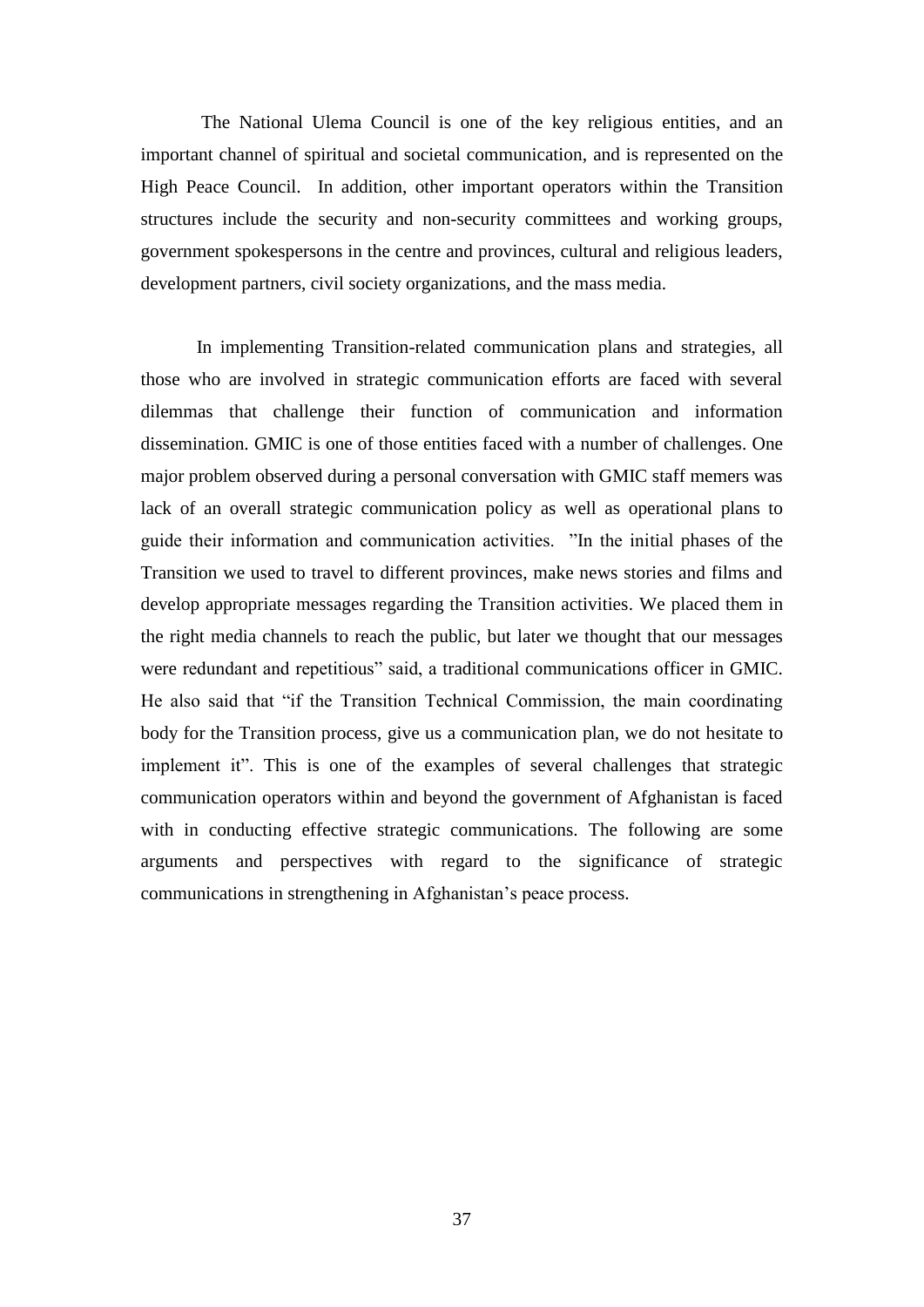## <span id="page-42-0"></span>**3.7 Strategic Communication and Peace Building**

Strategic communication for promoting peace-building work predominantly emanates from communication for development, a mature field of practice that can trace long histories. Throughout history, communication has played an important role in shaping the views of policy initiators and influencing prevalent perspectives regarding conflicts. Starting with the Crimean War (non-verbal communications), through the American Civil War (newspapers), World War II (short documentary films, radio and newspapers) and the conflicts in the Persian Gulf (1991) and more recently the military interventions in Afghanistan (2001) and Iraq (2002) (global media and 24 hour current affairs news cycle) (Kalathil, Langlois and Kaplan 2008) we can realize how the communication and media sector has played a significant role in shaping the views of popular policy makers and the people on war and the scenarios of the peace process. Strategic communication is regarded to be an integral component of any peace building interventions; since the general population rely on information they receive from communication channels not only for basic knowledge, but also to interpret complex scenarios and shape overall issues (Bloh, 2010). Politicians within the peace-building domain also rely on media and public outreach campaigns to disseminate their own positions and gain feedback. If communication interventions are unprofessional and sensationalistic, they can skew perceptions of the peace process and raise expectations that negotiation is unacceptable, and compromise will bring no result (USIP, 2008).

Even though there is no universally accepted definition, there are various ways to understand the concept of communication for peace-building purposes. Most communication scholars would agree that it involves the use of various communication channels to support any interventions that contributes in resolving violent conflicts and bringing about a viable peaceful environment (SFCG, 2010). A World International Consultancy report on the communication for development concept (2004) articulates that communication for development is a relevant idea within the context of violent conflict, post-conflict and disaster scenarios that strategic communication approach has the potential to be used as a way of communicating for achieving peace and stability and that communication is likely to influence opinion leaders and policy pioneers, due to increased information, more

38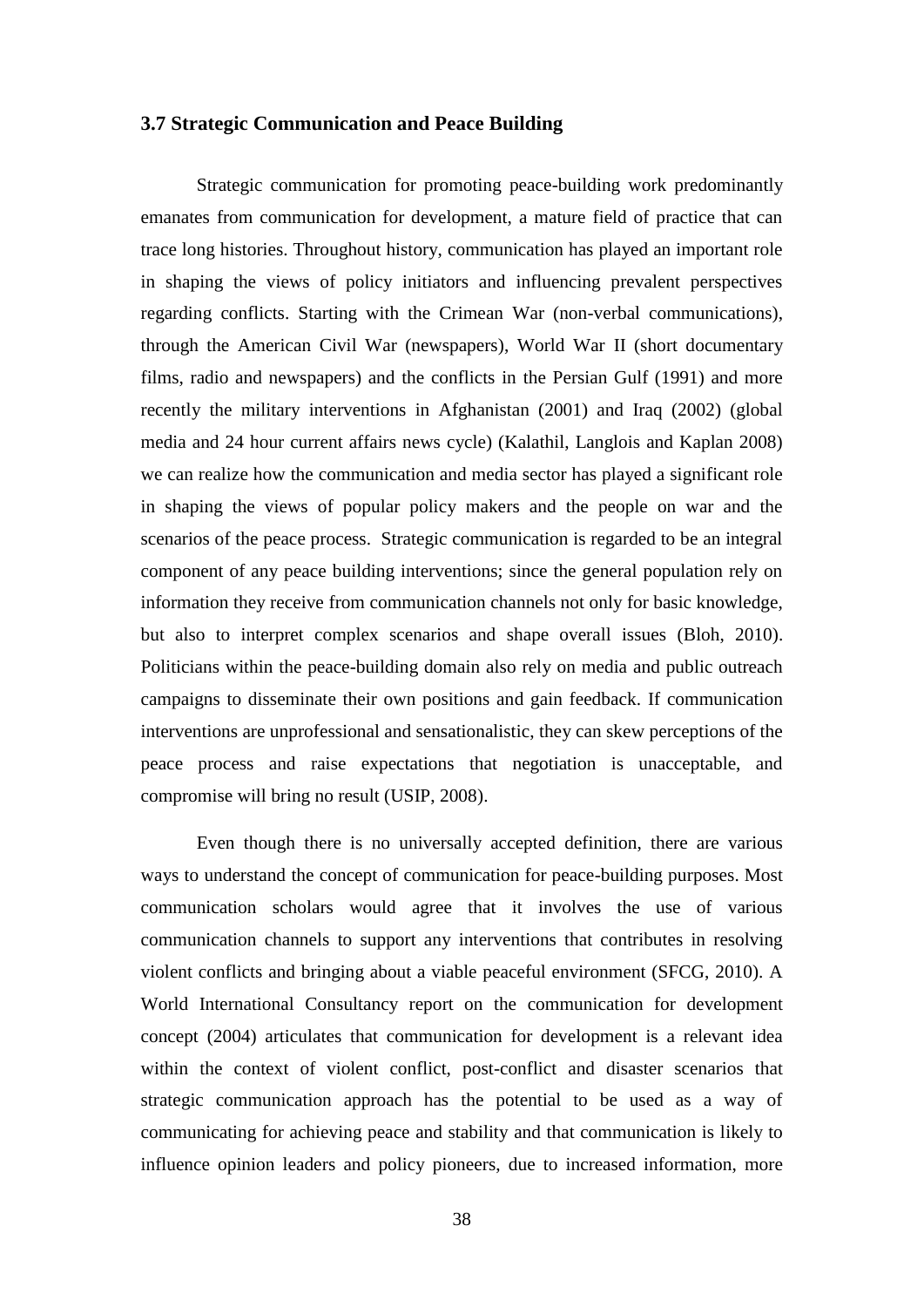knowledge, more pressure on politicians who are pressurized by international actors to come up with policies that can resolve conflicts and bring about change (Davies, 2004). In general, the existence of a good flow of information and the availability of communication vehicles are crucial prerequisites for empowering national populations to freely express their opinions about major development issues and to play a role in the process of democratic transition, conflict resolution and, eventually, a peace building process (UNESCO, 1998).

The literature as a whole suggests that a pluralistic, independent and diverse media and communication sector serves as a crucial component of long-term development, governance and peace-building work. Several of these studies articulate that an independent media serves both as a civic sphere and observer over powerful interests, enabling the ordinary citizens particularly in conflict zones to have a voice and contribute in the formation of their government and hold their leaders accountable. Communication and media studies on Afghanistan's context also prescribes use of communication to gain public support and provide people with the information they need to stabilize their fragile society and inspire dialogue between the government and the governed (USIP, 2008).

Eleven years after the overthrow of the Taliban Regime, the Afghan government is still struggling to shift from a theocracy to a new form of social and political governance. A major source of motivation for this transition has been the intervention of the international community, whose primary approach for running the process was military. However, Afghans initially agreed to the use of force to put certain aspects of this transition into practice, the commonly held perception now in the country is that insecurity is as high as it has ever been. Furthermore, Afghans do not have enough faith both in the Afghan government and international community to address their needs (BBC, 2010). In this context, strategic communication plays an important role in terms of helping to gain public support and aid Afghanistan's peaceful transition to a future that is desired by many Afghans. To this end, Afghanistan's High Peace Council as a key body for promoting peace in the country will highly benefit from using strategic communication efforts within the spirit of a vision that helps Afghans gain the information they need to support the peace process.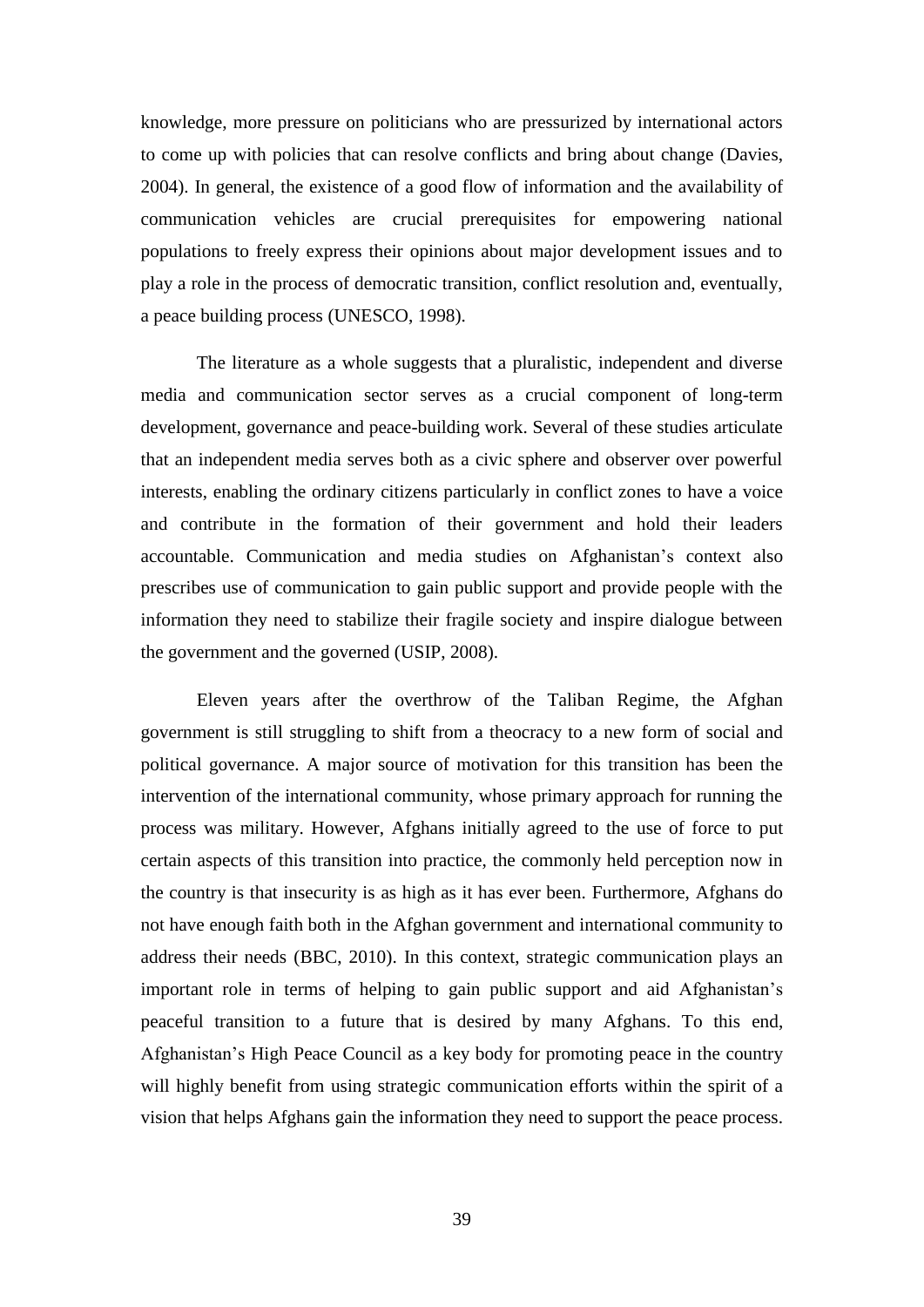Conscious of this, the international community and a range of nongovernmental organizations have invested plentiful resources in Afghanistan's communication and media sector as a mechanism to contribute to fostering good governance, development, and ensuring security, as well as preventing, resolving or mitigating conflict and supporting the overall peace process in the country. The peace and reintegration program has gained an increasing international interest and support. Part of this support focuses on building communication capacities, promoting public outreach and awareness programs that use various forms of modern mass media, including dramas, radio series and TV productions as well as traditional channels of communication, including mosques, cultural leaders and Jirgas. APRP, as described below, is one the national priority programs aimed at strengthening peace and reintegration efforts and creating an open environment for peace negotiations with anti-government elements.

## <span id="page-44-0"></span>**3.7.1 Afghanistan Peace and Reintegration Program (APRP)**

APRP<sup>6</sup> was established on the recommendations proposed by the 1600 delegates who gathered at the Consultative Peace Jirga (CPJ) of June 2010 in Kabul, Afghanistan. The participating delegates in CPJ represented the suffering people of Afghanistan from all walks of life, including from the parliament, provincial councils, religious and cultural scholars, tribal leaders, civil society actors and other social groups, and the CPJ had as its main purpose to seek ways out for the problem of insecurity and for sustainable peace in the country (Afghan Ministry of Finance, 2010). The APRP's role is primarily to strengthen Transition goals aimed at: promoting peace through a political process, encourage regional and international cooperation, bring about political and judicial prospects for peace and reconciliation, and encourage all anti-government armed insurgents to renounce violence and terrorism, join the process of peace and reintegration and become members of the Afghan society for a better and peaceful Afghanistan (UNDP, 2010).

<u>.</u>

 $6$  The APRP is an Afghan government peace program, intended to provide a way for insurgents to stop fighting and re-join their communities with honour and dignity.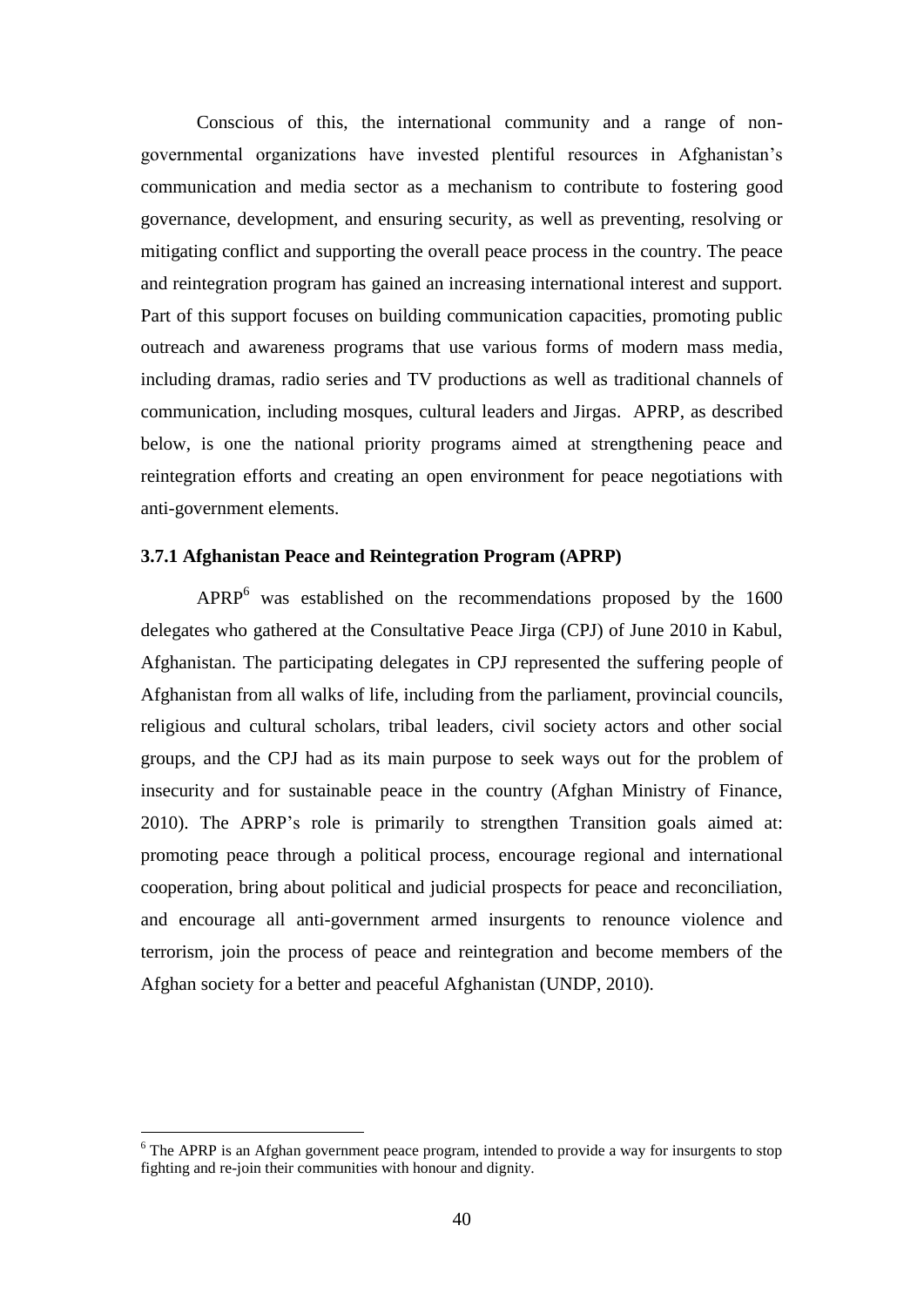The APRP is also mandated to support the role of victims and civil society communities in promoting fruitful dialogues, building conflict resolution capacity, managing advocacy for human rights, and ensuring an inclusive peace process. The government of Afghanistan is promoting an inclusive approach with three pillars, firstly to underpin security and civilian institutions of governance and development to support the peace and reintegration process; secondly to facilitate the political conditions and support to the Afghan people to bring about a sustainable and just peace; thirdly to enhance and encourage national, regional and international support and consensus to strengthen peace and stability. The APRP is currently led by the High Peace Council  $(HPC)$ , comprised of state and non-state actors and is implemented by the Joint Secretariat under the direction of the Chief Executive Officer (Afghan Ministry of Finance, 2010).

There are a number of institutions associated with the implementation of the peace and reintegration process in Afghanistan. All associated institutions are overseen by the High Peace Council (HPC) at the highest level. The HPC is a 70 member body appointed by the President of Afghanistan. These 70 members include religious scholars, tribal leaders, community leaders, civil society representatives, former Jihadi commanders, and women activists (Zyck, 2012). HPC has five departments or units, including the following: a Policy Unit, an Administration and Finance Department, a Field Operations Department, a Development Department and a Communications Department. The Communications Department has responsibility for conducting strategic communications through informing the Afghan population of peace efforts and persuading anti-government armed fighters to join the peace process and contribute to the peaceful future of Afghanistan.

1

<sup>&</sup>lt;sup>7</sup> The HPC is the highest body within the peace and reintegration process, intended to negotiate with the Taliban.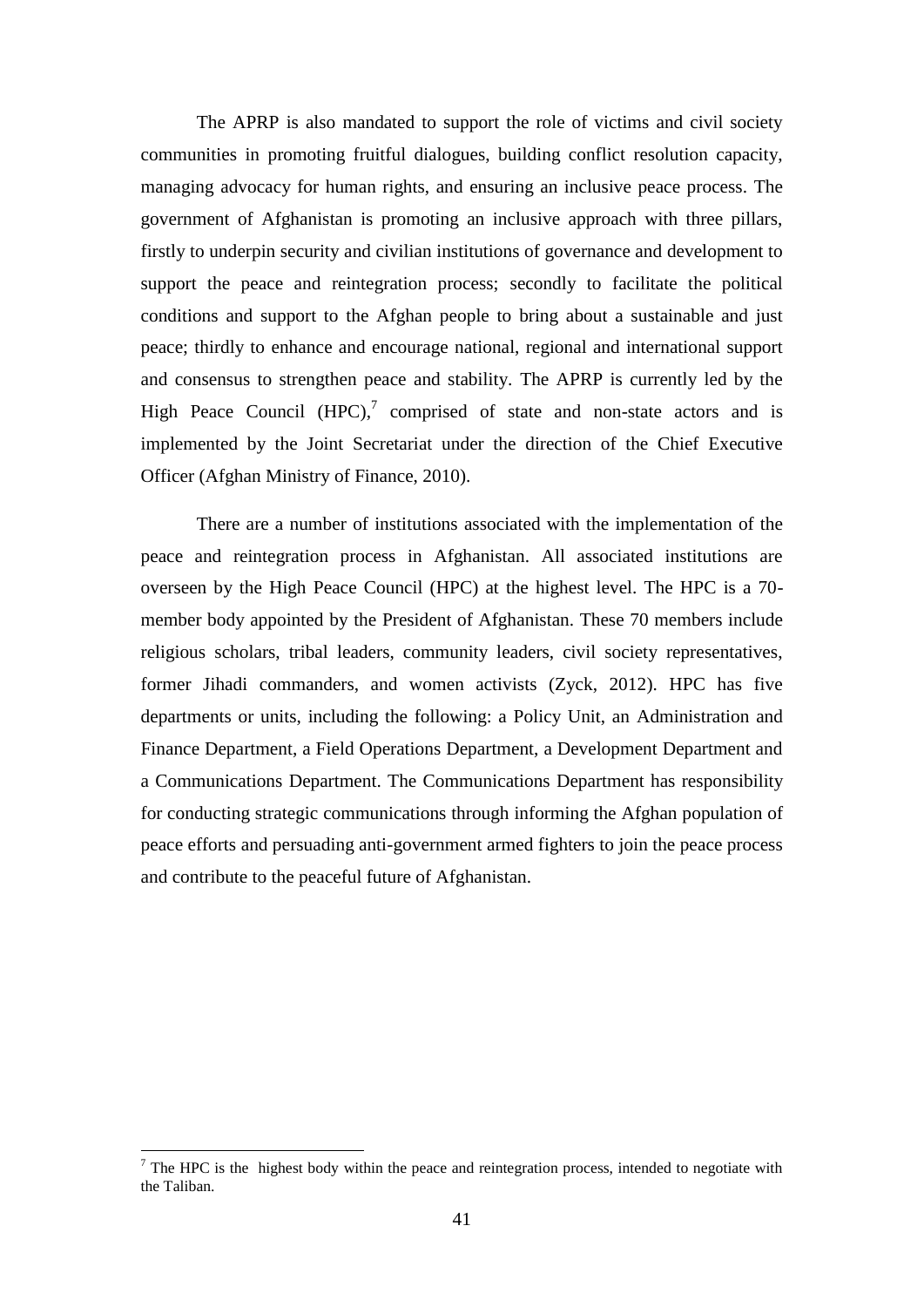#### <span id="page-46-0"></span>**3.7.2 APRP Strategic Communications Approach**

Mindful of the significant function of strategic communications, as described earlier in terms of promoting the concept of peace and reintegration in the Afghan context, the Afghan High Peace Council (HPC) has recently developed a Strategic Communications Plan to ensure a well-coordinated and consistent messaging campaign that can strengthen implementation of the Peace and Reintegration Program at national and sub-national levels. According to the HPC's Strategic Communications Plan, the HPC and the joint secretariat for the peace process must build on the achievements of the Chicago, Kabul and Tokyo summits, and use a strategic approach to ensure support and understanding of the peace process by Afghan citizens, the international community and donor countries and communicate peace messages to anti-government elements, thereby demonstrating the Afghan government's commitment to a peaceful and prosperous Afghanistan. The HPC is committed to underpin Afghanistan's Transition through using a strategic mechanism to increase understanding of the objectives of the peace process and gain public support and collaborate with key stakeholders to facilitate negotiations with insurgent groups (Afghan National Security Council, 2010).

The High Peace Council, the highest body in Afghanistan's peace process, also encourages all government agencies to increase awareness of the peace process and promote reintegration achievements through modern mass media and traditional forms of communication. "An important message of the HPC to the Afghan population is that the international community will continue to support Afghanistan beyond the Transition timeframe and that the peace process will complement the Transition process by facilitating post-conflict development and governance in the country" Sami Sadat, HPC communication director said. According to him the HPC Communications Department is making several changes to effectively carry out its main functions. "So far, we have launched several information campaigns, developed hundreds of peace messages and produced a number of audio and visual materials and more recently finalized our strategic communications plan and organizational structure". While these are important steps in strengthening the peace process through use of an integrated strategic communications approach, much still remains to be achieved in terms of having a framework for use of communication activities.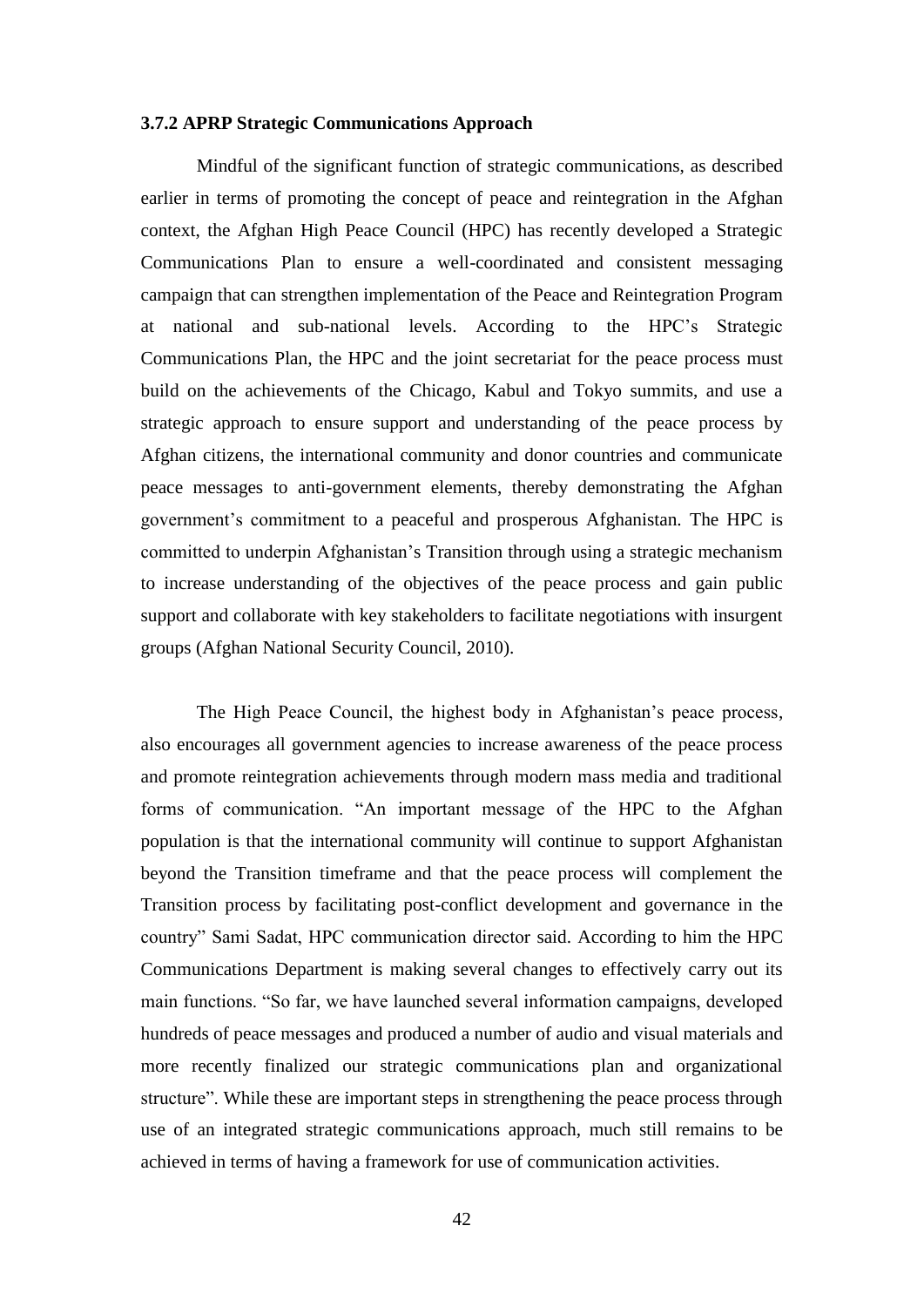Although the importance of both modern mass media and traditional forms of communication, as noted earlier in Chapter I, has been recognized and adequate resources made available to adopt a strategic approach, the government of Afghanistan and in particular the High Council of Peace still lacks a robust and inclusive strategic communications approach to strengthen the peace and reintegration efforts, particularly during the Transition period. HPC is a key institution mandated to strengthen the peace process and reintegration efforts while the commonly held perception is that HPC activities are ineffective. "HPC peace building and reintegration activities have so far been not unleashed to the public and journalists have trouble getting relevant information from a reliable source about the peace efforts", said a public affairs officer from United Nations Assistance Mission in Afghanistan (UNAMA).

#### <span id="page-47-0"></span>**3.8 Strategic Communications and Governance**

Use of strategic communications for improving governance should be viewed as part of the broader concept of development communication often referred to as communication for development. Development communication is defined as "a process that facilitates the sharing of knowledge in order to achieve positive change in the field of development" (World Bank, 2006). Communication activities are widely viewed as crucial for connecting governments with societies, enabling broad political systems, giving 'voice' to the poor and side-lined groups, and facilitating citizen participation and social accountability. Communications experts argue that the strategic application of political communications practices can influence the decisions of key stakeholders and support the political motivation needed for reforms to succeed in reality (Mcloughlin and Scott 2010). According to the World Bank (2006), communication strengthens good governance, since the process of providing citizens with relevant information divulges the actions of policy makers, aids evaluation and monitoring and encourages public dialogue. Increased communications makes policies more contestable and motivates citizens to hold the government responsible. Therefore, communication plays several important roles in nurturing good governance. For instance, two-way communications can enable communities to identify and communicate their needs and to monitor government performance. It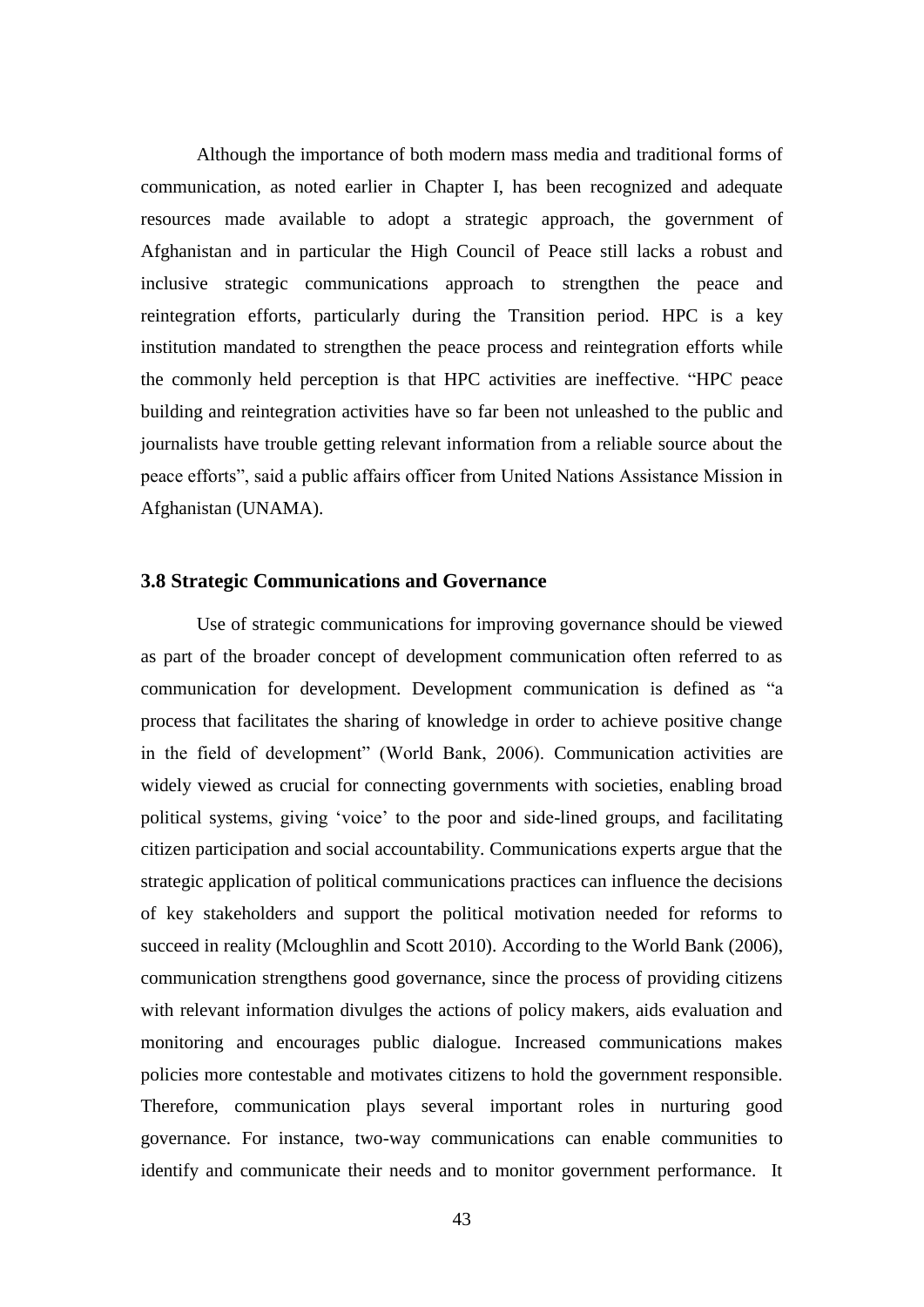can contribute in holding the government accountable through increasing citizens' understanding of their rights and improving their capacity to participate in public debates (Coffey International, 2007).

It is important for governments not only to disseminate information but also to communicate with citizens, address their needs in the policy formulation debates and involve them in the decision-making process as well as maintain transparency and accountability (CommGap, 2009). A very important aspect of governance now is how people, leaders and government institutions communicate to each other to make social and political change possible. Without effective strategic communications mechanisms, it is difficult to envision how states can be accountable to the needs of the citizens. In addition, dominant thinkers are of the opinion that effective strategic communications contributes in building trust between state and society, and is a basis of state legitimacy over the long-term (The Communication Initiative, 2007).

In today's world, communicating with non-state actors and members of the society and feeding them with the information that they need is a key function of the government. Governments of the more developed countries are highly aware of this and often create communication structures and processes to achieve this function of communication. However, in most of the developing countries, such as Afghanistan, governments lack the necessary communication capacity and structures and the function of effective communication is challenged by a number of hurdles, such as a poor culture of disclosure, or a faulty or inefficient legal framework (The Communication Initiative, 2007).

To this end, it can be argued that strategic communication is an important component in the area of governance, as it seeks to promote democracy and good governance, through disseminating knowledge and strengthening state-society relations and among democratic institutions (UNESCO, 2005), particularly in new democracies such as that of Afghanistan. Thus, it is essential that the Afghan government institutions, in particular subnational-governance entities or professional associations in Afghanistan encourage and apply strategic communications to further cognitive interactions, build trust and improve collaboration in the Transition process, which in turn will contribute to good governance. This can be done by building capacities, creating communication structures and processes within the government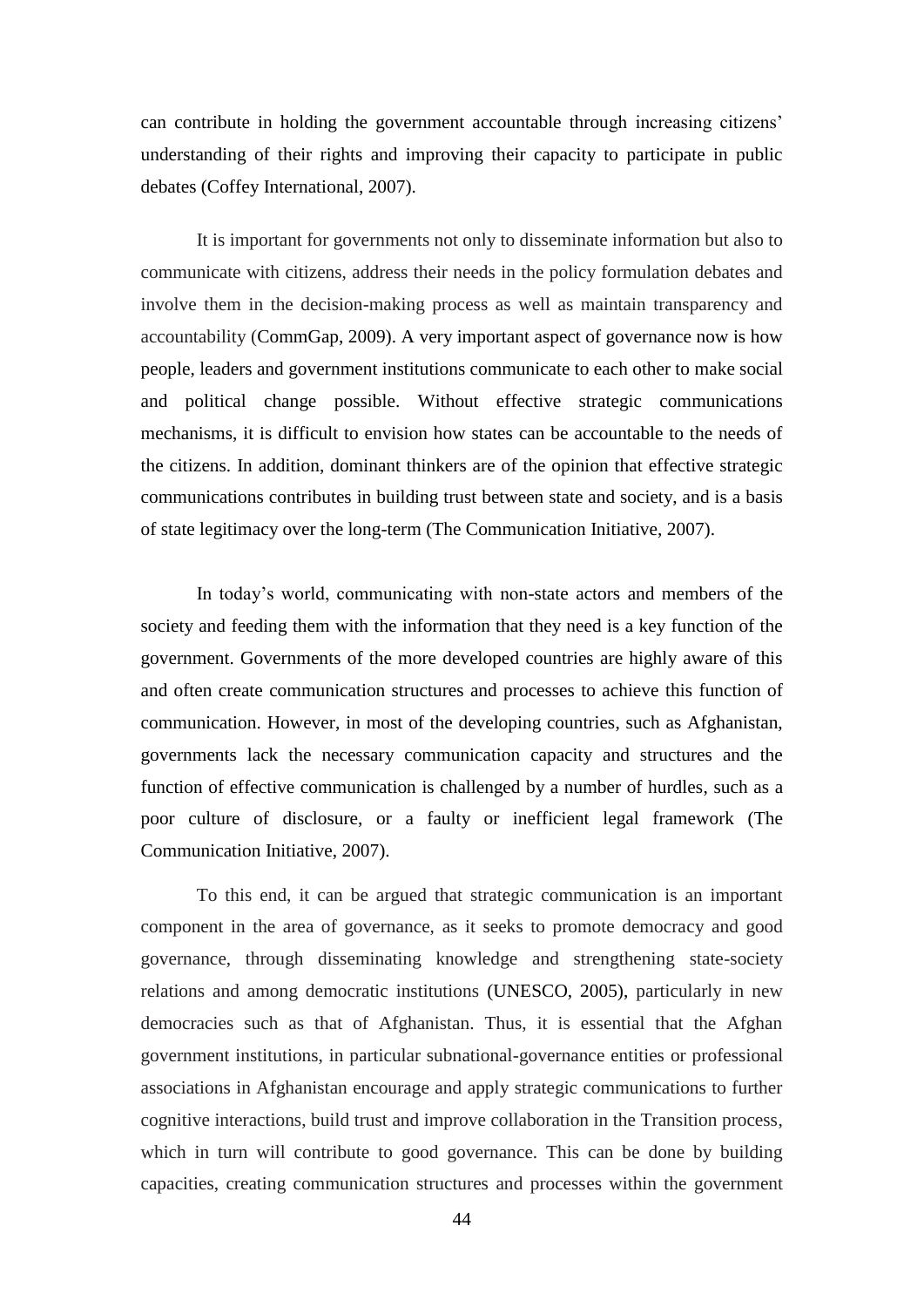communication and public relations domain and improving working relationships with mass media and communication experts. Since Afghanistan's government is going through a Transition from dependency to assuming more responsibilities in the areas of security, development and governance, it is necessary that it creates clear understandings of the Transition prospects and achievements, disseminates knowledge, furthers collaboration and provides a good environment for good governance at the national and sub-national levels. To achieve this, the government of Afghanistan and all other institutions, including that of civil society, need to develop strategic communication plans and build up required capacities in the various communications mechanisms to contribute in implementation of the Transition.

Yama Nader, director of strategic coordination in IDLG said that "We have been seeking to use strategic communication as an effective approach to support subnational governance, to feed local populations with information they need, involve them in the decision-making debates, and additionally contribute to the success of the Transition" Key informants in the IDLG, MRRD and TCC stressed the importance of strategic communication and explained that the Afghan government institutions, in particular those who are dealing with agriculture and rural development, security and governance clusters, should invest in the human resources and infrastructure needed to consult, inform and persuade citizens to contribute in the transition process and engage in meaningful and informed decision-making debates. According to IDLG's strategic framework, designed specifically to support the Transition process, the it has a vital role to play to promote Afghanistan's sub-national governance efforts through crafting robust internal and external communications strategies to manage citizen's expectations and promote achievements of on-going transition related interventions in the country (IDLG, 2011). The IDLG is a key institution heavily involved in implementing the Transition plans to improve sub-national governance throughout the country. The IDLG's strategic coordination director says that "even though the Transition approach is not very clear about how it should go about governance and development issues in the country, we have deemed it necessary to plan our Transition related actions within our scope of work".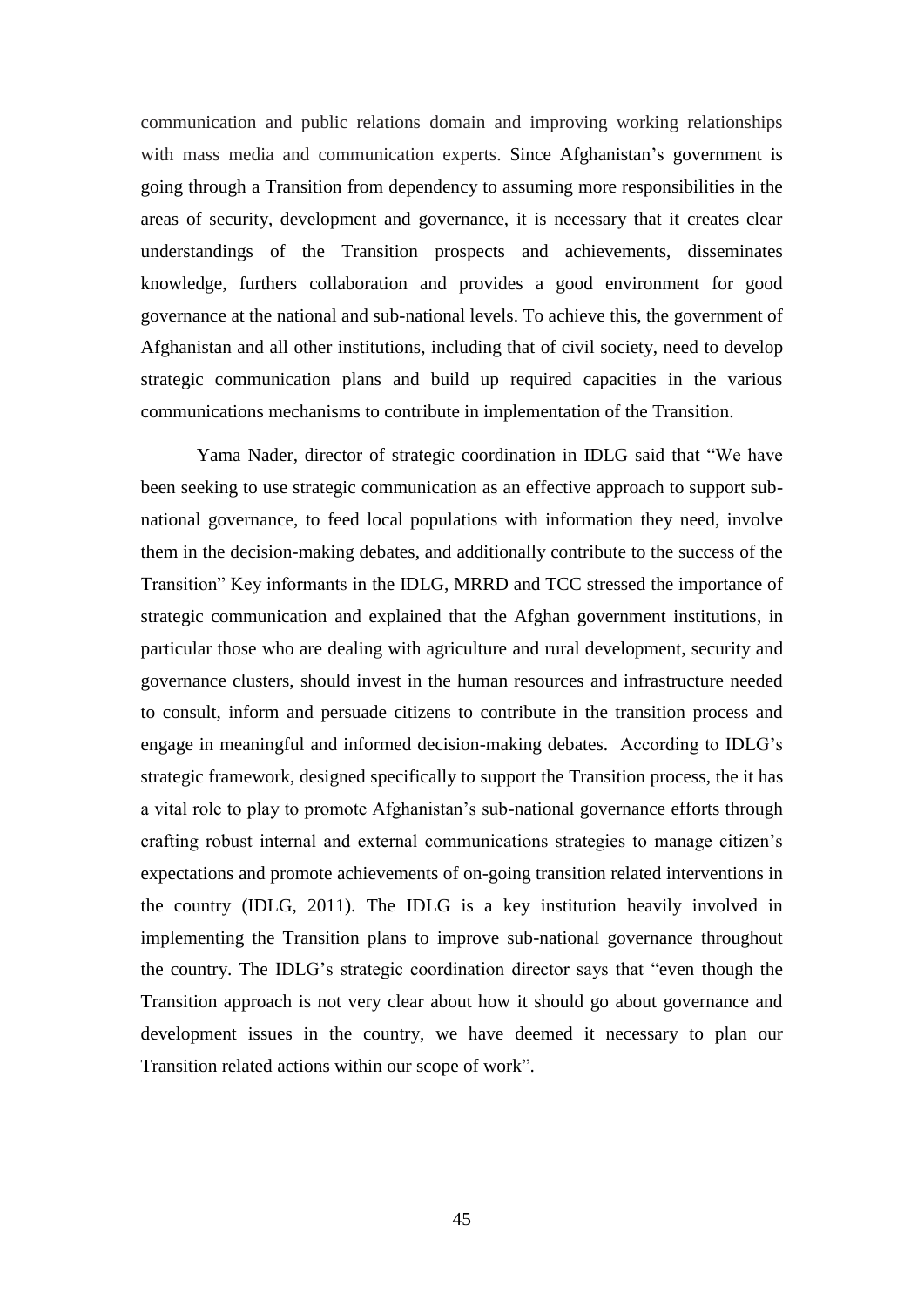#### <span id="page-50-0"></span>**3.8.1 Independent Directorate of Local Governance**

The IDLG was established by a Presidential Decree in August 2007 to strengthen and promote Afghanistan's sub-national governance and achieve stability and security through improved governance. It is mandated to consolidate peace and stability, ensure public participation decision making, and foster development and equitable economic growth and additionally bring improvements in service delivery through just, democratic processes and institutions of good governance at the subnational level, thereby improving the quality of life of Afghan citizens (IDLG website, 2012). The IDLG is the Afghan government's lead institution for policy and planning for strengthening local government and ensuring good governance. It is also responsible for subnational governance entities (Provincial Governor's Offices (PGOs), District Governor's Offices (DGOs), Municipalities and Local Councils) and for ensuring that they are adequately equipped and skilled to represent people and to serve the population. The IDLG is also the lead agency for formulating policies that delegate authority to provincial and district authorities: the "Subnational Governance Policy" is the most important of this type yet developed (IDLG, 2008).

In addition, the IDLG supports other cross-cutting issues such as gender, youth, counter-narcotics and civil society by working with the relevant central government agencies to ensure that the subnational governance entities can address these issues in line with their mandates. There are some programmes, processes and initiatives that occur in the provinces and which the sub-national governance entities play a critical role in leading and delivering, such as 'Transition, Peace & Reintegration' and some inter-governmental initiatives such as the District Delivery Programmes. To contribute in implementation of the Transition process and make sure its activities are strengthening the Transition goals, the IDLG has developed a strategic framework that defines its role in the Transition.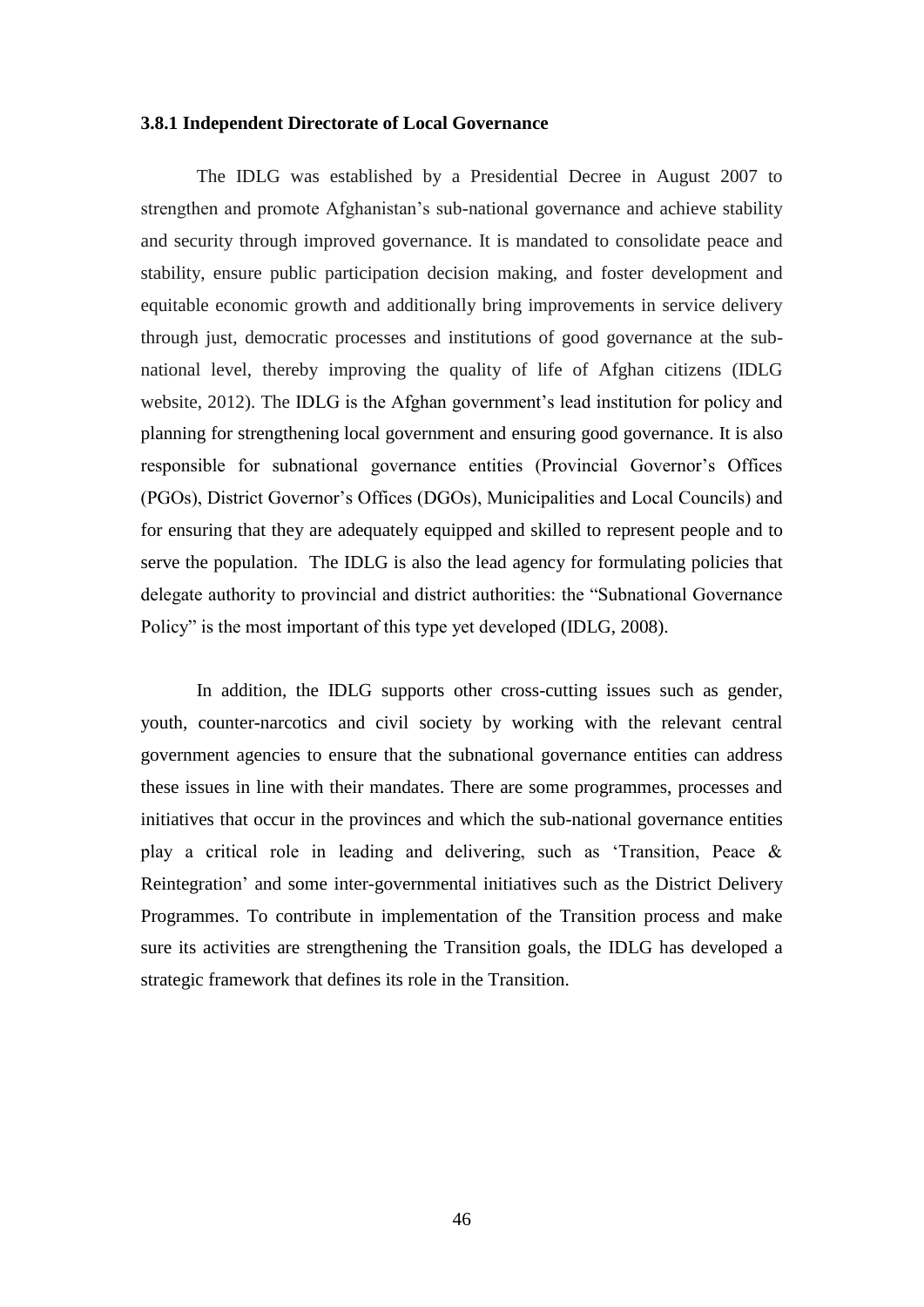#### <span id="page-51-0"></span>**3.8.2 IDLG's Role in the Transition Process**

Duffield (2007) argues that "Security without development is questionable, while development without security is impossible". This has specially been proved in the case of Afghanistan where in the past 11 years security has remained unachievable without adequate development and that the work of governance and development, particularly in rural Afghanistan, has been challenged due to security reasons. Security, governance and development are three integral components of the Transition process and are inter-woven in any country and are specially so in the case of Afghanistan. In executing the Transition activities, almost all the government institutions are involved. However, the IDLG is mainly concerned with governance at the subnational level. The three components are often referred to as the integral parts of a single process, but in reality security is foremost in most officials' minds, while the security sector has been planning for the Transition for several months, it is only recently that development and governance aspects have begun to receive keen attention. There is a growing understanding that if governance and development issues are not addressed, the state may not be sufficiently functional when the international forces are withdrawn from Afghanistan (IDLG 2011)

In this respect, the IDLG's Strategic Framework for Transition has been designed to define the context, actors, and associated activities required to promote subnational governance interventions and strengthen the citizen's perception of the legitimacy of the Afghan state during and beyond the Transition process. The whole of government is involved in this Transition, and the IDLG is just one of the government institutions that contribute to implementing the goals towards Transition, primarily within the area of sub-national governance. The IDLG's strategy for Transition is aimed at strengthening the four local government entities (provincial governors offices, district governors offices, municipalities and Local Councils) in preparedness for withdrawal of the foreign forces that will be consistent with the priorities of the Transition phases. The IDLG will ensure that local government entities play their mandated functions during the Transition timeframe, and coordinate with key stakeholders to ensure appropriate delivery of Transition activities for sub-national governance (IDLG, 2011). In carrying out this, "there is a critical need for the IDLG to have a well-crafted and strategic approach to encourage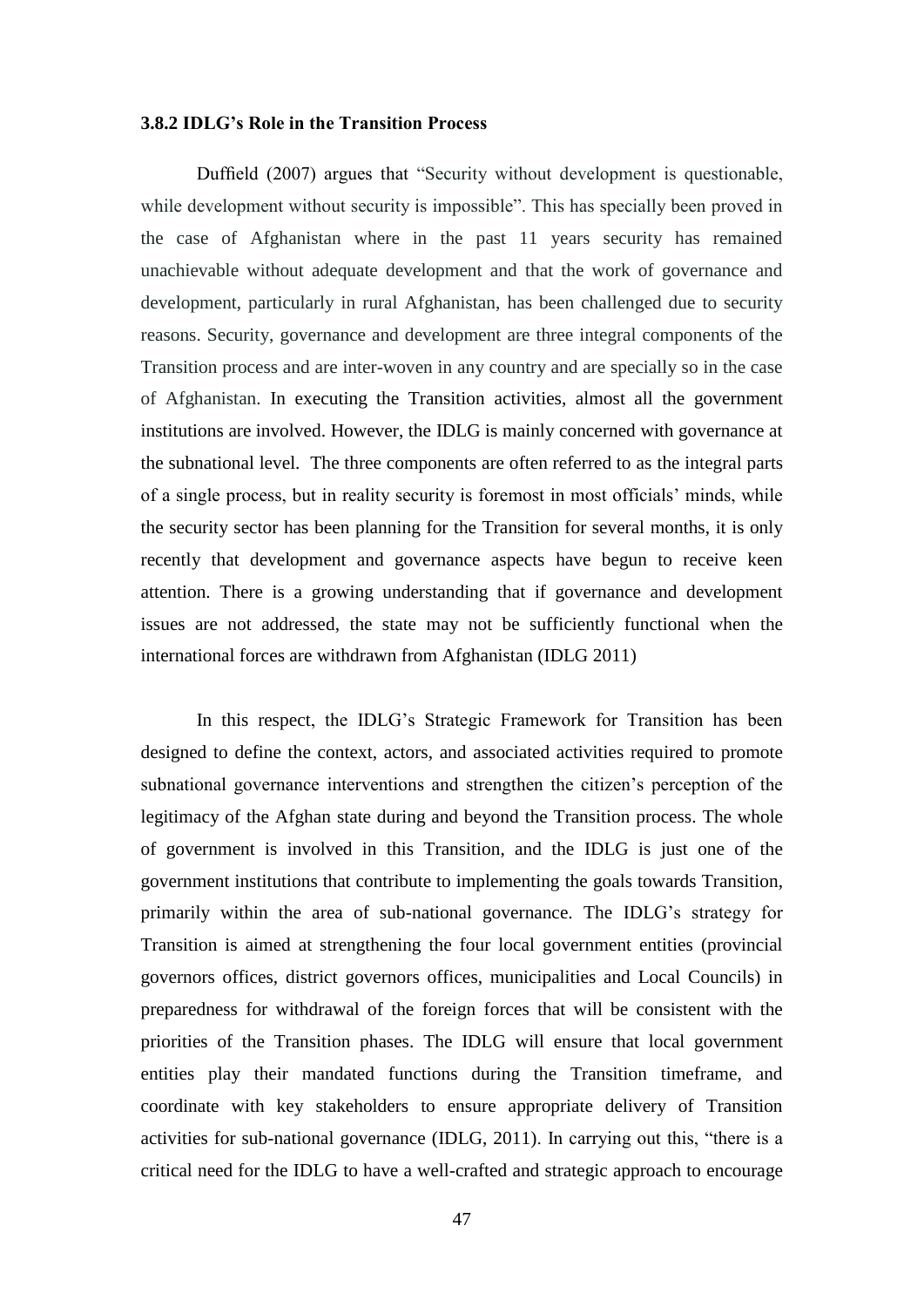public engagement, as well as strategically communicate its role, functions and achievements along with coordinating with all the relevant local government entities during and beyond the transition process" said, Said Intizar Khadima director of communications at the IDLG.

#### <span id="page-52-0"></span>**3.8.3 IDLG's Strategic Communications**

IDLG has an important role to play in the area of promoting long term efficient and viable communication mechanisms between the central government and sub-national entities, as well as line ministries, directorates, donor agencies, civil society organizations and other key national and international stakeholders who are dealing with sub-national governance issues. However, the IDLG clearly lacks a welldefined strategic communications strategy, though a synthesis report on local governance in Afghanistan developed by Saltmarshe and Medhi (2011) argues that the IDLG, since its establishment in 2007, has improved communication between the centre and the provinces that has resulted in expediting the speed of decision making process.

The IDLG's policy framework shows clarity on how it should go about strategic communication activities. For instance, the IDLG Strategic Framework for Transition (2011) stresses the requirement for a robust internal and external communications strategy to manage citizen expectations and communicate the achievements of Transition related activities. In addition, the document on the national priority program for governance, sub-component 6, identifies media and strategic communications as a fundamental need for the IDLG to communicate to its intended audiences about its mission, promote sub-national governance, and coordinate with all the local government entities. It also articulates the need for the IDLG to apply a strategic approach to bring together partnering institutions, government representatives, provincial governors, security and development officials, to raise awareness, identify on-going challenges, and chart a way forward, particularly on issues such as local priorities, improving delivery of services, promoting peace and reintegration and providing guidance on the transition process (Afghan Ministry of Finance, 2010).

48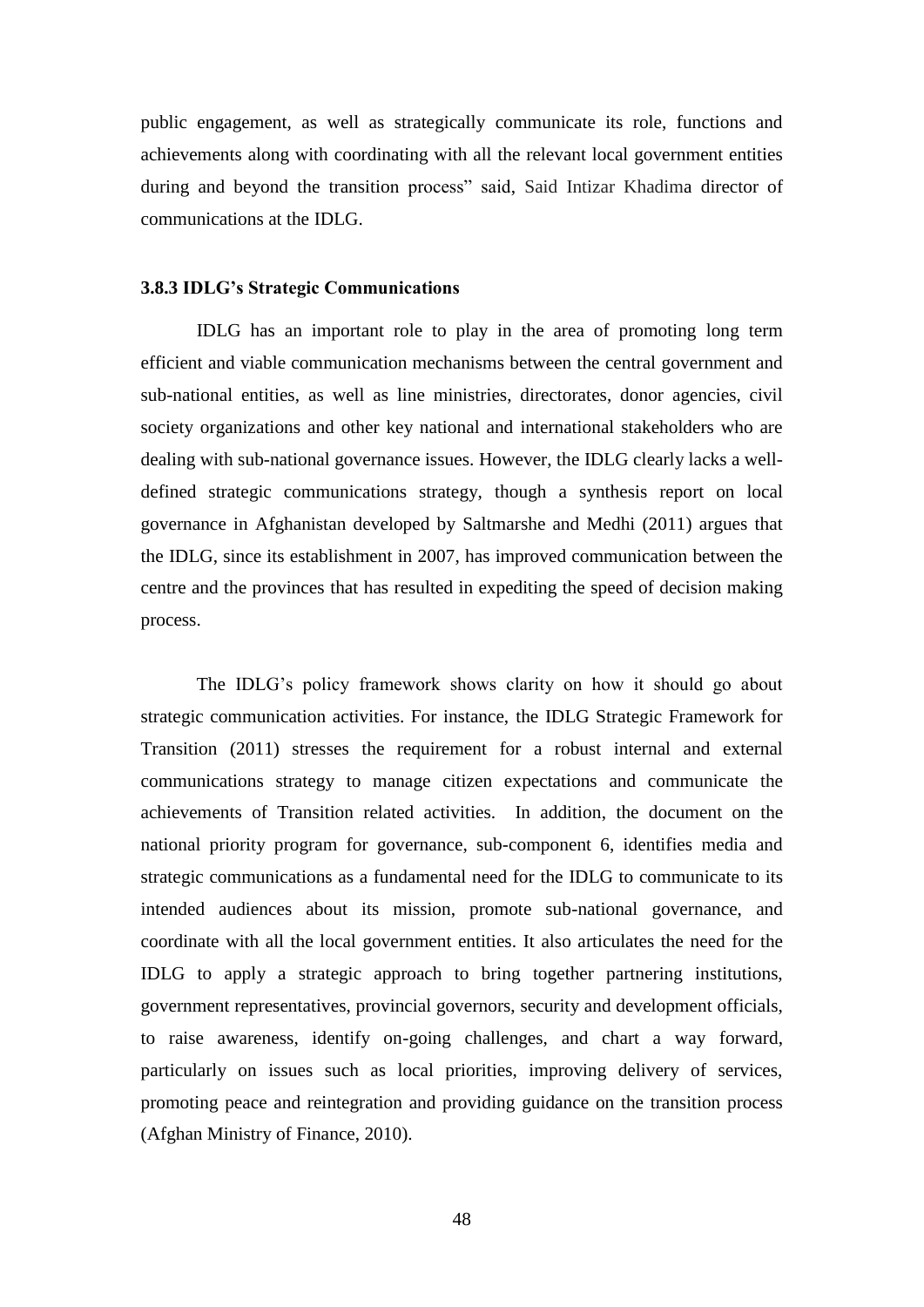In executing effective communications and information dissemination, and establishing necessary mechanisms for powerful messaging and consistent communication campaigns, the strategic communication operators, as noted earlier, including IDLG and HPC, have not achieved much so far. In addition, they do not have communication strategies in place yet, which has limited their possibilities to be as effective as their potential promises. The limited information gained from some strategic communication operators, particularly from the IDLG and HPC in Afghanistan's Transition also displays evidence that their roles are insufficiently well defined and therefore their ability to achieve the Transition objectives may be questionable. This is because they have limited capacities and structures, such that a profound understanding of strategic communication on the basis of dominant theories, disciplines, perspectives and experiences within the Afghan government is clearly lacking. Nevertheless, some of these operators are active in conducting public outreach and awareness campaigns, issuing press releases, holding news conferences, and encouraging media to cover their developments, in particularly in the bigger cities.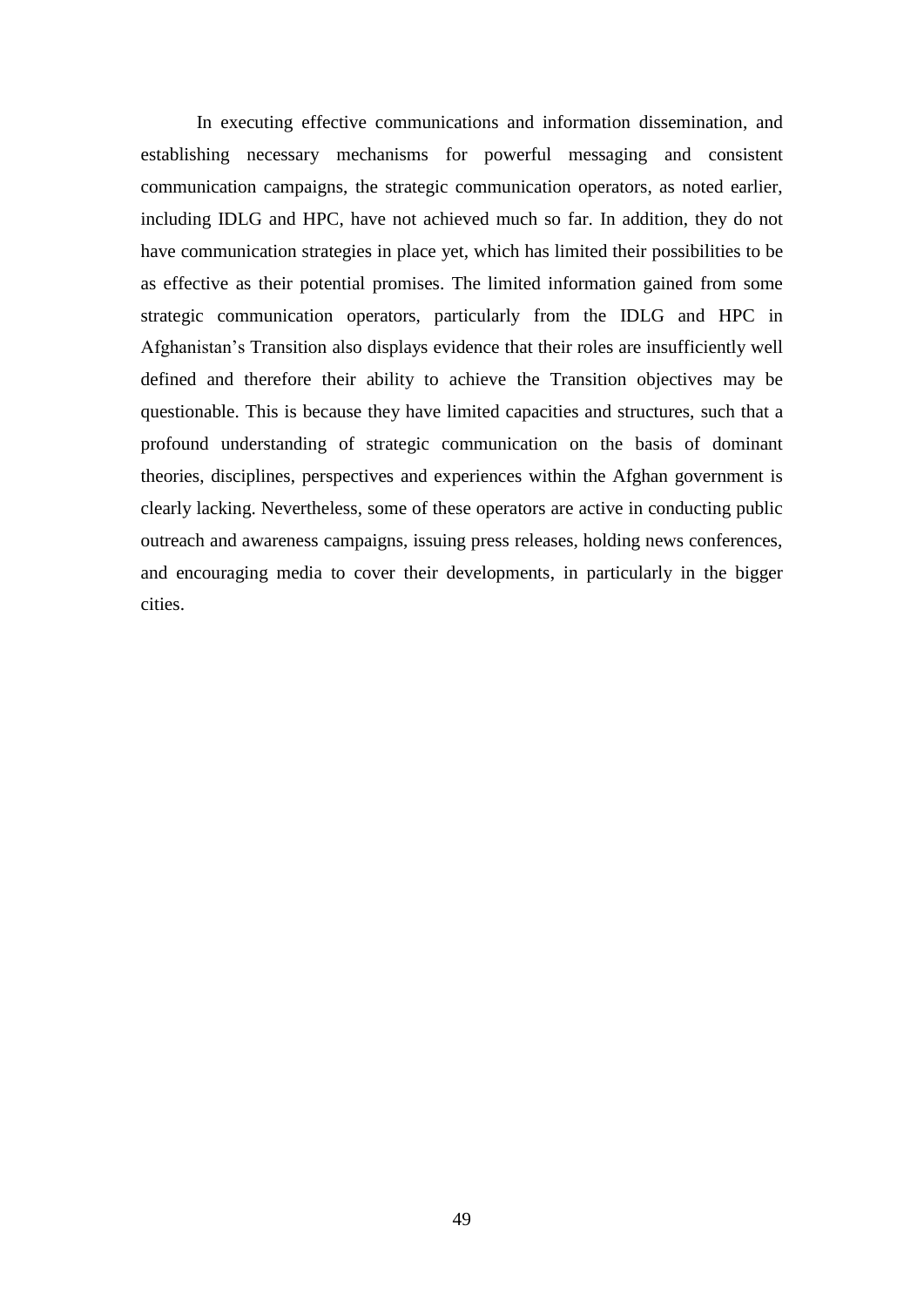## **CHAPTER IV:**

## **Conclusions and Recommendations**

<span id="page-54-0"></span>Strategic communications is like planning for an emergency, but an emergency that must not arrive - therefore the Transition must just emerge. Despite extensive debate about the function and importance of strategic communications, communication activities in pursuit of the strategic objectives of Afghanistan's Transition process currently remain too focused merely on information dissemination and messaging on development activities, rather than helping Afghan citizens to understand and trust in the changes that the Transition will offer. This study aimed to raise awareness of the role and potential of strategic communications as a means of strengthening the Transition approach, particularly in the areas of governance and peace-building, and address some of the commonly held misperceptions with regard to the Transition's potentially adverse consequences. The argument developed in this study suggests that strategic communications, particularly in Afghanistan's Transition context, should not be understood to be merely for transmitting information or "reacting and responding", but as an overarching master plan integrating multi-media, multi-outlet, public outreach. Beyond modern communication outlets, these should include traditional communications (such as the village or town *jirga)*, and face-toface efforts in a well-coordinated and unified campaign intended to achieve the Transition objectives. Predictably, such a campaign exists in a complex and changing atmosphere, and should be capable of reacting positively and authoritatively. Pointing clearly to the need for such an integrated campaign, the dissemination of negative perspectives, such as that suggesting that Afghanistan would collapse after 2004 (ICG, 2012), gave space to insurgents propaganda. Such misinformation has placed Afghans in a state of confusion, misperception and fear.

Therefore, clear communication of national policies and programs about development activities to key audiences through various channels of traditional communications and modern mass media, particularly in times of uncertainty and confusion, is critical to the Afghan government. This will enable key audiences to make informed choices, influence the decision making processes, engage citizens in a constructive dialogue with the government, establish consensus, build capacities and ultimately create a spirit of mutual collaboration. Unless Afghans are actively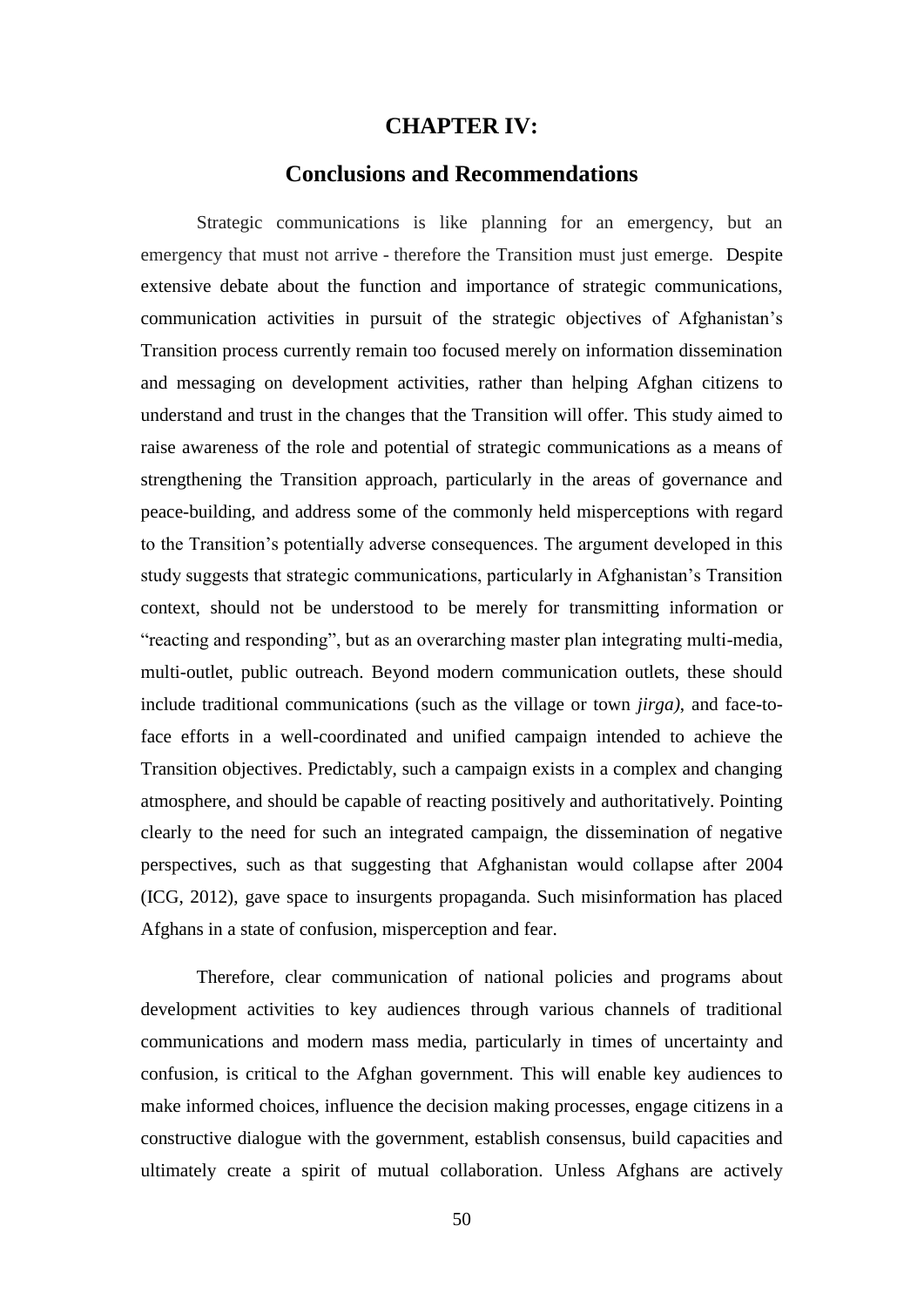involved in all phases of the Transition process, the likelihood that the Transition will succeed is slim. By this view, if strategic communications are used in relation to promoting the Transition achievements and active involvement of the Afghans, it will assist in achieving the desired results. However, for all the ambition of the Afghanistan's Transition, strategic communications remain an essentially reactive and non-established process. As a result, its potential remains underexploited. In addition to the absence of necessary mechanisms and conditions, a possible reason for this, as publicly perceived, could be the Transition approach itself, being unclear, incoherent and perceivably incredible.

In seeking to set the post-Taliban scene, this study shed light on Afghanistan's pre-2001 situation, particularly regarding the media restrictions during the Taliban regime and post-2001 Afghanistan, during which the government abolished all the restrictions and provided the way for the rapid development of the communications and media sector. Despite growth in the development of new forms of media and communications in post-Taliban Afghanistan, the traditional channels of communication are still used, particularly in rural areas of the country. Afghanistan's traditional channels of communication originally came into existence because of constant years of civil war, the destruction of media facilities and high levels of illiteracy. For the majority of the Afghan people, particularly rural residents, the traditional channels of communication include tribal gatherings, mosques, markets, family assemblies and opinion leaders.

This study suggests use of these channels as being critical in promoting Afghanistan's Transition objectives. Traditional communications – including face-toface efforts – provide opportunities for sharing ideas, identifying problems, and helping to resolve conflicts and address common problems (MacBride & Abel, 1984). Drawing on pertinent literature and personal communications, this study highlights the importance of strategic communications in aiding Afghanistan's Transition, arguing that strategic communications can make a significant contribution in improving delivery of Afghanistan's development policies and programs, particularly in the Transition process. It also argues that lack of strategic communications will significantly limit the impacts of the Transition and keep the audiences in a state of confusion and fear.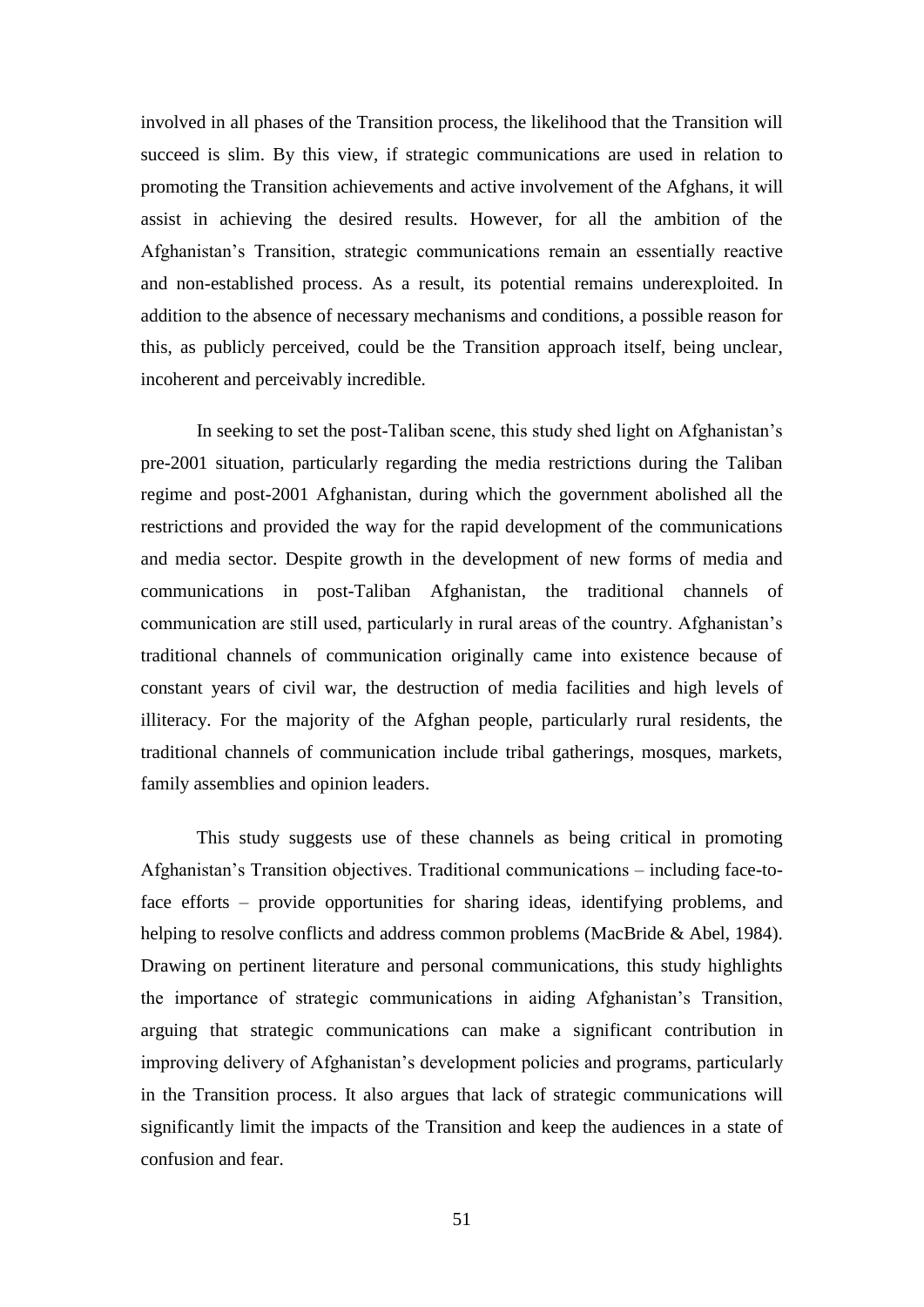## **Recommendations**

Based on the findings of this study, in order to make significant progress on Afghanistan's strategic communication challenges that the government faces, the following recommendations are presented for the key figures within the Afghan government, particularly those who are intimately involved in Afghanistan's Transition process:

- The literature on the subject of development communications shows that communication is a central part of development. In order to increasingly integrate communications in development activities, the government of Afghanistan should take a holistic view by establishing a comprehensively planned framework that can enable strategic communication to help meet Afghanistan's development goals, particularly in the Transition context.
- The government of Afghanistan and its international development partners should recognize that strategic communication is at the heart of the country's development process particularly during the Transition and beyond: its role and functions should be defined in future development analysis and planning, and necessary resources, expertise, structures and processes must be provided to make it happen.
- Both the Afghan government and International community need to gain the support and engagement of Afghans if they are to make the Transition successful. To do this, they need to engage with all citizens and other key stakeholders using multiple media and traditional channels of communication.
- The lack of the embeddedness of strategic communications is a problem. The government institutions, particularly those working to promote the governance and peace process in Afghanistan, need to revise their approaches to incorporate strategic communications in their development policies and plans, but importantly this requires the allocation of adequate resources.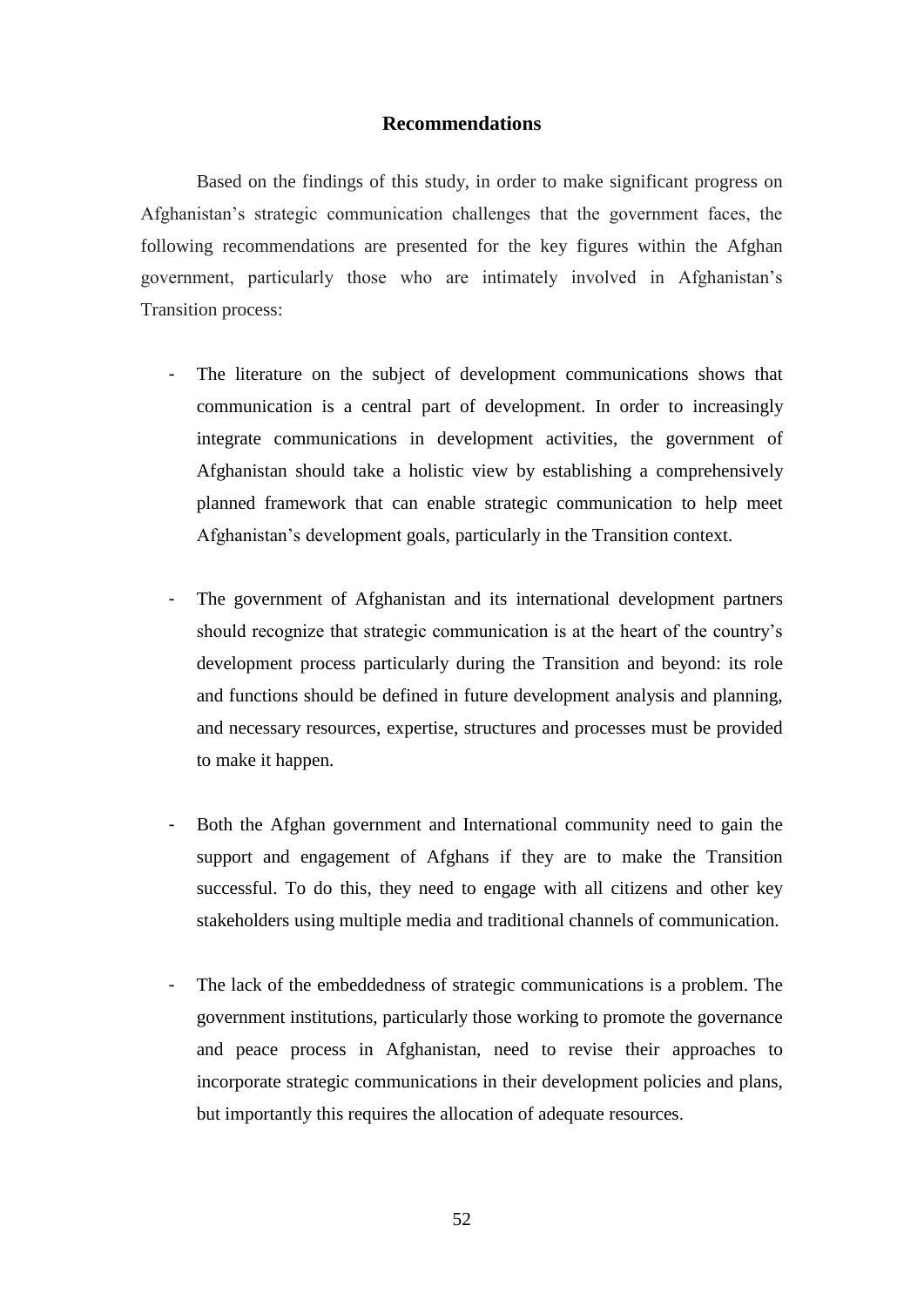## **References**

Abrams, D. (2007) *Modern World Leaders: Hamid Karzai* United States of America: Chelsea House Publication

Afghan National Security Council (2010) Afghanistan Peace and Reintegration Program (APRP) Kabul: APRP program document

Ahang, M. K. (1970) *Seir-i zurnalism dar Afghanistan [Short history of journalism in Afghanistan* Kabul: Government Press [Dari]

Ahwar, A. J. (2011) *Path Dependency and the International Conferences on Afghanistan: From Bonn 2001 to Bonn 2011* Kabul, Afghanistan: Friedrich Ebert Foundation, OSCE Academy & Barg Publication

Altai (2010) Afghan Media Synthesis Report, Kabul, Afghanistan: available from[:http://www.altaiconsulting.com/docs/media/2010/Afghan%20Media%20in%20](http://www.altaiconsulting.com/docs/media/2010/Afghan%20Media%20in%202010.pdf) [2010.pdf](http://www.altaiconsulting.com/docs/media/2010/Afghan%20Media%20in%202010.pdf) [Accessed 20/09/12]

BBC (2012), The media of Afghanistan: The Challenge of Transition, Policy Briefing, BBC Media Action. Available at: [http://downloads.bbc.co.uk/mediaaction/](http://downloads.bbc.co.uk/mediaaction/policybriefing/bbc_media_action_afghanistan_is_in_transition.pdf)  [policybriefing/bbc\\_media\\_action\\_afghanistan\\_is\\_in\\_transition.pdf](http://downloads.bbc.co.uk/mediaaction/policybriefing/bbc_media_action_afghanistan_is_in_transition.pdf)

BBC News Website (2012) *Who are Taliban* News Asia. Available at: [http://www.bbc.co.uk/ news/world-south-asia-11451718](http://www.bbc.co.uk/%20news/world-south-asia-11451718) [Accessed on 25/6/12]

BBC Trust (2010) *Afghanistan Media Survey* Available at: [http://www.bbc.co.uk/bbctrust/ assets/files/pdf/review\\_report](http://www.bbc.co.uk/bbctrust/%20assets/files/pdf/review_report_research/ar2007_08/afghanistan_research.pdf)  [\\_research/ar2007\\_08/afghanistan\\_research.pdf.](http://www.bbc.co.uk/bbctrust/%20assets/files/pdf/review_report_research/ar2007_08/afghanistan_research.pdf) [Accessed on 25/11/11]

Bloh, O. (2010) *Training guide on how to use strategic communication on development: objectives as a tool for peace-building* Strategic Communications for Peace-building,  $1<sup>st</sup>$  edn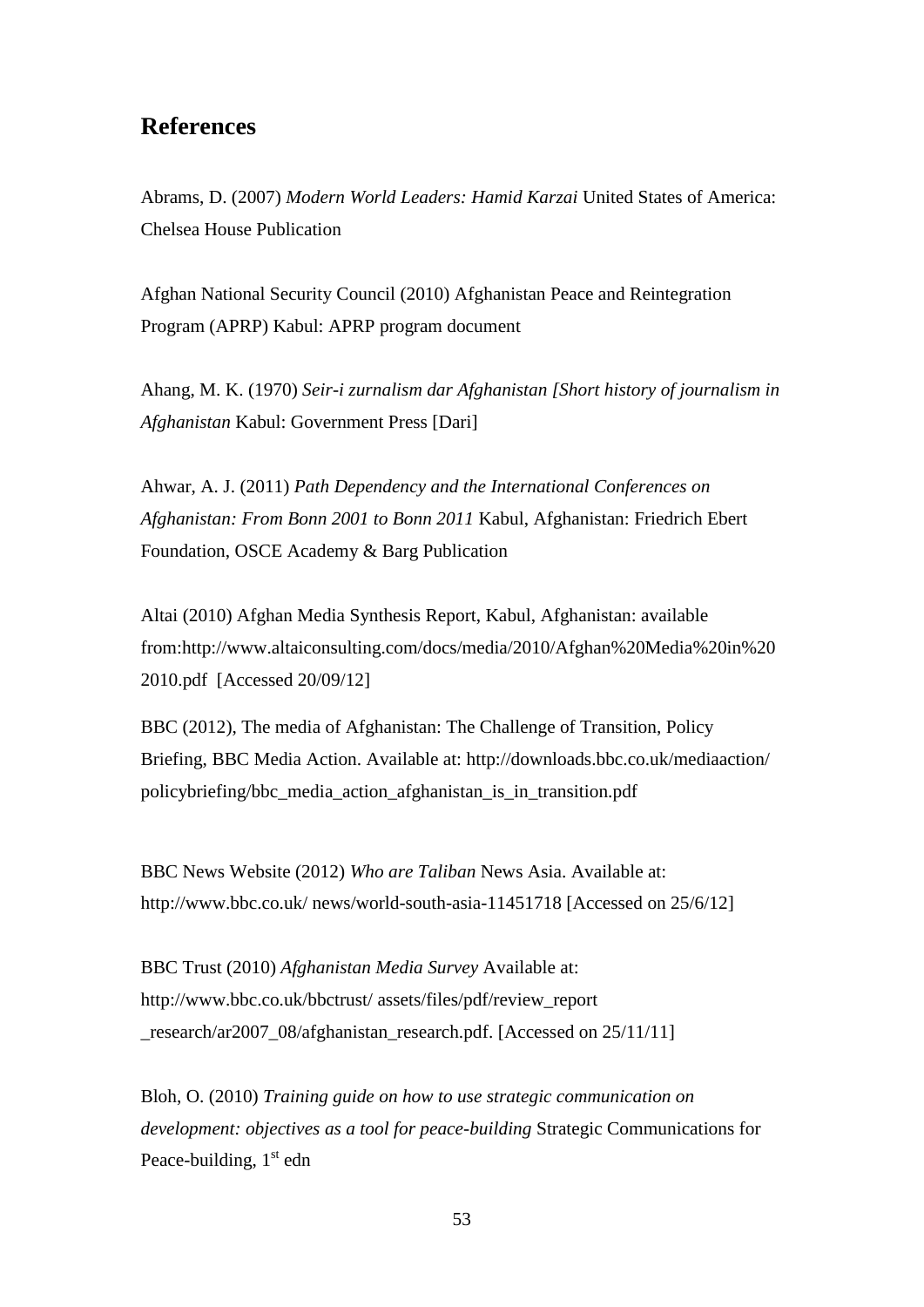Bonn Conference (2001) *Boon Agreement Document, Officially, Provisional Arrangements in Afghanistan Pending the Re-Establishment of Permanent Government Institutions* Germany: Bonn

Brooke-Holland, L. & Taylor, C. (2012) *Afghanistan: The Timetable for Security Transition* UK: House of Commons Library

Coffey International Development (2007) *The Role of Communication in Governance: Detailed Analysis* London: Coffey International Development. Available at: [http://www.coffey.com.au/Uploads/Documents/Role%20of%20Communication%20i](http://www.coffey.com.au/Uploads/Documents/Role%20of%20Communication%20in%20Governance_20110502105455.pdf) [n%20Governance\\_20110502105455.pdf](http://www.coffey.com.au/Uploads/Documents/Role%20of%20Communication%20in%20Governance_20110502105455.pdf) [Accessed on: 11/05/12]

CommGap (2009) *The Contribution of Government Communication Capacity to Achieve Good Governance outcomes: Conference Report* Washington DC: The World Bank

Coombs, W. T. (1998), an Analytic Framework for Crisis Situations: Better Responses From a Better Understanding of the Situation". Journal of Public Relations Research, 10(3): 177- 191.

Davies, J. (2004) *Consultancy Report prepared for SDC by The One World Network.* Available at: [http://www.communicationforsocialchange.org/pdf/](http://www.communicationforsocialchange.org/pdf/comm4devconceptpapermdgmeeting%20nov04.pdf)  [comm4devconceptpapermdgmeeting nov04.pdf](http://www.communicationforsocialchange.org/pdf/comm4devconceptpapermdgmeeting%20nov04.pdf) [Accessed on: 11/4/12]

DFID (2006) *Eliminating World Poverty: Making Governance Work for the Poor* London: DFID. Available at: http://www.official-documents.gov.uk/document/ [cm68/6876/6876.pdf](http://www.official-documents.gov.uk/document/%20cm68/6876/6876.pdf)

Dos Santos, T. (1970), '*The structure of dependence'*, American Economic Review, Papers & Proceedings, pp. 231-36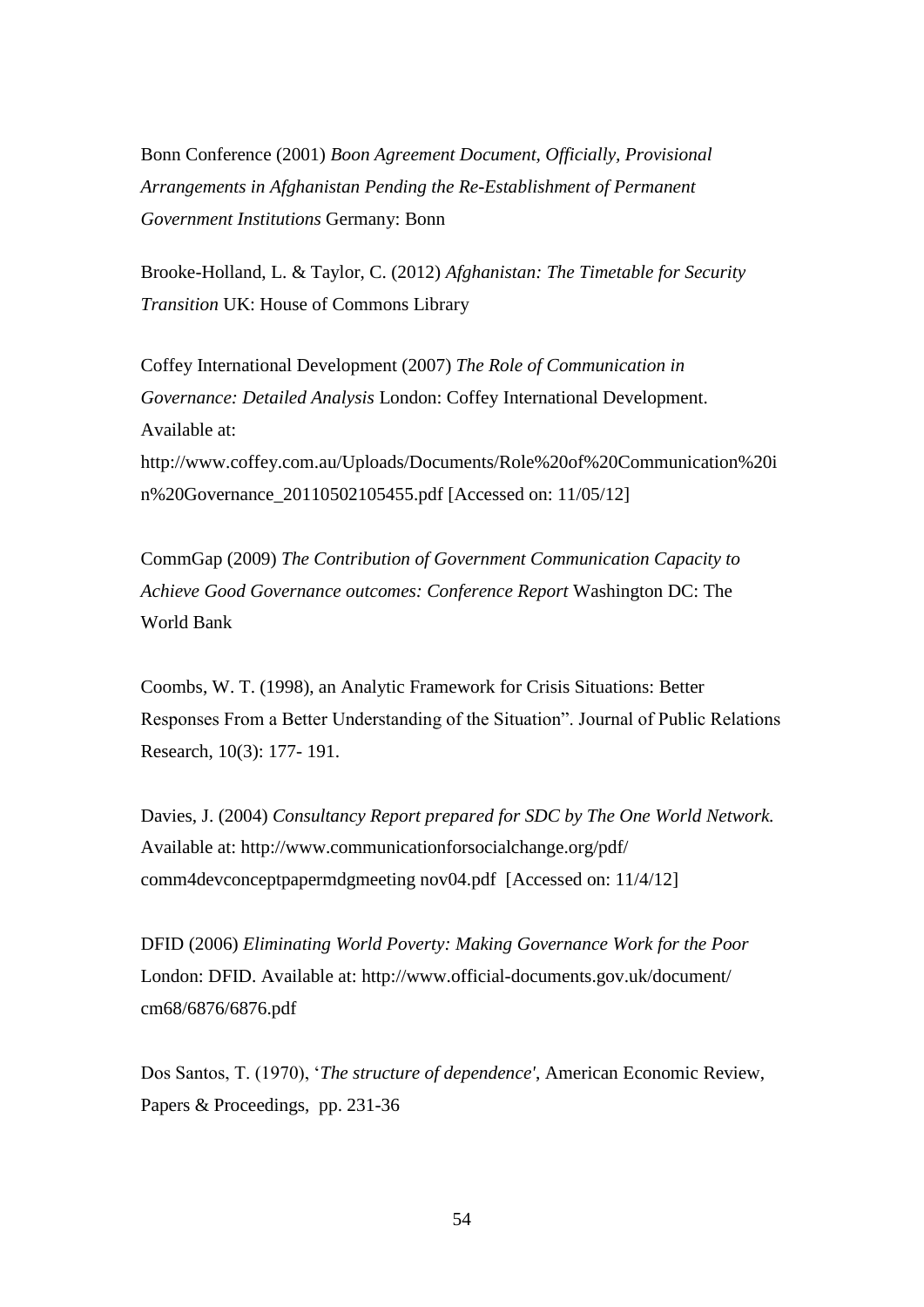Daft, R. L, & Lengel, R. H. (1984). Information richness: A new approach to managerial behaviour and organization design. Research in Organizational Behaviour, 6, 191-233.

Duffield, M. (2007) *Development, Security and Unending War: Governing the World of Peoples* Cambridge: Polity

Felbab-Brown, V. (2011) *Afghanistan Field Trip Report VII: The Overall Transition in Afghanistan* Washington, DC: Brookings Institution. Available at: [http://www.brookings.edu/research/opinions/2012/05/11-afghanistan-transition](http://www.brookings.edu/research/opinions/2012/05/11-afghanistan-transition-felbabbrown)[felbabbrown](http://www.brookings.edu/research/opinions/2012/05/11-afghanistan-transition-felbabbrown) [Accessed on: 11/2/12]

Fortune, F, & Bloh, O. (2008) *Strategic Communication: The Heart of Post-conflict Processes, Conflict Trends* South Africa: African Centre for the Constructive Resolution of Disputes. Available at: [http://www.accord.org.za/downloads/ct/ct\\_2008](http://www.accord.org.za/downloads/ct/ct_2008_2.pdf?phpMyAdmin=ceeda2%20df659e6d3e35a63d%2069e93228f1)  [\\_2.pdf?phpMyAdmin=ceeda2 df659e6d3e35a63d 69e93228f1](http://www.accord.org.za/downloads/ct/ct_2008_2.pdf?phpMyAdmin=ceeda2%20df659e6d3e35a63d%2069e93228f1) [Accessed on: 11/04/12]

Fraser, C. & Restrepo-Estrada, S. (1998) *Communicating for Development: Human Change for Survival* London & New York: I. B. Taurus

Fraser, C. & Villet, J. (1994) *Communication: a key to human development* Rome: Food and Agriculture Organisation of the United Nations

Freire, P. (1983) *Pedagogy of the Oppressed* New York: Seaburg Press

Government of Afghanistan (2008) *Independent Directorate of Local Governance "Five Year Strategic Work Plan* Kabul: IDLG

Government of Afghanistan (2009) *Independent Directorate of Local Governance - Subnational Governance Policy* Kabul: IDLG

Government of Afghanistan (2010) *Afghanistan National Development Strategy* Afghanistan: Kabul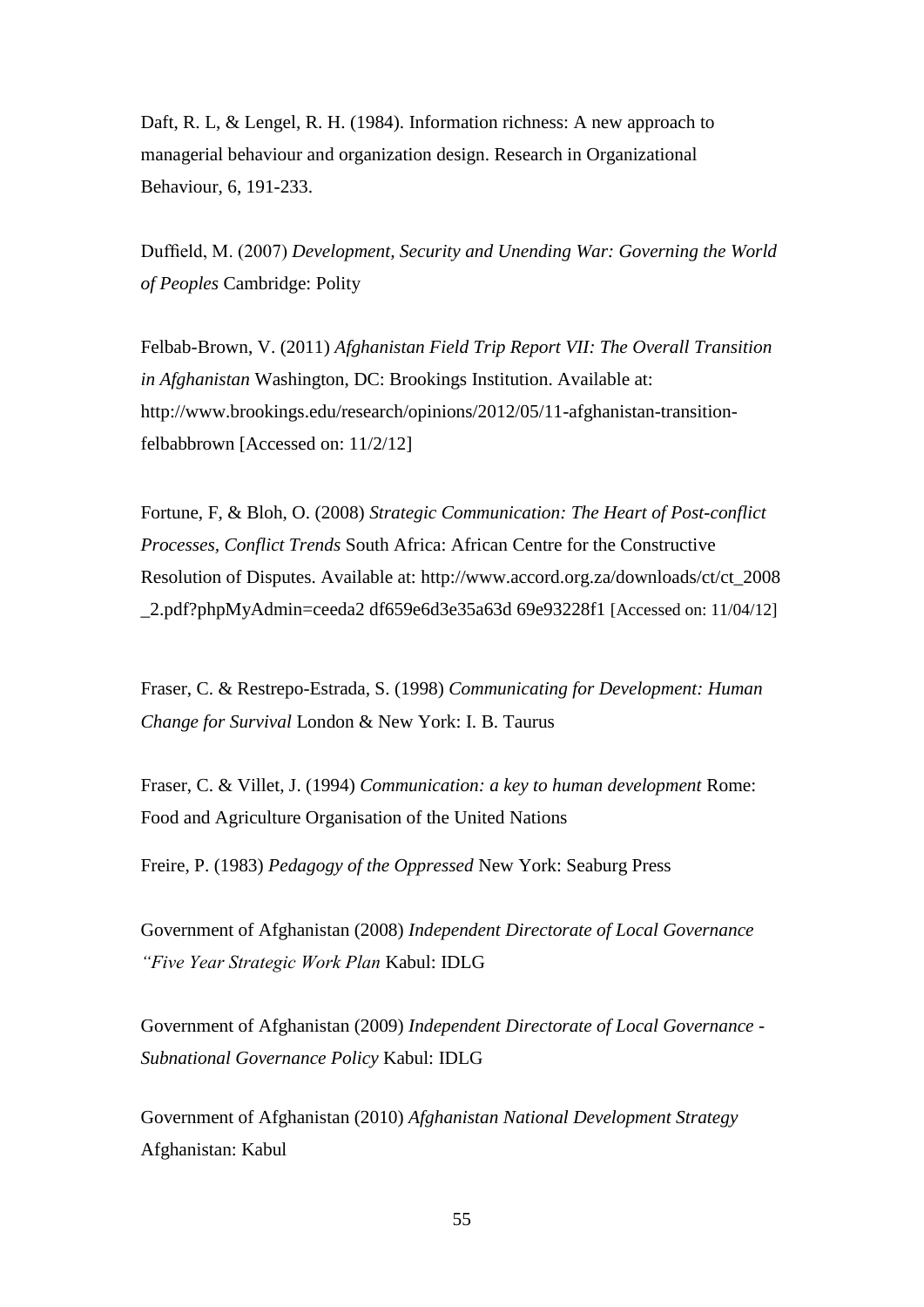GTZ (2006) *Strategic Communications for Sustainable Development: Environmental Policy and Promotion of Strategies for Sustainable Development* Tulpenfeld

Hairan, A. (2007) Media in Afghanistan Before and After the Taliban *The Ovi Newspaper* Available from: [http://www.ovimagazine.com/pdfs/pdf\\_51.pdf.](http://www.ovimagazine.com/pdfs/pdf_51.pdf) [Accessed on 29/07/12]

Hakimi, A. (2009) Overview of Media Development in Post-Taliban Afghanistan: communicating with the Persian-speaking World *Centre for Media and Film Studies* Available at: [http://www.persianspeakingworld.org/p=296.](http://www.persianspeakingworld.org/?p=296) [Accessed on 09/07/12]

Hanifi, J. (2002) Afghanistan and the Emergence of the Taliban: Reviewed Works *Middle East Journal*, Vol. 56 (2), pp.329-332. Available at: [http://zeroanthropology.net /2009/09/02/afghanistan-and-the-emergence-of-the](http://zeroanthropology.net/2009/09/02/afghanistan-and-the-emergence-of-the-taliban-reviewed-works)[taliban-reviewed-works](http://zeroanthropology.net/2009/09/02/afghanistan-and-the-emergence-of-the-taliban-reviewed-works) [Accessed on: 11/05/12]

Harvey, M. (ed) (2007) Media Matters: Perspectives on Advancing Governance and Development from the Global Forum for Media Development. Available at: [http://www.uncdf.org/english/local\\_development/uploads/thematic/MEDIAMATTE](http://www.uncdf.org/english/local_development/uploads/thematic/MEDIAMATTERS_AR.pdf) RS AR.pdf [Accessed on: 11/07/12]

Huesca, R. (2002) Tracing the History of Participatory Communication Approaches to Development: A Critical Appraisal (Chapter 8). In: Servaes, J. (ed.) *Approaches to Development Communication* Paris: UNESCO

Idea (2011) What is Strategic Communication, Fresh Ideas to Advance Scientific and Cultural literacy, Idea Website. Available at: [http://www.idea.org/blog/2011/03/16/](http://www.idea.org/blog/2011/03/16/what-is-strategic-%20communications/)  [what-is-strategic-](http://www.idea.org/blog/2011/03/16/what-is-strategic-%20communications/) communications [Accessed on: 11/04/12]

IDLG Strategic Framework (2011) *IDLG's role in Transition* Kabul

Independent Directorate of Local Governance (2011) *Strategic Framework for IDLG's Role in Transition*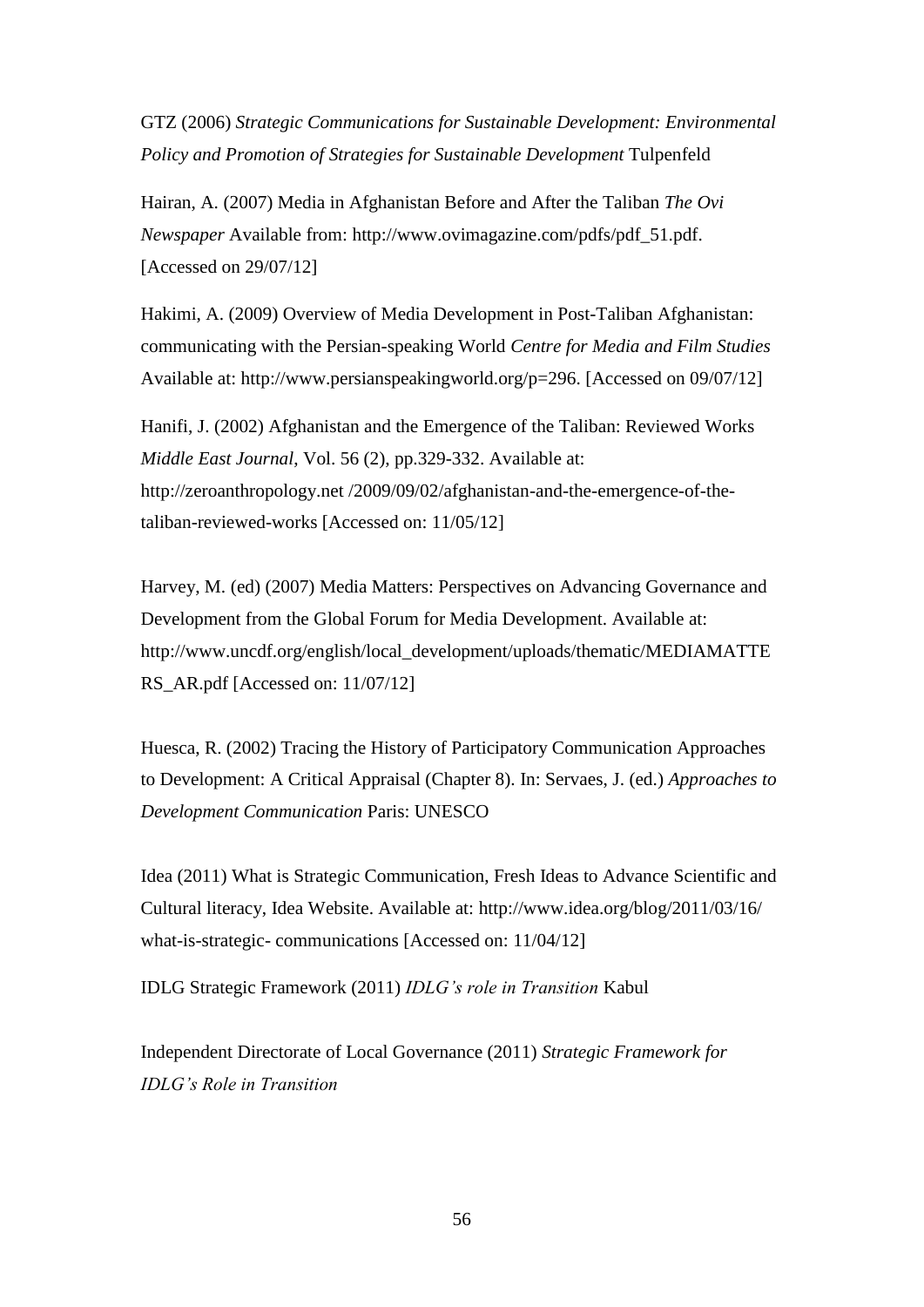ICDT (2012) *Afghanistan After ISAF: Policy Paper* Hungary: Budapest. Available at: [http://www.icdt.hu/documents/publications/ Afghanistan-After-ISAF-Policy-](http://www.icdt.hu/documents/publications/Afghanistan-After-ISAF-Policy-Paper.pdf)[Paper.pdf](http://www.icdt.hu/documents/publications/Afghanistan-After-ISAF-Policy-Paper.pdf) [Accessed on: 11/05/12]

Invernizzi & Romenti (2009) *Strategic Communication and Decision Making Processes: Toward the Communication Oriented Organisation* Bucharest: Paper presented at Euprera Congress: Available at: [http://www.academicus.edu.al/nr3/](http://www.academicus.edu.al/nr3/Academicus-MMXI-3-012-027.pdf)  [Academicus-MMXI-3-012-027.pdf](http://www.academicus.edu.al/nr3/Academicus-MMXI-3-012-027.pdf) [Accessed on: 11/04/12]

Kabul Conference (2010) *Joint Framework for Inteqal: A Process for Strengthening Peace and Stability in Afghanistan and the Region,* Kabul

Kalathil, S., Langlois, J, & Kaplan, A. (2008) Towards a New Model Media and Communication in Post Conflict and Fragile States, World Bank Available at: [http://siteresources.worldbank.org/EXTGOVACC/Resources/CommGAPNewModel](http://siteresources.worldbank.org/EXTGOVACC/Resources/CommGAPNewModelWeb.pdf) [Web.pdf](http://siteresources.worldbank.org/EXTGOVACC/Resources/CommGAPNewModelWeb.pdf) [Accessed on: 02/05/12]

Kamal, S. (2007) *Grounds for Development: Media Development Practice and Theory in Post-Conflict Afghanistan* London: University of Oxford. Available at: [www.journalhosting.](http://www.journalhosting/) org/meccsa-pgn/index.php/netknow/article.[Accessed on 5/07/12]

Katzman K (2012), *Afghanistan: Post-Taliban Governance, Security, and U.S. Policy*, Congressional Research Service

Kaul, V. (2011) Development Communication in India: Prospects, Issues and Trends *Global Media Journal - Indian Edition.* ISSN 2249-5835, Winter Issue / December 2011 Vol. 2(2). Available at: [http://www.caluniv.ac.in/Global%20mdia%20journal](http://www.caluniv.ac.in/Global%20mdia%20journal%20/Winter%20Issue%20%20December%202011%20Commentaries/C-2%20Kaul.pdf)  [/Winter%20Issue%20 December%202011%20Commentaries/C-2%20Kaul.pdf](http://www.caluniv.ac.in/Global%20mdia%20journal%20/Winter%20Issue%20%20December%202011%20Commentaries/C-2%20Kaul.pdf) [Accessed on: 11/05/12]

Kumar, R. (2011) Development Communication: A purposive communication with social conscience - An Indian perspective *Global Media Journal - Indian Edition* ISSN 2249-5835 Winter Issue, Vol. 2 (2). Available at: [http://www.caluniv.ac.in/](http://www.caluniv.ac.in/Global%20mdia%20journal/%20Winter%20Issue%20December%20%202011%20Articles/AR-3%20Kumar.pdf)  [Global%20mdia%20journal/Winter%20Issue%20December%20%202011%20Article](http://www.caluniv.ac.in/Global%20mdia%20journal/%20Winter%20Issue%20December%20%202011%20Articles/AR-3%20Kumar.pdf) [s/AR-3%20Kumar.pdf](http://www.caluniv.ac.in/Global%20mdia%20journal/%20Winter%20Issue%20December%20%202011%20Articles/AR-3%20Kumar.pdf) [Accessed on: 10/07/12]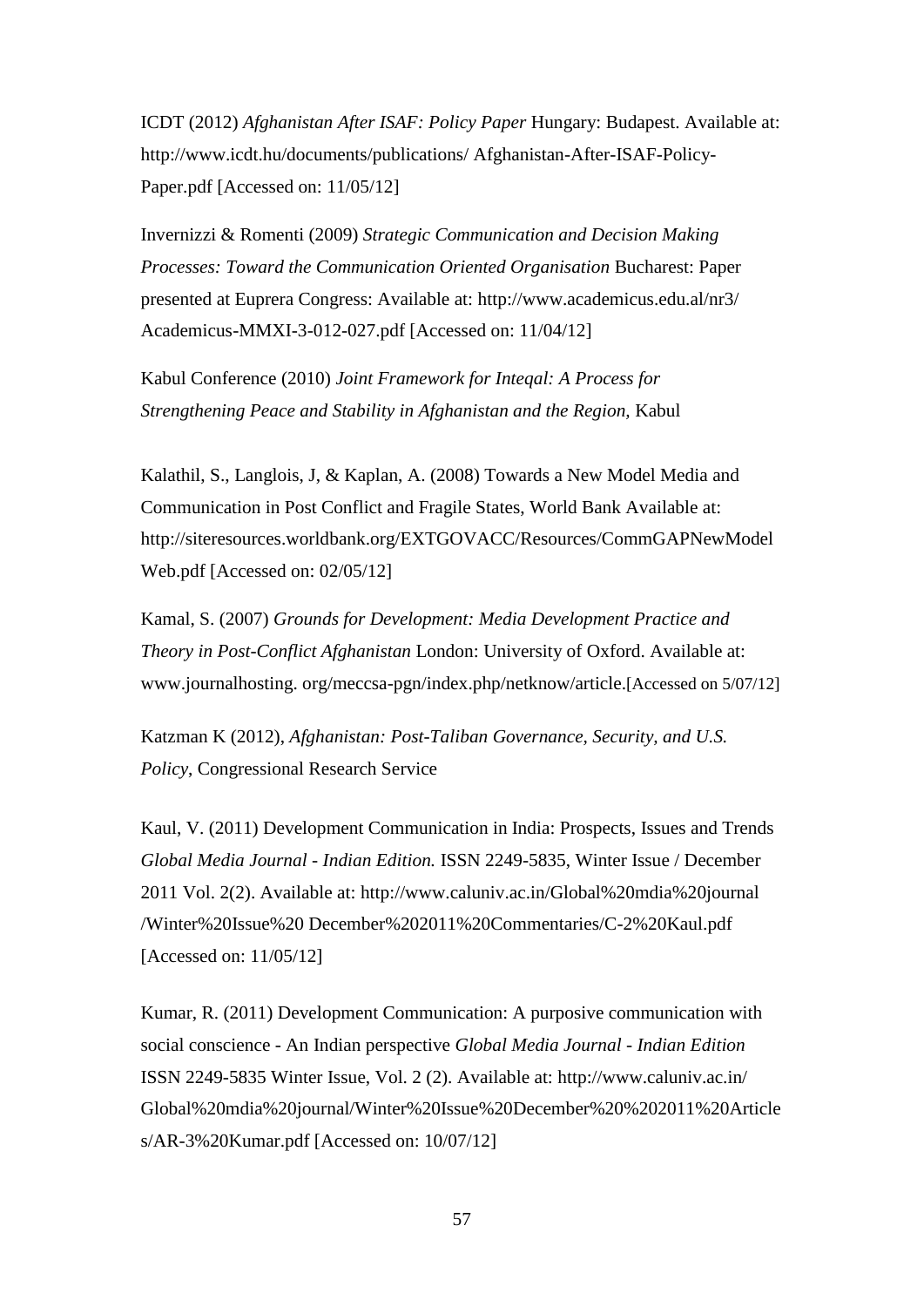Lisbon Summit Declaration (2010) *Declaration on an Enduring Partnership Agreed by the Afghan Government and NATO* Lisbon, Portugal. Available at: [http://www](http://www.nato.int/cps/en/%20natolive/official_texts_68828.htm?mode=pressrelease)  [.nato.int/cps/en/ natolive/official\\_texts\\_68828.htm?mode=pressrelease](http://www.nato.int/cps/en/%20natolive/official_texts_68828.htm?mode=pressrelease) [Accessed on: 02/05/12]

MacBride, S., & Abel, E. (1984), Many Voices, One World. Paris: UNESCO. Malyar, N. (1977). Tarikh-i radiw-i Afghanistan [History of Afghan radio], Kabul: University of Kabul. [Dari]

Mastoor, M. (2010) US Strategy towards Post-Taliban Afghanistan: Analysing State building Efforts in Afghanistan *Regional Studies* Vol. XXVIII, No.3, pp.31-73. Available at: http:// [irsndu.academia.edu/MaryamMastoor/Papers/876182/US\\_](http://irsndu.academia.edu/MaryamMastoor/Papers/876182/US_Strategy_Towards_Post_Taliban_Afghanistan_Analysing_the_State_building_Efforts)  [Strategy\\_Towards\\_Post\\_Taliban\\_Afghanistan\\_Analysing\\_the\\_State\\_building\\_Efforts](http://irsndu.academia.edu/MaryamMastoor/Papers/876182/US_Strategy_Towards_Post_Taliban_Afghanistan_Analysing_the_State_building_Efforts) [Accessed on: 02/04/12]

McCall, E. (2010) *Communication for development: Strengthening the effectiveness of the United Nations* FAO, ILO, UNAIDS, UNDP, UNESCO, UNICEF and WHO. Available at: [http://www.unicef.org/cbsc/files/Inter-agency\\_C4D\\_Book\\_2011.pdf](http://www.unicef.org/cbsc/files/Inter-agency_C4D_Book_2011.pdf) [Accessed on: 02/05/12]

Mcloughlin, C. & Scott, Z. (2010) *Topic Guide on Communications and Governance: Governance and Social Development Resource Centre* Birmingham. Available at: <http://www.gsdrc.org/docs/open/CommGAP1.pdf> [Accessed on: 02/05/12]

Mefalopulos, P. (2008) *Development Communication Sourcebook: Broadening the Boundaries of Communications* Washington DC: The World Bank

Melkote, R. S. & Steeves, H. L. (2001) Communication for Development in the Third World: Theory and Practice for Employment.  $(2^{nd}$  edn.). New Delhi: Sage Publications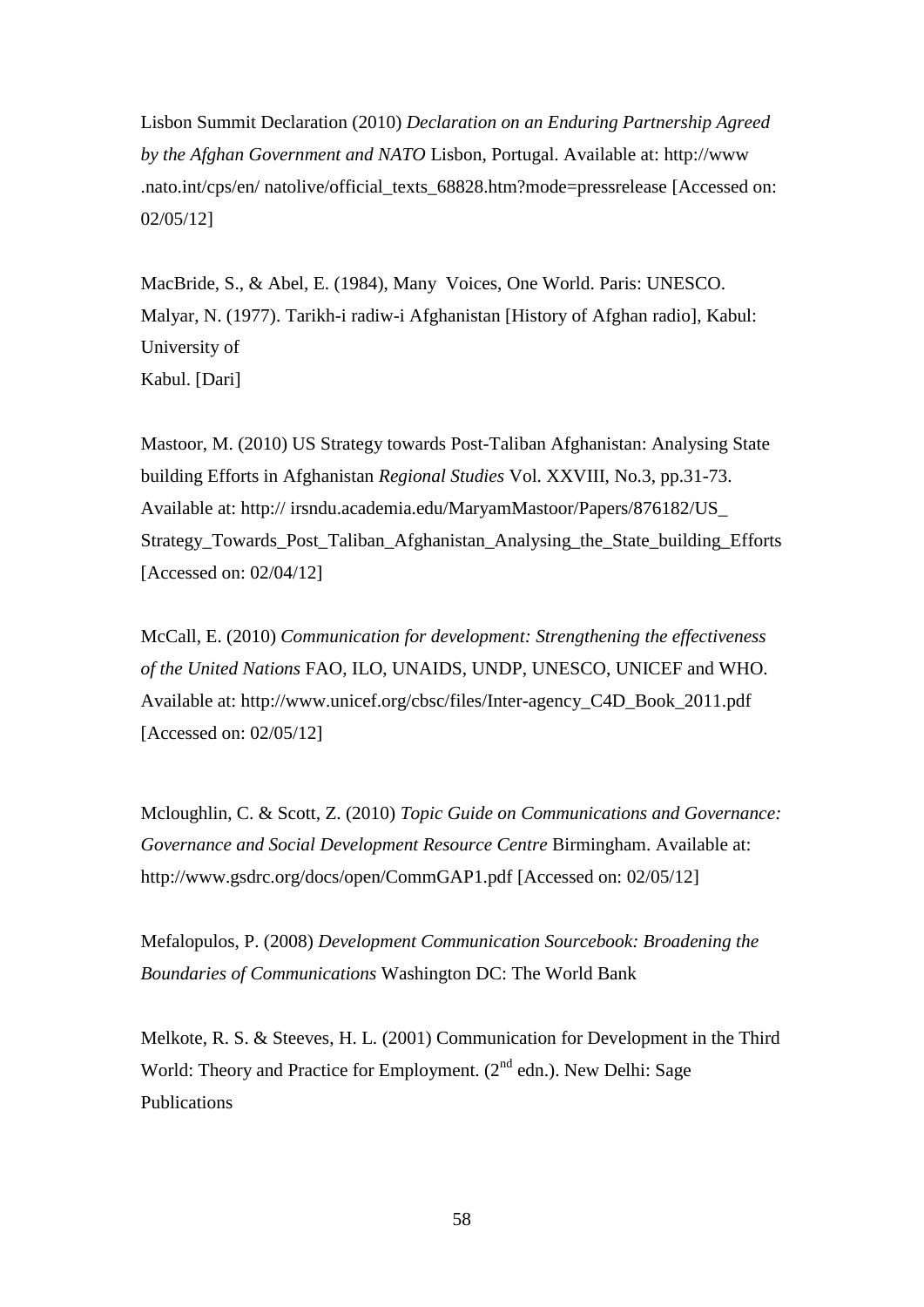Ministry of Finance (2010) *Afghanistan National Development Strategy, Prioritization and Implementation Plan Governance Cluster* Kabul: Department of **Policy** 

Moemeka, A A. (1989), "Perspectives on development communication," Africa Media Review, Vol. 3 No. 3, pp 1-24, Available at: [http://archive.lib.msu.edu/DMC](http://archive.lib.msu.edu/DMC/African%20Journals/pdfs/africa%20media%20review/vol3no3/jamr003003002.pdf)  [/African%20Journals/pdfs/africa%20media%20review/vol3no3/jamr003003002.pdf](http://archive.lib.msu.edu/DMC/African%20Journals/pdfs/africa%20media%20review/vol3no3/jamr003003002.pdf) (Accessed on 15/06/2012)

Naficy, M. (1993) *Klerus, Basar und die iranische Revolution* [Clergy, bazaar, and the Iranian Revolution] Hamburg: Deutsches Orient-Institute

Narula Uma. (1994), *Development Communication* New Delhi: Haranand Publication, pp.1, 9, 22, 25-29, 70

NATO (2011), Backgrounder: Transition, Public Diplomacy Division (PDD), Press and Media Section, Media Operations Centre (MOC). Available at: [http://www.nato.](http://www.nato.int/nato_static/assets/pdf/pdf_2010_10/2010_10_D34F22C9AE854B7FAA0BB409A21C90D3_101014-transition-backgrounder.pdf)  [int/nato\\_static/assets/pdf/pdf\\_2010\\_10/2010\\_10\\_D34F22C9AE854B7FAA0BB409A](http://www.nato.int/nato_static/assets/pdf/pdf_2010_10/2010_10_D34F22C9AE854B7FAA0BB409A21C90D3_101014-transition-backgrounder.pdf) [21C90D3\\_101014-transition-backgrounder.pdf](http://www.nato.int/nato_static/assets/pdf/pdf_2010_10/2010_10_D34F22C9AE854B7FAA0BB409A21C90D3_101014-transition-backgrounder.pdf) (Accessed on 12/06/2012)

Noor ul Haq (2005) *Post-Taliban Reconstruction in Afghanistan* Islamabad, Pakistan: Islamabad Policy Research Institute (IPRI). Available on: [www.ipripak.org/factfiles/ff69.pdf](http://www.ipripak.org/factfiles/ff69.pdf) [Accessed on: 02/06/12]

Noorzai, R. (2006) *Communication and Development in Afghanistan: A History of Reforms and Resistance* Ohio: Ohio University, The Scripps College of Communication

Norris, P. (2007) The Role of the Free Press in Promoting Democratisation, Good Governance and Human Development. In Harvey, M. (ed) Media Matters: Perspectives on Advancing Governance and Development for the Global Forum for Media Development. Available at: [http://www.humanrightsinitiative.org/programs/](http://www.humanrightsinitiative.org/programs/ai/rti/articles/undp_rti_2006/annex3_background_paper.pdf)  [ai/rti/articles/undp\\_rti\\_2006/annex3\\_background\\_paper.pdf](http://www.humanrightsinitiative.org/programs/ai/rti/articles/undp_rti_2006/annex3_background_paper.pdf) [Accessed on: 02/07/12]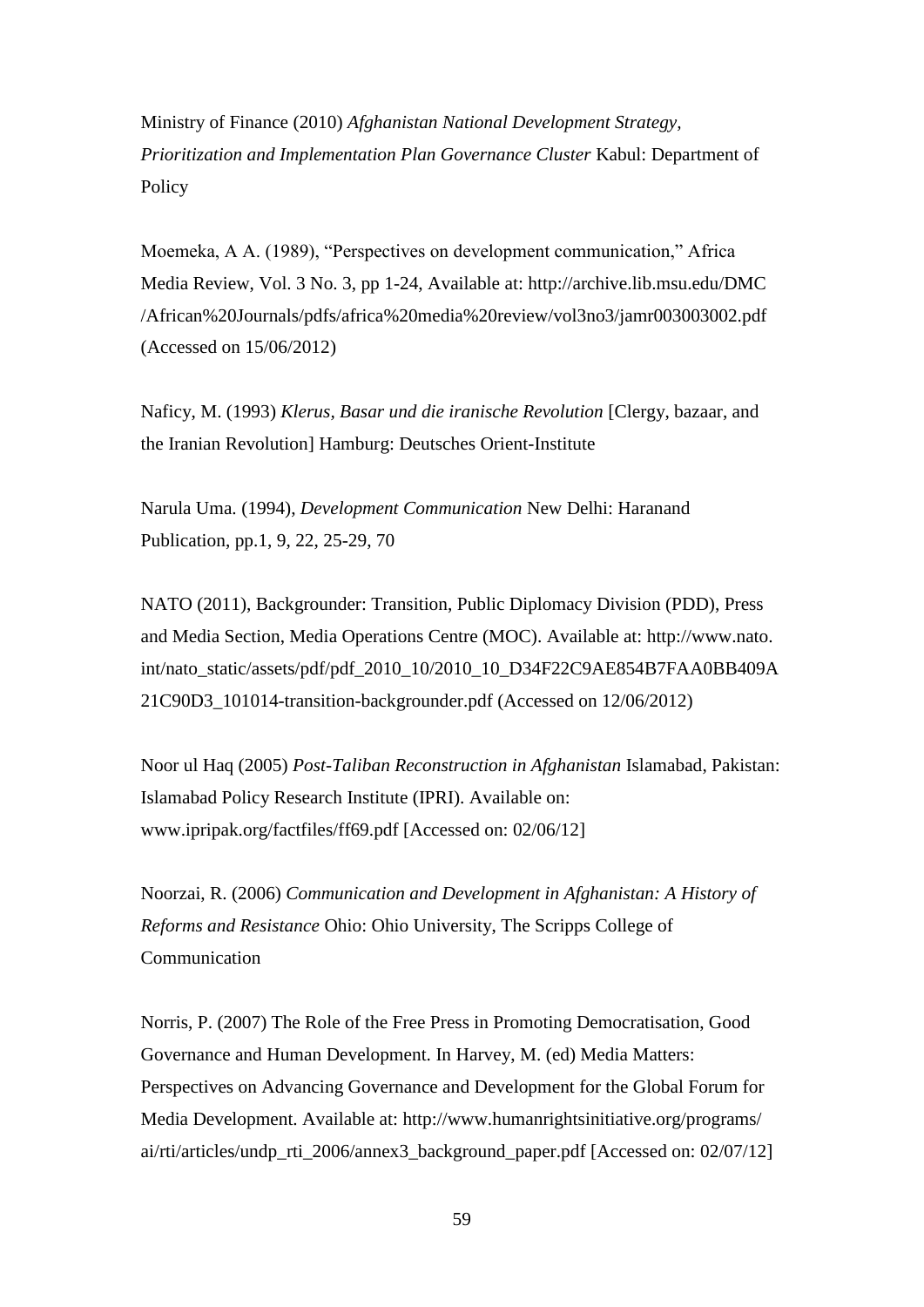North Atlantic Treaty Organisation (2011) *Transition to the Afghan Lead: Inteqal - Media Backgrounder*. Available at: [http://www.isaf.nato.int/images/media/PDFs](http://www.isaf.nato.int/images/media/PDFs/111005intequal.pdf)  [/111005intequal.pdf](http://www.isaf.nato.int/images/media/PDFs/111005intequal.pdf) [Accessed on: 12/06/12]

OECD (2002) *Sustainable Development Strategies* (Chapter 7) Paris: Communications

Parker, W. B. (1977) Planning Communication Technologies and Institutions for Development: In: Rahim and Middleton (eds.), *Perspectives in Communication Policy and Planning* Honolulu: East West Communication Institute, East-West Centre, p.56

Prasad, K. (2009), *Communication for Development: Reinventing Theory and Action* Delhi: B. R. Pub. Corp. Available at: [http://www.comminit.com/ict-4-development/](http://www.comminit.com/ict-4-development/node/291566)  [node/291566](http://www.comminit.com/ict-4-development/node/291566) [Accessed on: 05/07/12]

Quebral, N. C. (1975) *Development Communication: Where Does it Stand Today* Media Asia, Vol. 2(4), p.198

Rashid, A. (2000) *Taliban: Militant Islam, Oil and Fundamentalism in Central Asia* New Haven, CT: Yale University Press

Rawan, S. M. (2002) Modern Mass Media and Traditional Communication in Afghanistan, *Political Communication* Vol.19(2), pp.155-170: Available at: [http://dx.doi.org/10.1080/ 10584600252907425.](http://dx.doi.org/10.1080/%2010584600252907425) [Accessed on 21/07/12]

Roschani-Moghaddam, N. (1985) Kommunikationsplanung und Entwicklungsprozesse: Modell eines Kommunikationsservices als Hilfsfaktor bei der Vollziehung von sozialer Planung in Entwicklungsländern [Communication plans and developmental processes]. Frankfurt: Lang

Rotberg, R. I. & Weiss, T. G. (eds.) (1996) *From Massacres to Genocide: The Media, Public Policy, and Humanitarian Crises* Cambridge, Mass: The World Peace Foundation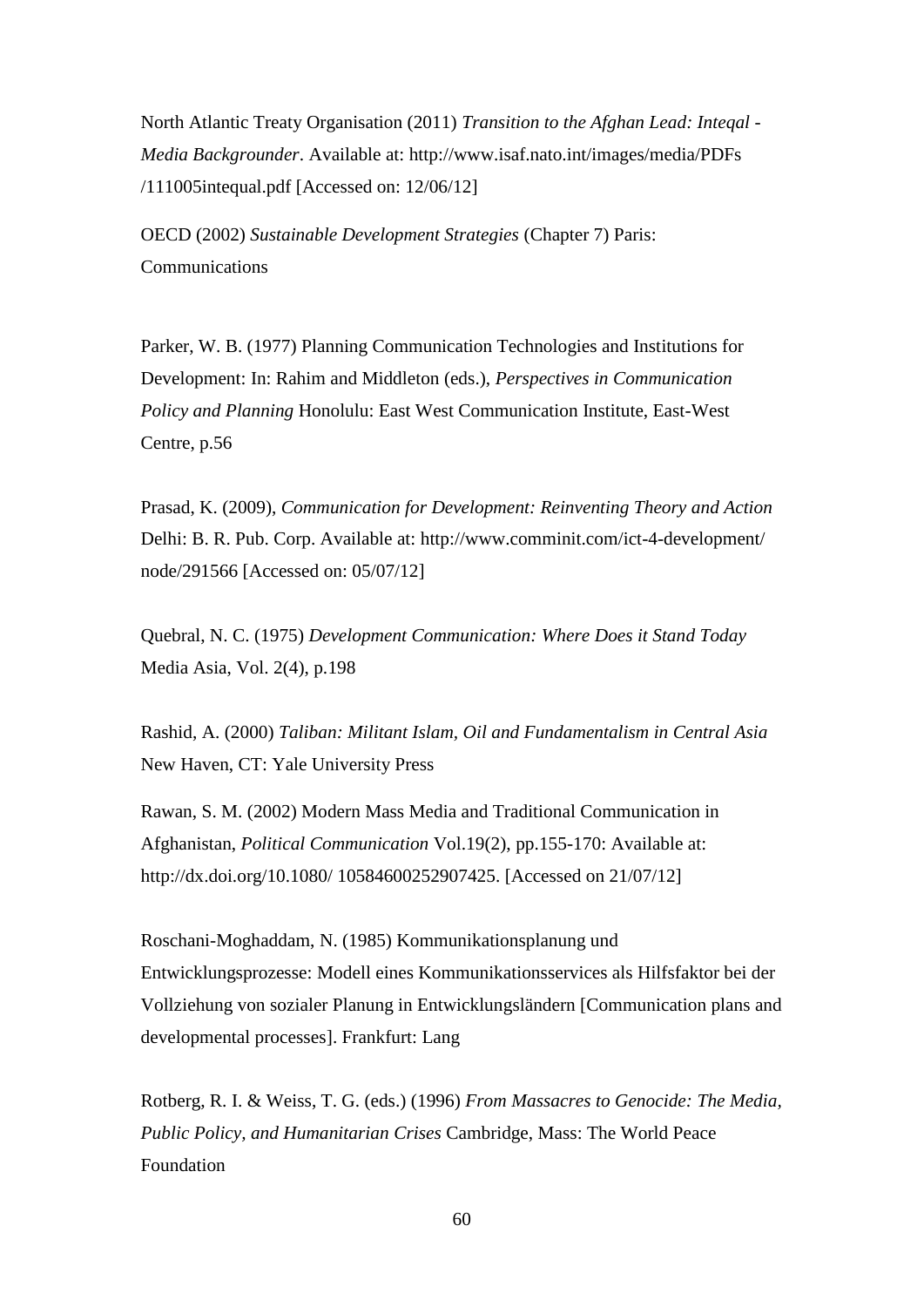Rubin, B. R. (2002) *The Fragmentation of Afghanistan: State Formation and Collapse in International System* New Haven, CT: Yale University Press

Saltmarshe, D. & Medhi, A. (2011) *Local Governance in Afghanistan: A View from the Ground* Kabul: Synthesis Report, AREU. Available at: [http://www.areu.org.af/](http://www.areu.org.af/Uploads/%20EditionPdfs/1114E%20Local%20Governance%20in%20Afghanistan%20SP%202011.pdf)  [Uploads/EditionPdfs/1114E%20Local%20Governance%20in%20Afghanistan%20SP](http://www.areu.org.af/Uploads/%20EditionPdfs/1114E%20Local%20Governance%20in%20Afghanistan%20SP%202011.pdf) [%202011.pdf](http://www.areu.org.af/Uploads/%20EditionPdfs/1114E%20Local%20Governance%20in%20Afghanistan%20SP%202011.pdf) [Accessed on: 05/05/12]

Saikal, A. (2004), *Modern Afghanistan: A History of Struggle and Survival.* London: I.B.Tauris

Servaes, J. (2002) By Way of Introduction. In: Servaes, J. (ed.) *Approaches to Development Communication* Paris: UNESCO. Available at: [http://webzone.k3.mah.se /projects/comdev04/ frame/DevComm\\_Servaes.pdf](http://webzone.k3.mah.se/projects/comdev04/%20frame/DevComm_Servaes.pdf) [Accessed on: 07/06/12]

Servaes, J. & Malikhao, P. (2002) Development Communication Approaches in an International Perspective (Chapter 7). In: Servaes, J. (ed.), *Approaches to Development Communication* Paris: UNESCO

SFCG (2010) Communication for Peacebuilding: Practices, Trends and Challenges, United States Institute of Peace. Available at[:http://www.usip.org/files/GrantsFellows](http://www.usip.org/files/GrantsFellows/Grants%20DownloadsNotApps/CfPeace%20Report_vFINALFORMATTEDPhotosFINALv1Rev2June.pdf)  [/GrantsDownloadsNotApps/CfPeace%20Report\\_vFINALFORMATTEDPhotosFINA](http://www.usip.org/files/GrantsFellows/Grants%20DownloadsNotApps/CfPeace%20Report_vFINALFORMATTEDPhotosFINALv1Rev2June.pdf) [Lv1Rev2June.pdf](http://www.usip.org/files/GrantsFellows/Grants%20DownloadsNotApps/CfPeace%20Report_vFINALFORMATTEDPhotosFINALv1Rev2June.pdf) [Accessed on: 02/07/12]

Snyder, J. & Ballentine, K. (1996) *Nationalism and the marketplace of ideas* International Security

Soulé K (2009), Media in Afghanistan: Post-Conflict Development and Policy Implications. Available at: [http://www.sais-jhu.edu/academics/regional-studies/](http://www.sais-jhu.edu/academics/regional-studies/southasia/pdf/afghanmediasoule.pdf)  [southasia/pdf/afghanmediasoule.pdf](http://www.sais-jhu.edu/academics/regional-studies/southasia/pdf/afghanmediasoule.pdf) (Accessed on 08/06/2012)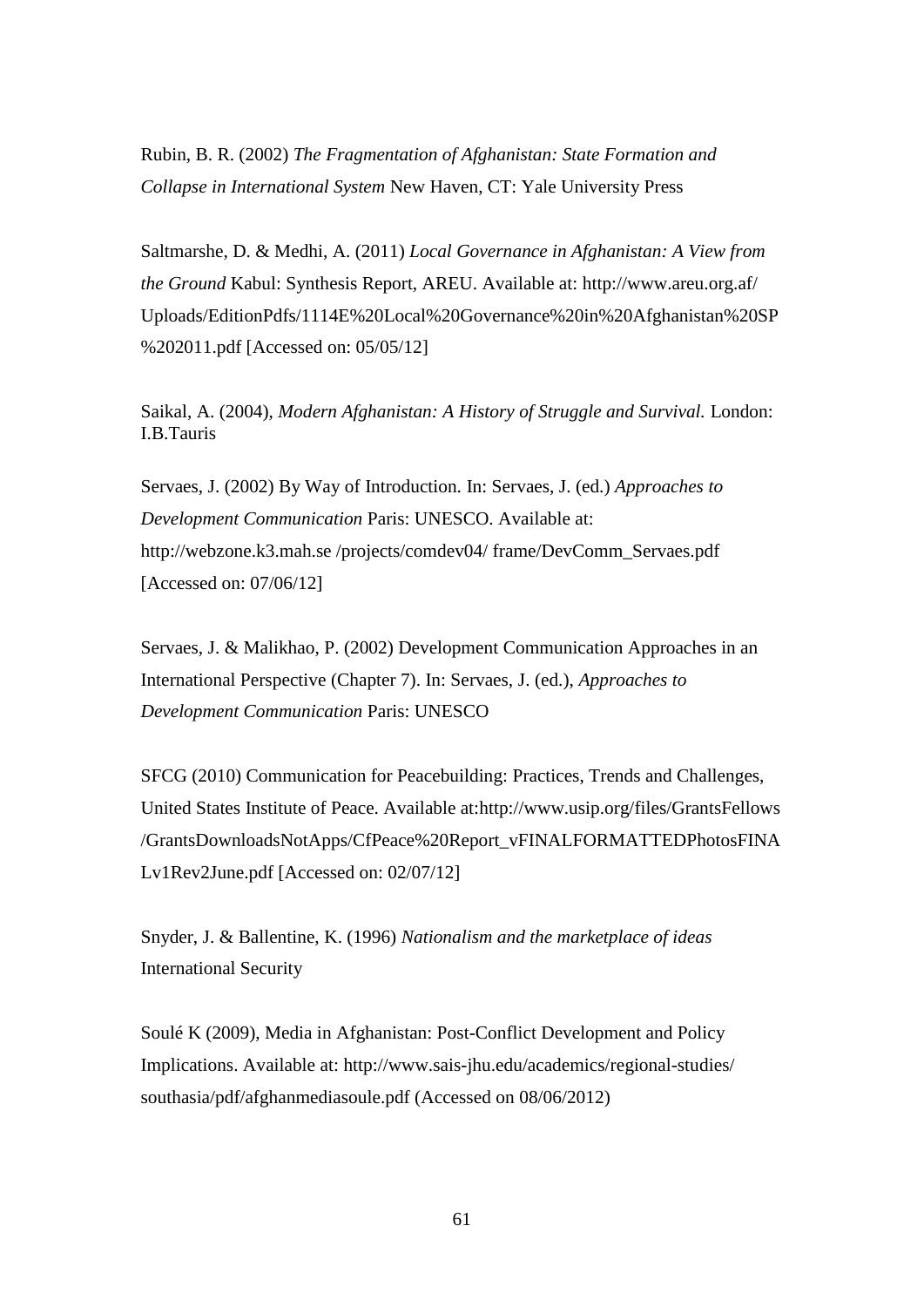Stapleton, B. J. (2012) *Beating A Treat, Prospects for the Transition Process in Afghanistan* Afghanistan Analyst Network

Steul, W. (1981) *Paschtunwali: Ein Ehrenkodex und seine rechtliche Relevanz* [Pashtunwali: An Honour code and its legal relevance] Wiesbaden: F. Steiner

The Communication Initiative (2007) *Communication and Governance, Ch.3 in World Congress on Communication for Development: Lessons, Challenges and the Way Forward,* The Communication Initiative, Food and Agriculture Organization of the United Nations and the World Bank. Available at: <ftp://ftp.fao.org/docrep/fao/010/ai143e/ai143e00.pdf> [Accessed on: 02/06/12]

Thruelsen, P. D. (2011) *The Operational Challenges to the Comprehensive Approach: Ending the International Involvement in Afghanistan* Royal Danish Defence College

UNDP (2010), Annual Report, United Nations Development Program Afghanistan

UN (2011) *Per Capita GDP Afghanistan, National Accounts Estimates of Main Aggregates* United Nations Statistics Division. Available at: [http://data.un.org/Data.aspx?d=SNAAMA&f=grID%3A101%3BcurrID%3AUSD%3](http://data.un.org/Data.aspx?d=SNAAMA&f=grID%3A101%3BcurrID%3AUSD%3BpcFlag%3A1) [BpcFlag%3A1](http://data.un.org/Data.aspx?d=SNAAMA&f=grID%3A101%3BcurrID%3AUSD%3BpcFlag%3A1) [Accessed on: 02/07/12]

UNAMA (2012) *Social Media Week: Afghanistan's urban youth embrace social media, United Nations Assistance Mission in Afghanistan* UNAMA website: [http://unama.unmissions.org/Default.aspx?tabid=12254&ctl=Details&mid=15756&It](http://unama.unmissions.org/%20Default.aspx?tabid=12254&ctl=Details&mid=15756&ItemID=35552&language=en-US) [emID=35552&language=en-US.](http://unama.unmissions.org/%20Default.aspx?tabid=12254&ctl=Details&mid=15756&ItemID=35552&language=en-US) [Accessed on: 20/07/12]

UNDP (2010) *United Nations Development Program Afghanistan Annual Report.* Available at: [http://www.undp.org.af/publications/KeyDocuments/2011/june/](http://www.undp.org.af/publications/KeyDocuments/2011/june/%20UNDP%20Afghanistan%20%20Annual%20Report%202010.pdf)  [UNDP%20Afghanistan%20 Annual%20Report%202010.pdf](http://www.undp.org.af/publications/KeyDocuments/2011/june/%20UNDP%20Afghanistan%20%20Annual%20Report%202010.pdf) [Accessed on: 02/06/12]

UNESCO (1998) *Communication for Peacebuilding, Conceptual Framework and Strategy, Place De Fontenoy*. Available at: [http://www.unesco.org/cpp/education/](http://www.unesco.org/cpp/education/pubs/commcppen.pdf)  [pubs/commcppen.pdf](http://www.unesco.org/cpp/education/pubs/commcppen.pdf) [Accessed on: 02/06/12]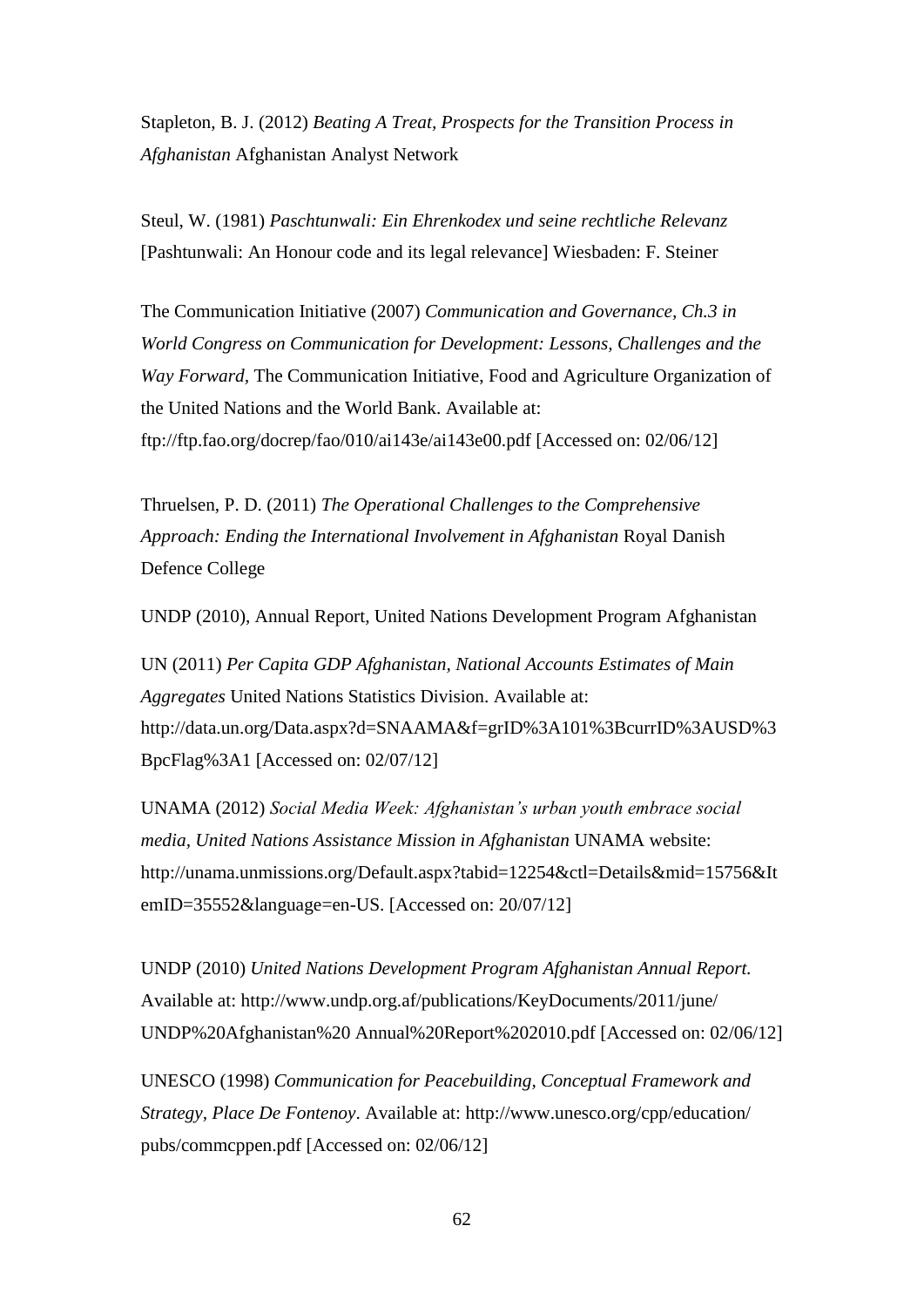UNESCO (2005) *Media and Good Governance* Paris, Available at: [http://unesdoc.unesco.org/ images/0014/001463/146311e.pdf](http://unesdoc.unesco.org/%20images/0014/001463/146311e.pdf) [Accessed on: 10/06/12]

UNICEF (2005) *Strategic Communication for Behaviour and Social Change in South Asia* Kathmandu: UNICEF. Available at: [http://www.unicef.org/rosa/Strategic](http://www.unicef.org/rosa/Strategic_Communication_for_Behaviour_and_Social_Change.pdf)  Communication for Behaviour and Social Change.pdf [Accessed on: 09/04/12]

UN Security Council (2011) *The Situation in Afghanistan and its Implication for International Peace and Security: The General Assembly Report* New York: UN Security Council

USIP (2008) *Media and Conflict: Afghanistan as a relative success story* United States of America. Available at: [http://www.usip.org/files/resources/sr198.pdf.](http://www.usip.org/files/resources/sr198.pdf) [Accessed on 20/07/12]

Wahidi, S. M. (2010) *Aligning Transition Approaches in Afghanistan*: Centre for Conflict and Peace Studies

Waisbord, S. (2000) *Family tree of theories, models and approaches in development communication* The Communication Initiative. Available at: <http://www.communicationforsocialchange.org/pdf/familytree.pdf> [Accessed on: 20/07/12]

Wiebe, D. (1978) *Stadtstruktur und kulturgeographischer Wandel in Kandahar und Südafghanistan* [Urban structure and cultural geographical change] Germany: University of Kiel (unpublished doctoral dissertation)

Wilkins, K. (2008) Development Communication. In Donsbach, W. (ed.) *The International Encyclopaedia of Communication* Blackwell Publishing, p.8. Available at: [http://webzone.k3.mah.se/projects/comdev/\\_comdev\\_PDF\\_doc/comdev09](http://webzone.k3.mah.se/projects/comdev/_comdev_PDF_doc/comdev09_m3_development_communication_K_Wilkins.pdf)  [\\_m3\\_development\\_communication\\_K\\_Wilkins.pdf](http://webzone.k3.mah.se/projects/comdev/_comdev_PDF_doc/comdev09_m3_development_communication_K_Wilkins.pdf) [Accessed on: 01/05/12]